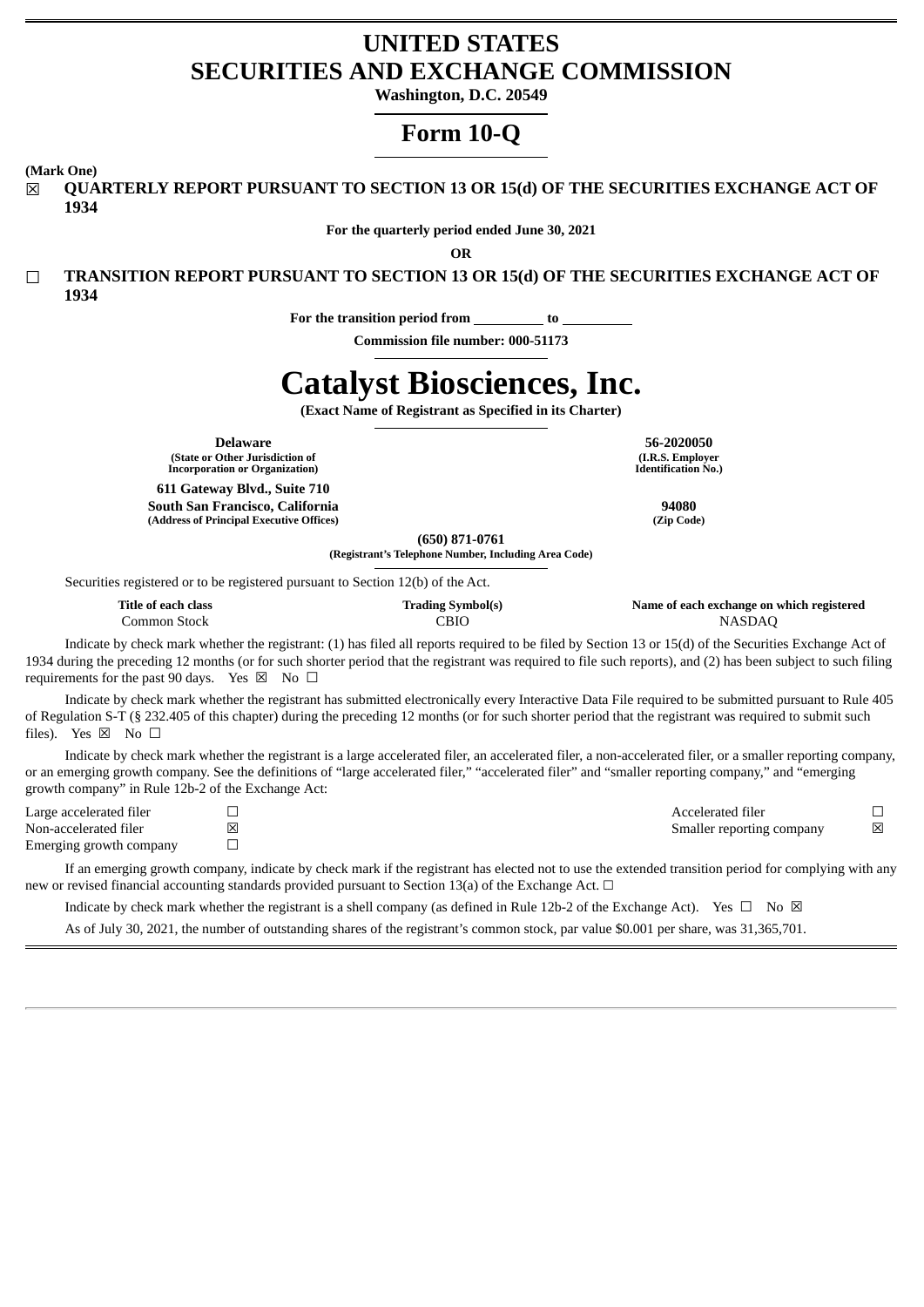#### **CATALYST BIOSCIENCES, INC. TABLE OF CONTENTS**

Page No.

|                      | <b>PART I. FINANCIAL INFORMATION</b>                                                                                               | 3  |
|----------------------|------------------------------------------------------------------------------------------------------------------------------------|----|
| Item 1.              | <b>Financial Statements:</b>                                                                                                       | 3  |
|                      | Condensed Consolidated Balance Sheets as of June 30, 2021 (unaudited) and December 31, 2020                                        | 3  |
|                      | Condensed Consolidated Statements of Operations for the three and six months ended June 30, 2021 and 2020 (unaudited)              | 4  |
|                      | Condensed Consolidated Statements of Comprehensive Loss for the three and six months ended June 30, 2021 and 2020<br>(unaudited)   | 5  |
|                      | Condensed Consolidated Statements of Stockholders' Equity for the three and six months ended June 30, 2021 and 2020<br>(unaudited) | 6  |
|                      | Condensed Consolidated Statements of Cash Flows for the six months ended June 30, 2021 and 2020 (unaudited)                        | 7  |
|                      | Notes to the Unaudited Interim Condensed Consolidated Financial Statements                                                         | 8  |
| Item 2.              | <b>Management's Discussion and Analysis of Financial Condition and Results of Operations</b>                                       | 17 |
| Item 3.              | <b>Quantitative and Qualitative Disclosures About Market Risk</b>                                                                  | 26 |
| Item 4.              | <b>Controls and Procedures</b>                                                                                                     | 27 |
|                      | <b>PART II. OTHER INFORMATION</b>                                                                                                  | 28 |
| Item 1.              | <b>Legal Proceedings</b>                                                                                                           | 28 |
| Item 1A.             | <b>Risk Factors</b>                                                                                                                | 28 |
| Item 2.              | <b>Unregistered Sales of Equity Securities and Use of Proceeds</b>                                                                 | 30 |
| Item 3.              | <b>Defaults Upon Senior Securities</b>                                                                                             | 30 |
| Item 4.              | <b>Mine Safety Disclosures</b>                                                                                                     | 30 |
| Item 5.              | <b>Other Information</b>                                                                                                           | 30 |
| Item 6.              | <b>Exhibits</b>                                                                                                                    | 30 |
| <b>Exhibit Index</b> |                                                                                                                                    | 31 |
| <b>Signatures</b>    |                                                                                                                                    | 32 |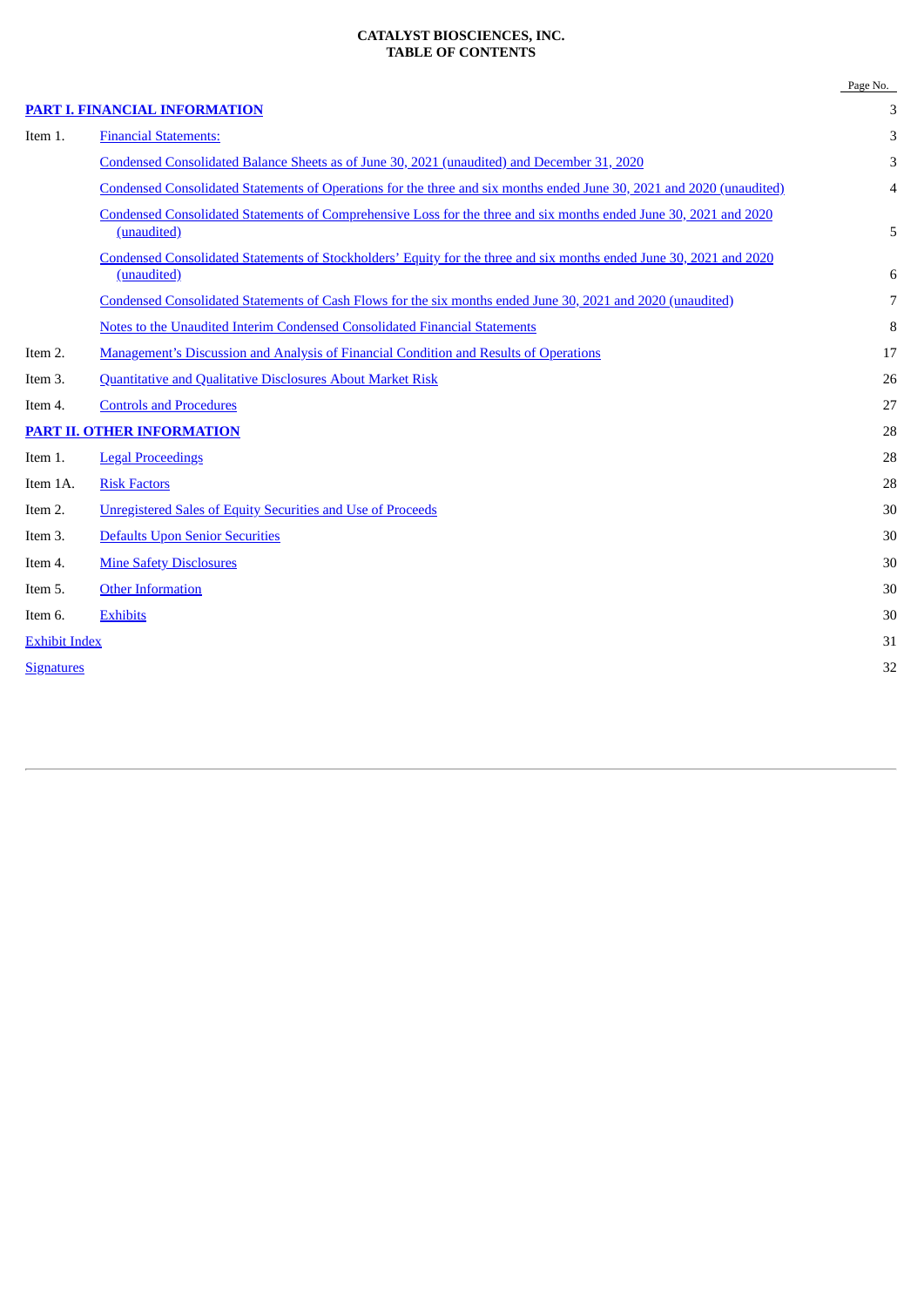#### <span id="page-2-2"></span><span id="page-2-1"></span><span id="page-2-0"></span>**ITEM 1. FINANCIAL STATEMENTS**

### **Catalyst Biosciences, Inc.**

**Condensed Consolidated Balance Sheets** (In thousands, except share and per share amounts)

|                                                                                     | June 30, 2021<br>(Unaudited) | <b>December 31, 2020</b> |
|-------------------------------------------------------------------------------------|------------------------------|--------------------------|
| <b>Assets</b>                                                                       |                              |                          |
| Current assets:                                                                     |                              |                          |
| Cash and cash equivalents                                                           | \$<br>73,621                 | \$<br>30,360             |
| Short-term investments                                                              | 12,902                       | 48,994                   |
| Accounts receivable                                                                 | 1,971                        | 3,313                    |
| Prepaid and other current assets                                                    | 8,332                        | 6,843                    |
| Total current assets                                                                | 96,826                       | 89,510                   |
| Long-term investments                                                               |                              | 2,543                    |
| Other assets, noncurrent                                                            | 1,169                        | 528                      |
| Right-of-use assets                                                                 | 3,107                        | 1,832                    |
| Property and equipment, net                                                         | 684                          | 433                      |
| <b>Total assets</b>                                                                 | \$<br>101,786                | \$<br>94,846             |
| Liabilities and stockholders' equity                                                |                              |                          |
| Current liabilities:                                                                |                              |                          |
| Accounts payable                                                                    | \$<br>1,834                  | \$<br>5,931              |
| Accrued compensation                                                                | 2,516                        | 2,476                    |
| Deferred revenue                                                                    | 2,038                        | 1,983                    |
| Other accrued liabilities                                                           | 7,366                        | 6,743                    |
| <b>Operating lease liability</b>                                                    | 1,814                        | 663                      |
| Total current liabilities                                                           | 15,568                       | 17,796                   |
| Operating lease liability, noncurrent                                               | 1,054                        | 981                      |
| <b>Total liabilities</b>                                                            | 16,622                       | 18,777                   |
| Commitments and contingencies (Note 10)                                             |                              |                          |
| Stockholders' equity:                                                               |                              |                          |
| Preferred stock, \$0.001 par value, 5,000,000 shares authorized; zero shares issued |                              |                          |
| and outstanding                                                                     |                              |                          |
| Common stock, \$0.001 par value, 100,000,000 shares authorized; 31,349,740 and      |                              |                          |
| 22,097,820 shares issued and outstanding at June 30, 2021 and                       |                              |                          |
| December 31, 2020, respectively                                                     | 31                           | 22                       |
| Additional paid-in capital                                                          | 442,258                      | 390,803                  |
| Accumulated other comprehensive income                                              | 2                            | 5                        |
| Accumulated deficit                                                                 | (357, 127)                   | (314,761)                |
| Total stockholders' equity                                                          | 85,164                       | 76,069                   |
| Total liabilities and stockholders' equity                                          | \$<br>101,786                | \$<br>94,846             |

*The accompanying notes are an integral part of these condensed consolidated financial statements.*

3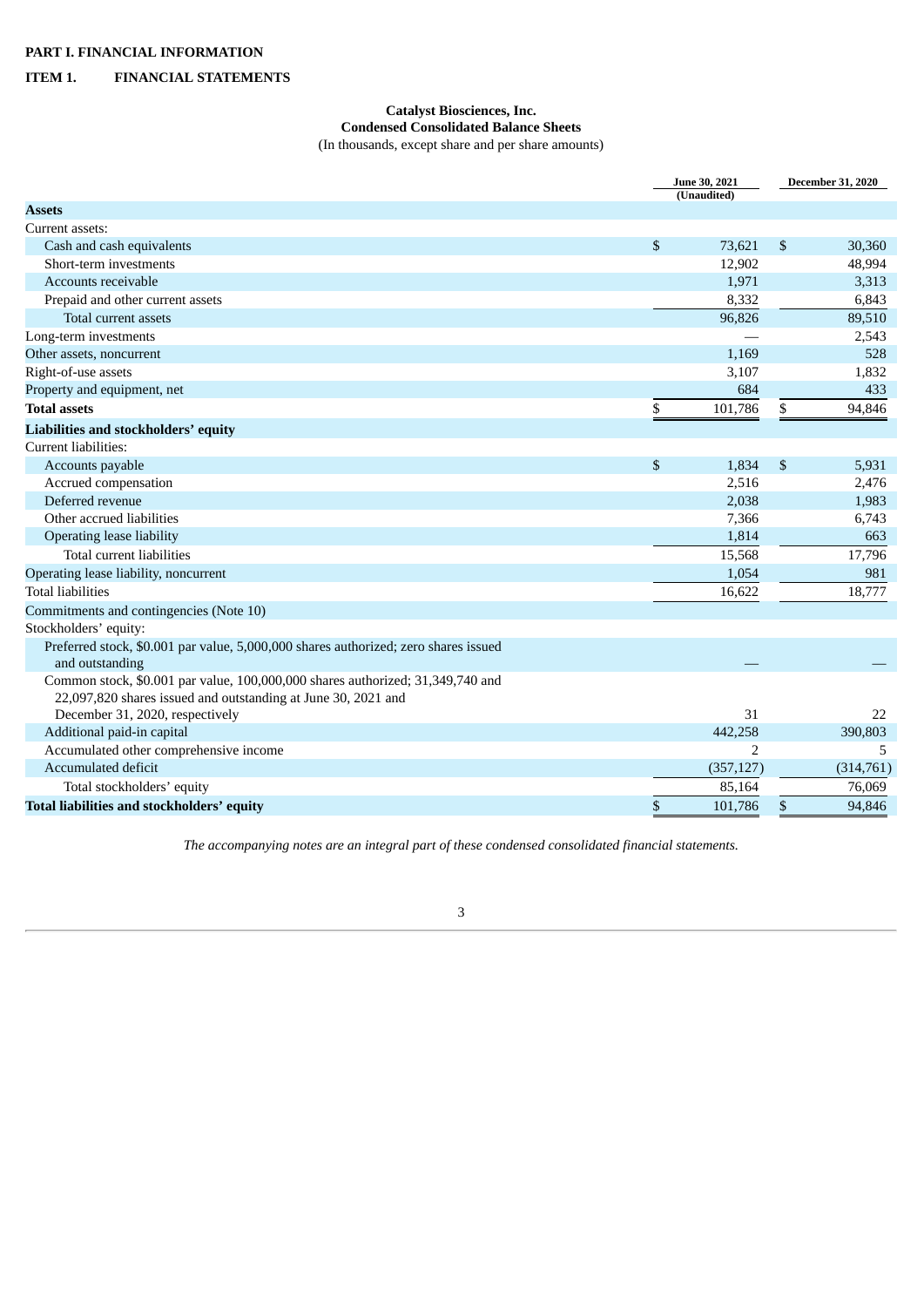#### **Catalyst Biosciences, Inc. Condensed Consolidated Statements of Operations** (In thousands, except share and per share amounts)

(Unaudited)

<span id="page-3-0"></span>

|                                                           |    | Three Months Ended June 30, |    | <b>Six Months Ended June 30.</b> |      |             |     |            |
|-----------------------------------------------------------|----|-----------------------------|----|----------------------------------|------|-------------|-----|------------|
|                                                           |    | 2021                        |    | 2020                             | 2021 |             |     | 2020       |
| Revenue:                                                  |    |                             |    |                                  |      |             |     |            |
| License                                                   | \$ |                             | \$ | 23                               | -\$  |             | \$. | 15,068     |
| Collaboration                                             |    | 1,132                       |    | 1,635                            |      | 2,599       |     | 2,956      |
| License and collaboration revenue                         |    | 1,132                       |    | 1,658                            |      | 2,599       |     | 18,024     |
|                                                           |    |                             |    |                                  |      |             |     |            |
| Operating expenses:                                       |    |                             |    |                                  |      |             |     |            |
| Cost of license                                           |    |                             |    | 23                               |      |             |     | 3,070      |
| Cost of collaboration                                     |    | 1,139                       |    | 1,719                            |      | 2,619       |     | 3,151      |
| Research and development                                  |    | 15,389                      |    | 12,906                           |      | 32,402      |     | 26,170     |
| General and administrative                                |    | 4,518                       |    | 4,371                            |      | 9,930       |     | 8,062      |
| Total operating expenses                                  |    | 21,046                      |    | 19,019                           |      | 44,951      |     | 40,453     |
| Loss from operations                                      |    | (19, 914)                   |    | (17,361)                         |      | (42, 352)   |     | (22, 429)  |
| Interest and other income (expense), net                  |    | (14)                        |    | 113                              |      | (14)        |     | 1,128      |
| Net loss                                                  |    | (19, 928)                   |    | (17, 248)                        |      | (42, 366)   |     | (21, 301)  |
| Net loss per share attributable to common                 |    |                             |    |                                  |      |             |     |            |
| stockholders, basic and diluted                           | S  | (0.64)                      | \$ | $(0.96)$ \$                      |      | $(1.42)$ \$ |     | (1.31)     |
| Shares used to compute net loss per share attributable to |    |                             |    |                                  |      |             |     |            |
| common stockholders, basic and diluted                    |    | 31,348,602                  |    | 17,891,475                       |      | 29,875,202  |     | 16,241,963 |

*The accompanying notes are an integral part of these condensed consolidated financial statements.*

4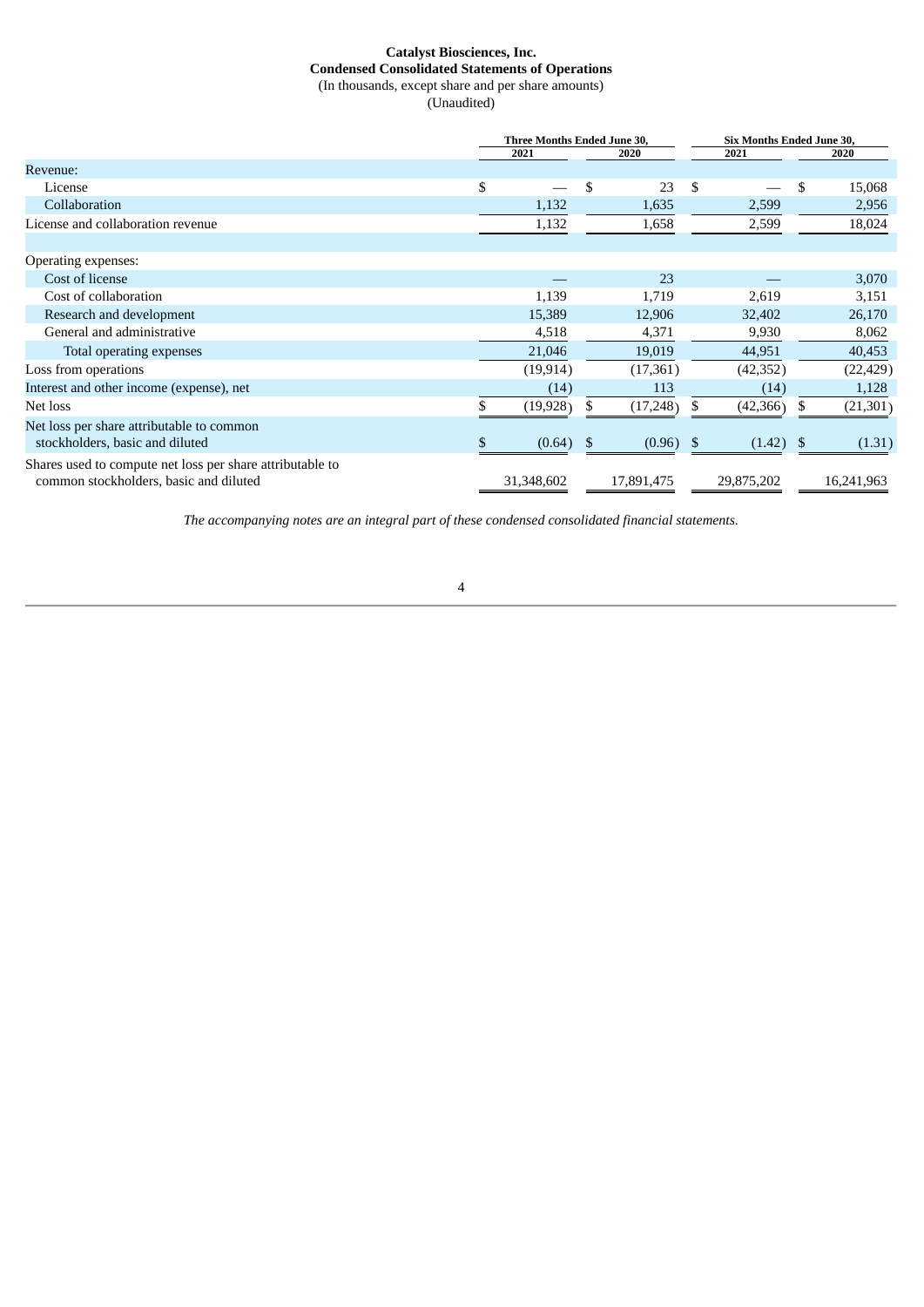#### **Catalyst Biosciences, Inc. Condensed Consolidated Statements of Comprehensive Loss** (In thousands) (Unaudited)

<span id="page-4-0"></span>

|                                                              | Three Months Ended June 30, |          |  |          |  | <b>Six Months Ended June 30.</b> |  |           |  |
|--------------------------------------------------------------|-----------------------------|----------|--|----------|--|----------------------------------|--|-----------|--|
|                                                              |                             | 2021     |  | 2020     |  | 2021                             |  | 2020      |  |
| Net loss                                                     |                             | (19.928) |  | (17.248) |  | (42.366)                         |  | (21, 301) |  |
| Other comprehensive (loss) income:                           |                             |          |  |          |  |                                  |  |           |  |
| Unrealized (loss) gain on available-for-sale debt securities |                             |          |  | (99)     |  |                                  |  |           |  |
| Total comprehensive loss                                     |                             | (19,931  |  | (17.347  |  | (42.369)                         |  | (21,294)  |  |

*The accompanying notes are an integral part of these condensed consolidated financial statements.*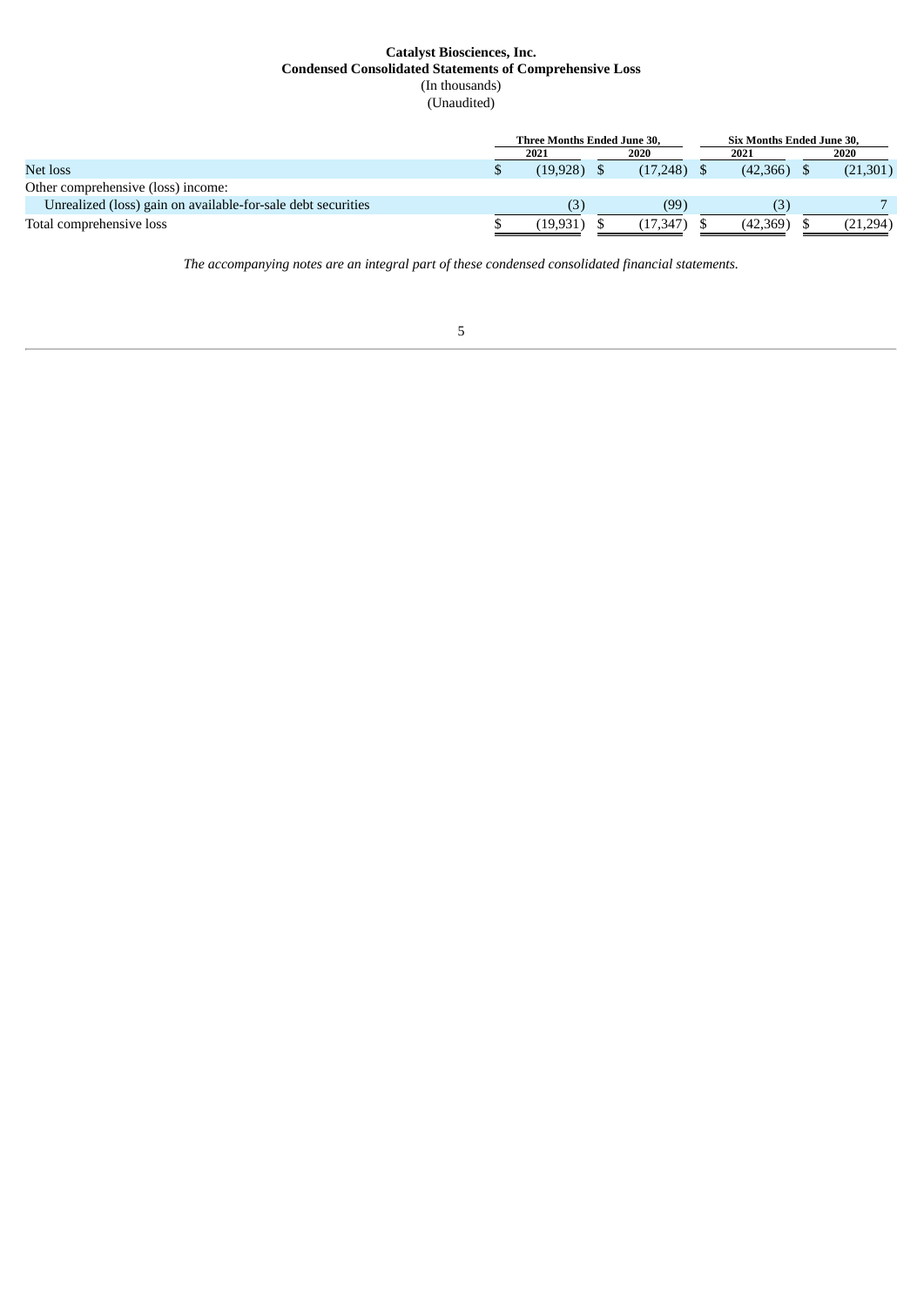#### **Catalyst Biosciences, Inc. Condensed Consolidated Statements of Stockholders' Equity** (In thousands, except share amounts)

(Unaudited)

<span id="page-5-0"></span>

|                                                                                   |        | Convertible<br><b>Preferred Stock</b> |            | <b>Common Stock</b>      | <b>Additional</b><br>Paid-In | <b>Accumulated</b><br>Other<br>Comprehensive | Accumulated    | <b>Total</b><br>Stockholders' |
|-----------------------------------------------------------------------------------|--------|---------------------------------------|------------|--------------------------|------------------------------|----------------------------------------------|----------------|-------------------------------|
|                                                                                   | Shares | Amount                                | Shares     | Amount                   | Capital                      | Income (Loss)                                | Deficit        | Equity                        |
| Balance at December 31, 2020                                                      |        |                                       | 22,097,820 | 22                       | 390,803                      | 5                                            | (314,761)<br>ъ | 76,069                        |
| Stock-based compensation expense                                                  |        |                                       | 10,149     |                          | 1,026                        |                                              |                | 1,026                         |
| Issuance of common stock from stock<br>grants and option exercises                |        |                                       | 38,058     | $\overline{\phantom{a}}$ | 182                          |                                              | _              | 182                           |
| Issuance of common stock for public offering, net<br>of issuance costs of \$3,563 |        |                                       | 9,185,000  | 9                        | 49,241                       |                                              |                | 49,250                        |
| Net loss                                                                          |        |                                       |            | __                       |                              | —                                            | (22, 438)      | (22, 438)                     |
| Balance at March 31, 2021                                                         |        |                                       | 31,331,027 | 31                       | 441,252                      |                                              | (337, 199)     | 104,089                       |
| Stock-based compensation expense                                                  |        |                                       | 13,713     |                          | 983                          |                                              |                | 983                           |
| Issuance of common stock from stock<br>grants and option exercises                |        |                                       | 5,000      |                          | 23                           |                                              |                | 23                            |
| Unrealized loss on available-for-sale debt securities                             |        |                                       |            |                          |                              | (3)                                          |                | (3)                           |
| Net loss                                                                          |        |                                       |            |                          |                              |                                              | (19, 928)      | (19, 928)                     |
| Balance at June 30, 2021                                                          |        |                                       | 31,349,740 | 31                       | 442,258                      |                                              | (357, 127)     | 85,164                        |

|                                                                                   | Convertible<br><b>Preferred Stock</b><br><b>Common Stock</b> |                          |            | <b>Additional</b><br>Paid-In | <b>Accumulated</b><br>Other<br>Comprehensive | Accumulated   | <b>Total</b><br>Stockholders' |          |
|-----------------------------------------------------------------------------------|--------------------------------------------------------------|--------------------------|------------|------------------------------|----------------------------------------------|---------------|-------------------------------|----------|
|                                                                                   | Shares                                                       | Amount                   | Shares     | Amount                       | Capital                                      | Income (Loss) | Deficit                       | Equity   |
| Balance at December 31, 2019                                                      |                                                              | __                       | 12,040,835 | 12                           | 326,810                                      | 34            | (258, 520)<br>۰ħ              | 68,336   |
| Stock-based compensation expense                                                  |                                                              |                          | 7,817      |                              | 805                                          |               |                               | 805      |
| Issuance of common stock from stock<br>grants and option exercises                |                                                              |                          | 62,969     |                              | 339                                          |               |                               | 339      |
| Issuance of common stock for public offering, net<br>of issuance costs of \$2,514 |                                                              |                          | 5,307,692  | 5                            | 31,981                                       |               |                               | 31,986   |
| Unrealized gain on available-for-sale debt securities                             |                                                              |                          |            |                              |                                              | 106           |                               | 106      |
| Net loss                                                                          |                                                              |                          |            |                              | --                                           |               | (4,053)                       | (4,053)  |
| Balance at March 31, 2020                                                         |                                                              | $\overline{\phantom{a}}$ | 17,419,313 | 17                           | 359,935                                      | 140           | (262, 573)                    | 97,519   |
| Stock-based compensation expense                                                  |                                                              |                          | 16,048     |                              | 834                                          |               |                               | 834      |
| Issuance of common stock for public offering, net                                 |                                                              |                          |            |                              |                                              |               |                               |          |
| of issuance costs of \$2,045                                                      |                                                              |                          | 4,615,384  | 5                            | 27,950                                       |               |                               | 27,955   |
| Unrealized loss on available-for-sale debt securities                             |                                                              |                          |            |                              |                                              | (99)          |                               | (99)     |
| Net loss                                                                          |                                                              |                          |            |                              |                                              |               | (17, 248)                     | (17,248) |
| Balance at June 30, 2020                                                          |                                                              |                          | 22,050,745 | 22                           | 388,719                                      | 41            | (279, 821)                    | 108,961  |

*The accompanying notes are an integral part of these condensed consolidated financial statements.*

6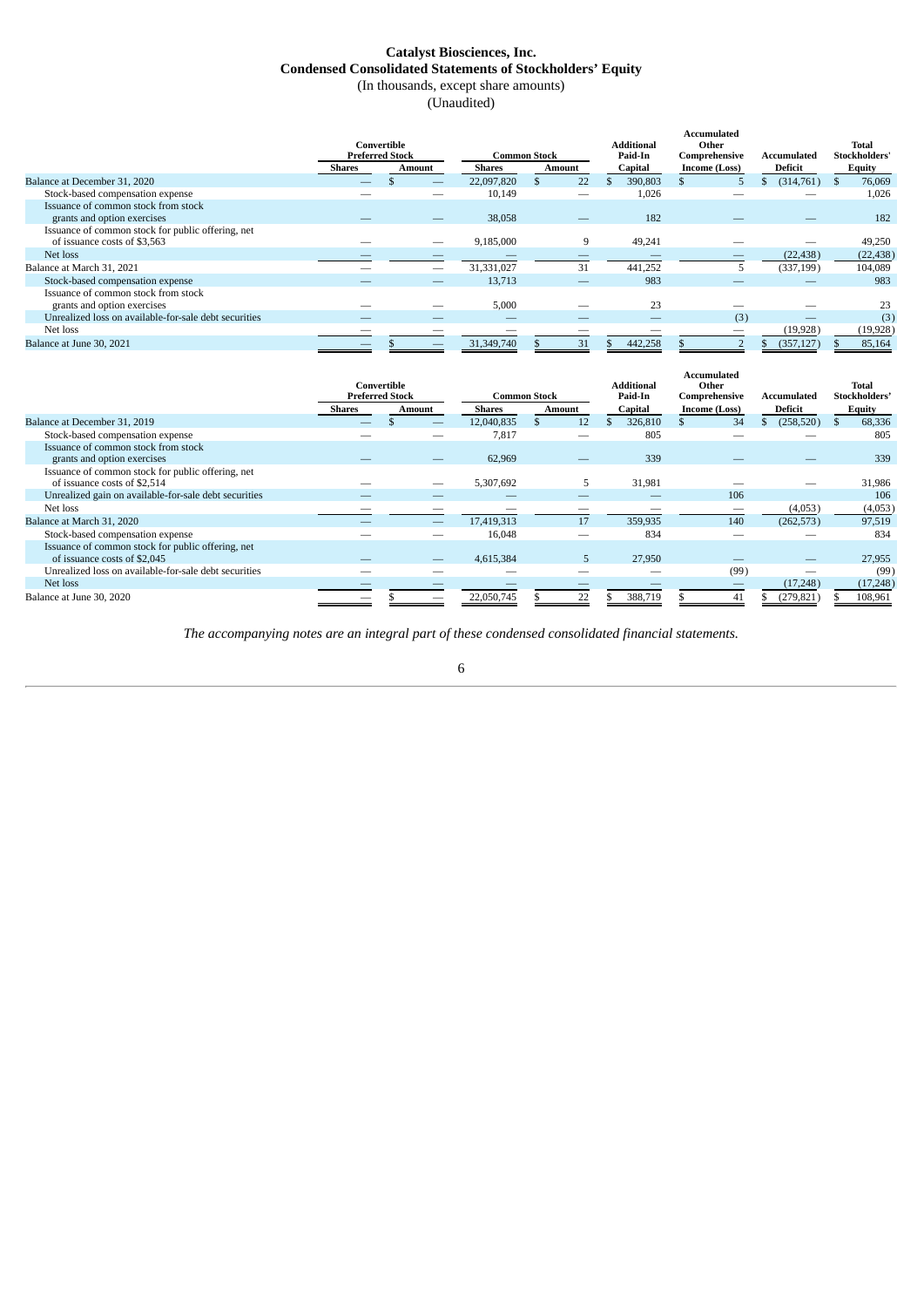#### **Catalyst Biosciences, Inc. Condensed Consolidated Statements of Cash Flows** (In thousands) (Unaudited)

<span id="page-6-0"></span>

|                                                                                                                                                                                                                                                          | <b>Six Months Ended June 30,</b> |    |           |  |
|----------------------------------------------------------------------------------------------------------------------------------------------------------------------------------------------------------------------------------------------------------|----------------------------------|----|-----------|--|
|                                                                                                                                                                                                                                                          | 2021                             |    | 2020      |  |
| <b>Operating Activities</b>                                                                                                                                                                                                                              |                                  |    |           |  |
| Net loss                                                                                                                                                                                                                                                 | \$<br>(42,366)                   | \$ | (21, 301) |  |
| Adjustments to reconcile net loss to net cash used in operating activities:                                                                                                                                                                              |                                  |    |           |  |
| Stock-based compensation expense                                                                                                                                                                                                                         | 2,009                            |    | 1,639     |  |
| Depreciation and amortization                                                                                                                                                                                                                            | 90                               |    | 51        |  |
| Changes in operating assets and liabilities:                                                                                                                                                                                                             |                                  |    |           |  |
| Accounts receivable                                                                                                                                                                                                                                      | 1,342                            |    | 13,012    |  |
| Prepaid and other assets                                                                                                                                                                                                                                 | (2, 338)                         |    | 2,267     |  |
| Accounts payable                                                                                                                                                                                                                                         | (4,091)                          |    | (2,780)   |  |
| Accrued compensation and other accrued liabilities                                                                                                                                                                                                       | 663                              |    | 1,825     |  |
| Operating lease liability and right-of-use asset                                                                                                                                                                                                         | 157                              |    | 31        |  |
| Deferred revenue                                                                                                                                                                                                                                         | 55                               |    | (14, 670) |  |
| Net cash flows used in operating activities                                                                                                                                                                                                              | (44, 479)                        |    | (19, 926) |  |
| <b>Investing Activities</b>                                                                                                                                                                                                                              |                                  |    |           |  |
| Proceeds from maturities of short-term investments                                                                                                                                                                                                       | 38,632                           |    | 50,493    |  |
| Purchase of short-term investments                                                                                                                                                                                                                       |                                  |    | (47,081)  |  |
| Purchases of property and equipment                                                                                                                                                                                                                      | (347)                            |    | (33)      |  |
| Net cash flows provided by investing activities                                                                                                                                                                                                          | 38,285                           |    | 3,379     |  |
| <b>Financing Activities</b>                                                                                                                                                                                                                              |                                  |    |           |  |
| Issuance of common stock for public offering, net of issuance costs                                                                                                                                                                                      | 49,250                           |    | 60,112    |  |
| Issuance of common stock from stock grants and option exercises                                                                                                                                                                                          | 205                              |    | 339       |  |
| Net cash flow provided by financing activities                                                                                                                                                                                                           | 49,455                           |    | 60,451    |  |
| Net increase in cash and cash equivalents                                                                                                                                                                                                                | 43,261                           |    | 43,904    |  |
| Cash and cash equivalents at beginning of the period                                                                                                                                                                                                     | 30,360                           |    | 15,369    |  |
| Cash and cash equivalents at end of the period                                                                                                                                                                                                           | \$<br>73,621                     | \$ | 59,273    |  |
|                                                                                                                                                                                                                                                          |                                  |    |           |  |
|                                                                                                                                                                                                                                                          |                                  |    |           |  |
|                                                                                                                                                                                                                                                          |                                  |    |           |  |
| Supplemental Disclosure of Non-Cash Investing and Financing Activities:<br>Right-of-use assets obtained in exchange for operating lease liabilities<br>The accompanying notes are an integral part of these condensed consolidated financial statements. | \$<br>1,850                      | \$ |           |  |

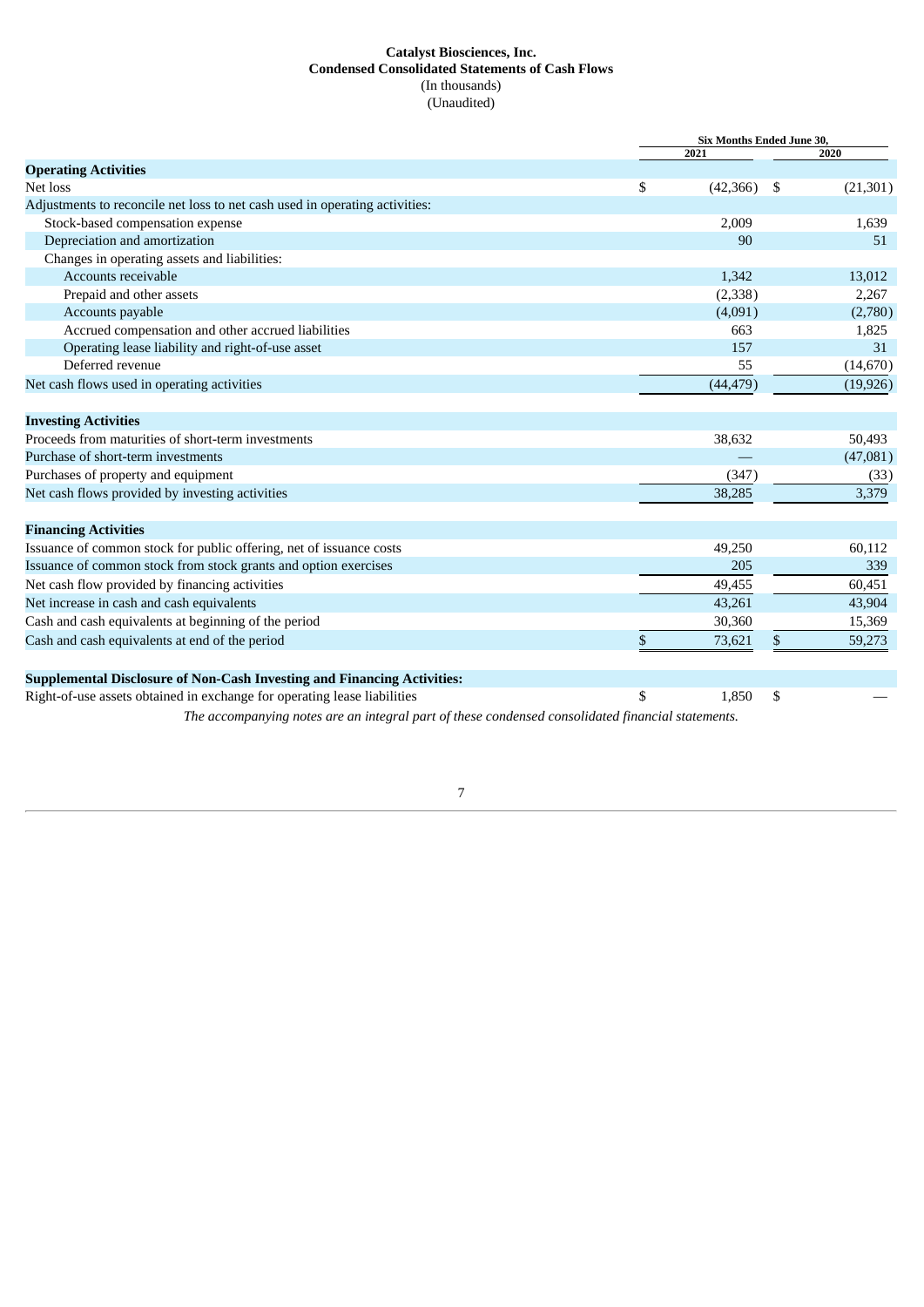#### <span id="page-7-0"></span>**1. Nature of Operations and Liquidity**

Catalyst Biosciences, Inc. and its subsidiary (the "Company" or "Catalyst") is a fully integrated research and clinical development biopharmaceutical company with expertise in protease engineering, discovery, translational research, clinical development, and manufacturing. The Company is focused on advancing its protease product candidates in the fields of hemostasis and complement regulation. The Company is located in South San Francisco, California and operates in one segment.

The Company had a net loss of \$42.4 million for the six months ended June 30, 2021 and an accumulated deficit of \$357.1 million as of June 30, 2021. The Company expects to continue to incur losses for the next several years. As of June 30, 2021, the Company had \$86.5 million of cash, cash equivalents and short-term investments. Its primary uses of cash are to fund operating expenses, including research and development expenditures and general and administrative expenditures. Based on the current status of its research and development plans, the Company believes that its existing cash, cash equivalents and short-term investments as of June 30, 2021 will be sufficient to fund its cash requirements for at least the next 12 months from the date of the filing of this quarterly report. If, at any time, the Company's prospects for financing its research and development programs decline, the Company may decide to reduce research and development expenses by delaying, discontinuing or reducing its funding of one or more of its research or development programs. Alternatively, the Company might raise funds through strategic collaborations, public or private financings or other arrangements. Such funding, if needed, may not be available on favorable terms, or at all.

#### **2. Summary of Significant Accounting Policies**

#### *Basis of Presentation*

The Company's condensed consolidated financial statements have been prepared in accordance with U.S. generally accepted accounting principles ("GAAP") and following the requirements of the Securities and Exchange Commission (the "SEC") for interim reporting. As permitted under those rules, certain footnotes or other financial information that are normally required by GAAP can be condensed or omitted. These financial statements have been prepared on the same basis as the Company's annual financial statements and, in the opinion of management, reflect all adjustments, consisting only of normal recurring adjustments, which are necessary for a fair presentation of the Company's financial information. These interim results and cash flows for any interim period are not necessarily indicative of the results to be expected for the year ending December 31, 2021, or for any other future annual or interim period.

The accompanying condensed consolidated financial statements and related financial information should be read in conjunction with the consolidated financial statements filed with the Company's Annual Report on Form 10-K for the year ended December 31, 2020 ("Annual Report").

#### *Accounting Pronouncements Recently Adopted*

In December 2019, the FASB issued ASU 2019-12, Income Taxes (Topic 740): Simplifying the Accounting for Income Taxes*.* The amendments in ASU 2019-12 are intended to simplify various aspects related to accounting for income taxes. ASU 2019-12 removes certain exceptions to the general principles in Topic 740 and also clarifies and amends existing guidance to improve consistent application. The Company adopted ASU 2019-12 as of January 1, 2021, on a prospective transition basis. The adoption of ASU 2019-12 did not have a material impact on the Company's condensed consolidated financial statements.

#### *New Accounting Pronouncements Recently Issued But Not Yet Adopted*

In June 2016, the FASB issued ASU 2016-13, Measurement of Credit Losses on Financial Instruments ("ASU 2016-13"). The main objective of ASU 2016-13 is to provide financial statement users with more decision-useful information about an entity's expected credit losses on financial instruments and other commitments to extend credit at each reporting date. To achieve this objective, the amendments in this update replace the incurred loss impairment methodology currently used today with a methodology that reflects expected credit losses and requires consideration of a broader range of reasonable and supportable information to develop credit loss estimates. Subsequent to issuing ASU 2016-13, the FASB issued ASU 2018-19, Codification Improvements to Topic 326, Financial Instruments – Credit Losses, for the purpose of clarifying certain aspects of ASU 2016-13. In May 2019, the FASB issued ASU 2019-05, Financial Instruments – Credit Losses (Topic 326): Targeted Transition Relief, to provide entities with more flexibility in applying the fair value option on adoption of the credit impairment standard.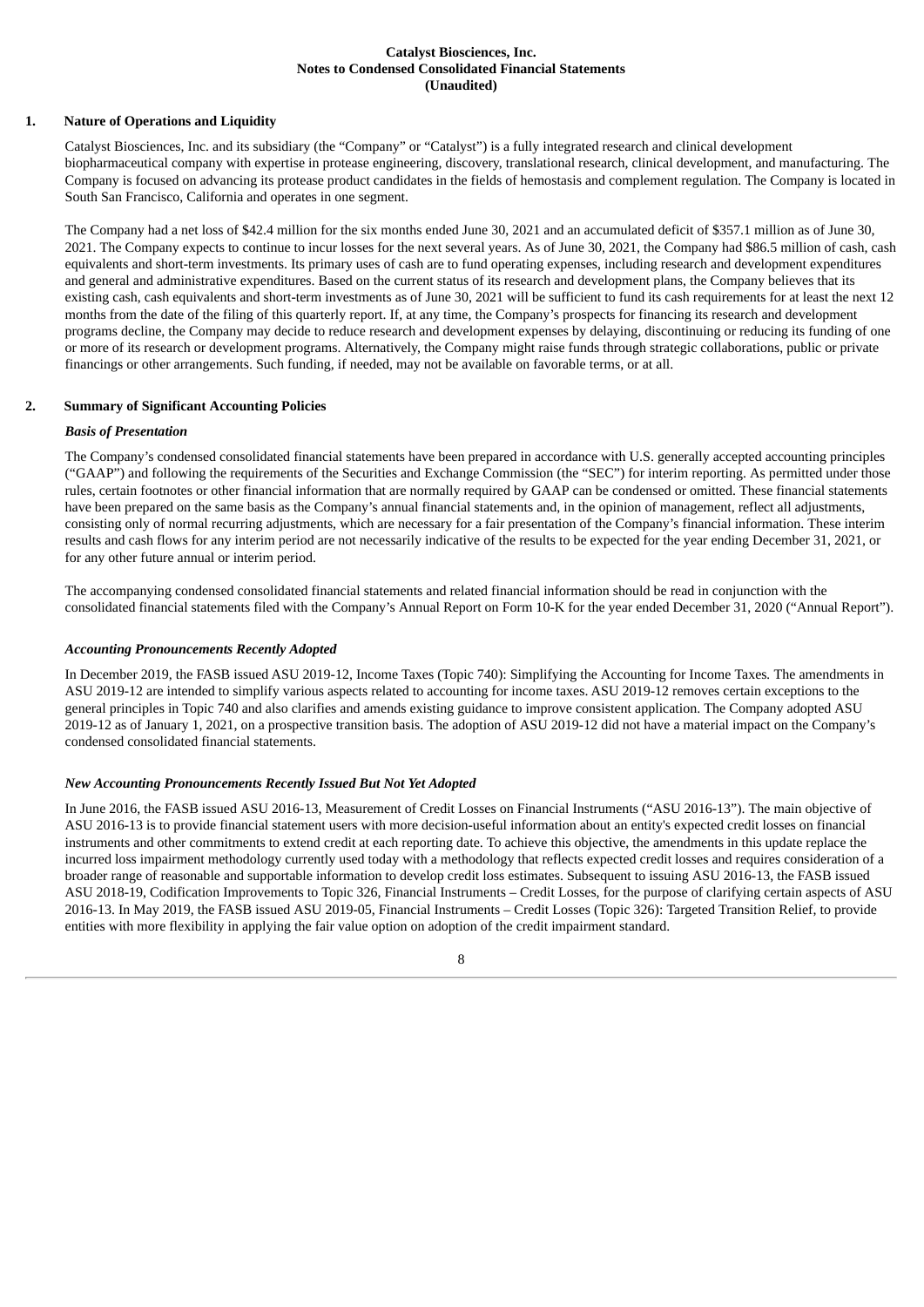ASU 2018-19 and ASU 2019-05 have the same effective date and transition requirements as ASU 2016-13. ASU 2016-13 will be effective for the Company for fiscal years beginning after December 15, 2022, including interim periods within those fiscal years, using a modified retrospective approach. Early adoption is permitted. The Company plans to adopt ASU 2016-13 and related updates as of January 1, 2023. The Company will assess the impact of adoption of this standard on its consolidated financial statements.

In May 2021, the FASB issued ASU 2021-04, *Earnings Per Share (Topic 260), Debt—Modifications and Extinguishments (Subtopic 470-50),* Compensation—Stock Compensation (Topic 718), and Derivatives and Hedging—Contracts in Entity's Own Equity (Subtopic 815-40): Issuer's *Accounting for Certain Modifications or Exchanges of Freestanding Equity-Classified Written Call Options*. The amendments in ASU No. 2021-04 provide guidance to clarify and reduce diversity in an issuer's accounting for modifications or exchanges of freestanding equity-classified written call options (for example, warrants) that remain equity classified after modification or exchange. The amendments in this ASU No. 2021-04 are effective for all entities for fiscal years beginning after December 15, 2021, and interim periods within those fiscal years, with early adoption permitted, including interim periods within those fiscal years. The Company plans to adopt ASU 2021-04 and related updates on January 1, 2022. The Company is currently evaluating the impact of adopting this ASU on its condensed consolidated financial statements.

#### *Research and Development Expenses*

Research and development costs are expensed as incurred. Nonrefundable advance payments for goods or services used in research and development are initially deferred and capitalized in prepaid and other current assets. The capitalized amounts are then expensed as the related goods are delivered or services are performed, or until it is no longer expected that the goods or services will be delivered. Research and development costs consist of payroll and other personnel-related expenses, laboratory supplies and reagents, contract research and development services, materials, and consulting costs, as well as allocations of facilities and other overhead costs. Under the Company's collaboration agreement with Biogen, certain specific expenditures are reimbursed by third parties. The Company recorded \$1.1 million and \$1.7 million during the three months ended June 30, 2021 and 2020, respectively, and \$2.6 million and \$3.2 million during the six months ended June 30, 2021 and 2020, respectively, of research and development expense as cost of collaboration revenue related to the collaboration agreement with Biogen signed in December 2019.

#### *Stock-Based Compensation*

The Company measures the cost of employee, non-employee and director services received in exchange for an award of equity instruments based on the fair value of the award on the date of grant and recognizes the related expense over the period during which the employee, non-employee or director is required to provide service in exchange for the award on a straight-line basis. The estimated fair value of equity awards that contain performance conditions is expensed over the term of the award once the Company has determined that it is probable that performance conditions will be satisfied.

The Company uses the Black-Scholes option-pricing valuation model to estimate the grant-date fair value of stock-based awards. The determination of fair value for stock-based awards on the date of grant using an option-pricing model requires management to make certain assumptions regarding a number of variables. The Company elected to account for forfeitures when they occur. As such, the Company recognizes stock-based compensation expense, over their requisite service period, based on the vesting provisions of the individual grants.

#### **3. Fair Value Measurements**

For a description of the fair value hierarchy and the Company's fair value methodology, see "*Part II - Item 8 - Financial Statements and Supplementary Data - Note 3 – Summary of Significant Accounting Policies*" in the Company's Annual Report. There were no significant changes in these methodologies during the six months ended June 30, 2021.

9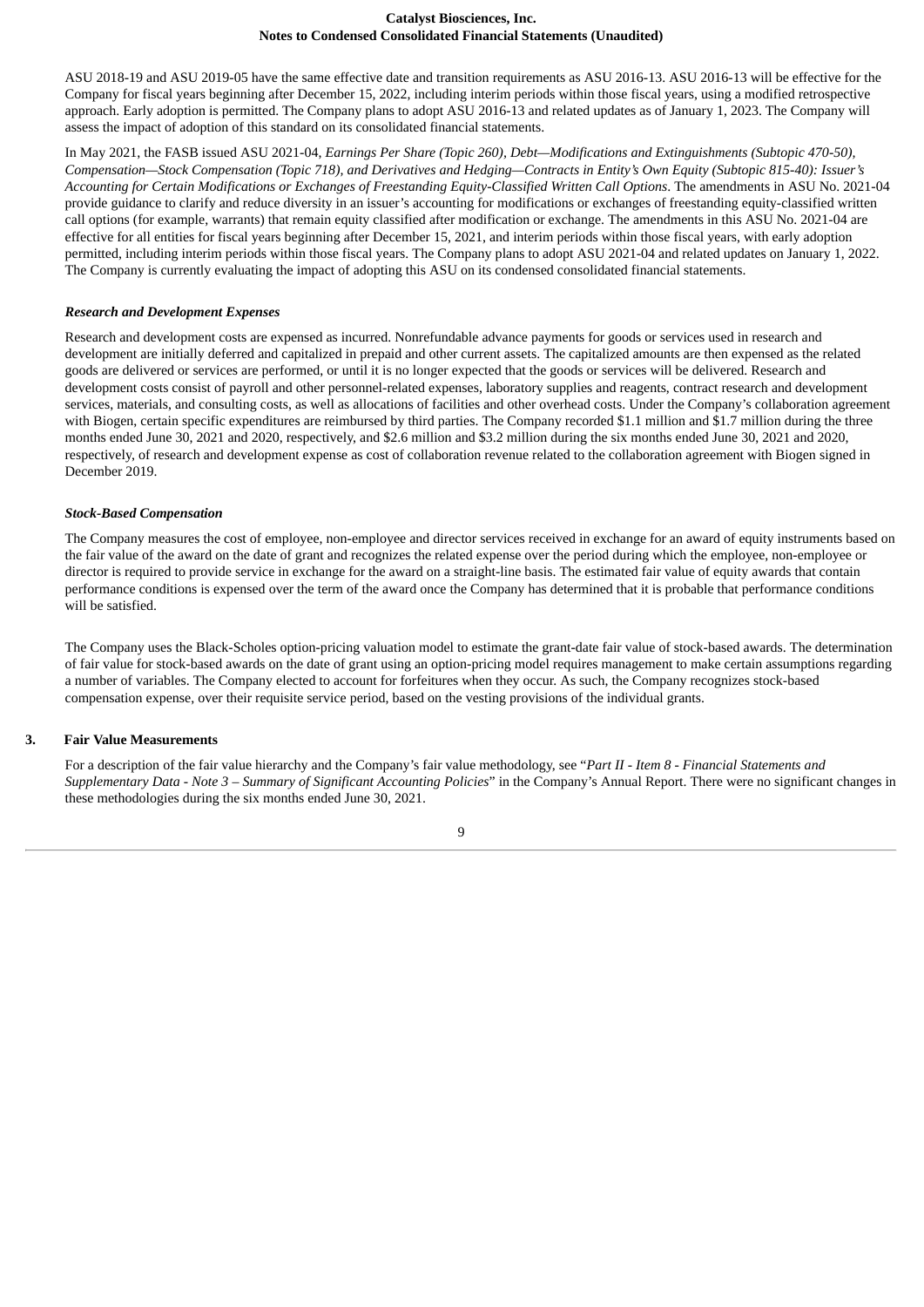There were no transfers in or out of Level 1 or 2 during the periods presented. The following tables present the fair value hierarchy for assets and liabilities measured at fair value on a recurring basis as of June 30, 2021 and December 31, 2020 (*in thousands*):

|                                          | June 30, 2021  |        |  |                |  |                |  |        |  |
|------------------------------------------|----------------|--------|--|----------------|--|----------------|--|--------|--|
|                                          | <b>Level 1</b> |        |  | <b>Level 2</b> |  | <b>Level 3</b> |  | Total  |  |
| Financial assets:                        |                |        |  |                |  |                |  |        |  |
| Money market funds $(1)$                 |                | 73,621 |  |                |  |                |  | 73,621 |  |
| U.S. government agency securities(2)     |                | 7.779  |  |                |  |                |  | 7,779  |  |
| Federal agency securities <sup>(2)</sup> |                |        |  | 5,123          |  |                |  | 5,123  |  |
| Total financial assets                   |                | 81,400 |  | 5,123          |  |                |  | 86,523 |  |

(1) Included in cash and cash equivalents on the accompanying condensed consolidated balance sheets.

(2) Included in short-term investments on the accompanying condensed consolidated balance sheets and classified as available-for-sale debt securities.

|                                      |                | <b>December 31, 2020</b> |                |                          |                |                          |  |        |  |
|--------------------------------------|----------------|--------------------------|----------------|--------------------------|----------------|--------------------------|--|--------|--|
|                                      | <b>Level 1</b> |                          | <b>Level 2</b> |                          | <b>Level 3</b> |                          |  | Total  |  |
| Financial assets:                    |                |                          |                |                          |                |                          |  |        |  |
| Money market funds $(1)$             |                | 30,360                   |                | $\overline{\phantom{a}}$ |                | $\overline{\phantom{0}}$ |  | 30,360 |  |
| U.S. government agency securities(2) |                | 37,837                   |                |                          |                |                          |  | 37,837 |  |
| Federal agency securities(2)         |                |                          |                | 13.700                   |                |                          |  | 13,700 |  |
| <b>Total financial assets</b>        |                | 68.197                   |                | 13,700                   |                |                          |  | 81,897 |  |

(1) Included in cash and cash equivalents on the accompanying condensed consolidated balance sheets.

(2) Included in short-term investments on the accompanying condensed consolidated balance sheets and classified as available-for-sale debt securities. \$2.5 million of U.S. government agency securities as of December 31, 2020 are included in long-term investments on the accompanying condensed consolidated balance sheets due to the maturity being more than 12 months.

#### **4. Financial Instruments**

Cash equivalents and investments (debt securities) which are classified as available-for-sale securities, consisted of the following (*in thousands*):

| <b>June 30, 2021</b>                  | Amortized<br>Cost |        | Gross<br><b>Unrealized</b><br>Gains |  | Gross<br><b>Unrealized</b><br>Losses |  |    | <b>Estimated</b><br>Fair<br>Value |
|---------------------------------------|-------------------|--------|-------------------------------------|--|--------------------------------------|--|----|-----------------------------------|
| Money market funds (cash equivalents) | D                 | 73,621 | -S                                  |  |                                      |  | S  | 73,621                            |
| U.S. government agency securities     |                   | 7.778  |                                     |  |                                      |  |    | 7,779                             |
| Federal agency securities             |                   | 5,122  |                                     |  |                                      |  |    | 5,123                             |
| Total financial assets                |                   | 86,521 |                                     |  |                                      |  |    | 86,523                            |
| Classified as:                        |                   |        |                                     |  |                                      |  |    |                                   |
| Cash and cash equivalents             |                   |        |                                     |  |                                      |  | \$ | 73,621                            |
| Short-term investments                |                   |        |                                     |  |                                      |  |    | 12,902                            |
| Total financial assets                |                   |        |                                     |  |                                      |  |    | 86.523                            |

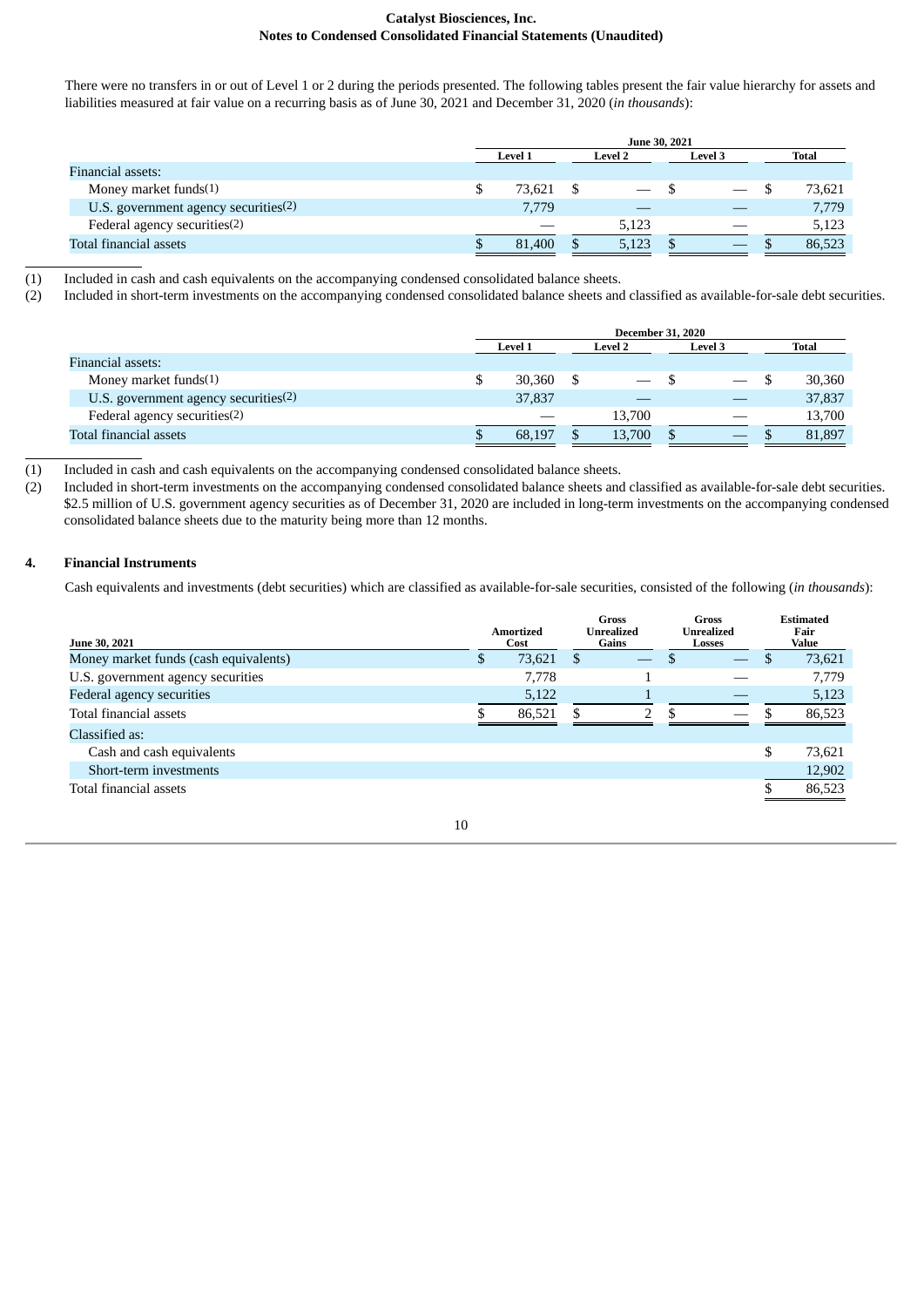| <b>December 31, 2020</b>              | <b>Amortized</b><br>Cost |        | <b>Gross</b><br>Unrealized<br>Gains |   | <b>Gross</b><br><b>Unrealized</b><br>Losses |  |     | <b>Estimated</b><br>Fair<br>Value |
|---------------------------------------|--------------------------|--------|-------------------------------------|---|---------------------------------------------|--|-----|-----------------------------------|
| Money market funds (cash equivalents) | D                        | 30,360 | <sup>\$</sup>                       |   |                                             |  | Ъ   | 30,360                            |
| U.S. government agency securities     |                          | 37,835 |                                     |   |                                             |  |     | 37,837                            |
| Federal agency securities             |                          | 13,697 |                                     | 3 |                                             |  |     | 13,700                            |
| Total financial assets                |                          | 81,892 |                                     | 5 |                                             |  |     | 81,897                            |
| Classified as:                        |                          |        |                                     |   |                                             |  |     |                                   |
| Cash and cash equivalents             |                          |        |                                     |   |                                             |  | \$. | 30,360                            |
| Short-term investments                |                          |        |                                     |   |                                             |  |     | 48,994                            |
| Long-term investments                 |                          |        |                                     |   |                                             |  |     | 2,543                             |
| Total financial assets                |                          |        |                                     |   |                                             |  |     | 81,897                            |

There have been no material realized gains or losses on available-for-sale debt securities for the periods presented. As of June 30, 2021, the remaining contractual maturities of \$12.9 million of available-for-sale debt securities were less than one year.

The carrying amounts of cash and cash equivalents, accounts receivable, accounts payable, and other accrued liabilities approximate their fair values due to the short-term maturity of these instruments.

#### **5. Lease**

The Company leases office space for its corporate headquarters, located in South San Francisco, CA. The lease term is through April 30, 2023 and there are no stated renewal options. Operating lease liabilities are recognized based on the present value of the future minimum lease payments over the lease term. In calculating the present value of the lease payments, the Company has elected to utilize its incremental borrowing rate based on the original lease term and not the remaining lease term. The lease includes non-lease components (*e.g.*, common area maintenance) that are paid separately from rent based on actual costs incurred and therefore were not included in the right-of-use asset and lease liability but are reflected as an expense in the period incurred.

In April 2021, the Company entered into a license agreement (the "License Agreement") for the use of laboratory facilities in South San Francisco, CA, for an aggregated undiscounted future payment of \$1.9 million. This License Agreement has an original lease term of one year and a renewal period of six months. This license commenced during the second quarter of 2021.

For the three and six months ended June 30, 2021, the Company's operating lease expense was \$0.4 million and \$0.6 million, respectively. For the three and six months ended June 30, 2020, the Company's operating lease expense was \$0.2 million and \$0.4 million, respectively. The present value assumptions used in calculating the present value of the lease payments were as follows:

|                                  | <b>June 30,</b> | December 31, |
|----------------------------------|-----------------|--------------|
|                                  | 2021            | 2020         |
| Weighted-average remaining lease |                 |              |
| term                             | 1.6 years       | 2.3 years    |
| Weighted-average discount rate   | 4.9%            | 5.7%         |

The maturity of the Company's operating lease liabilities as of June 30, 2021 were as follows *(in thousands)*:

| Year                              | <b>Undiscounted lease payments</b> |       |
|-----------------------------------|------------------------------------|-------|
| Remaining in 2021                 |                                    | 1,003 |
| 2022                              |                                    | 1,719 |
| 2023                              |                                    | 260   |
| Total undiscounted lease payments |                                    | 2,982 |
| Less imputed interest             |                                    | (114) |
| Total operating lease liability   |                                    | 2,868 |

#### 11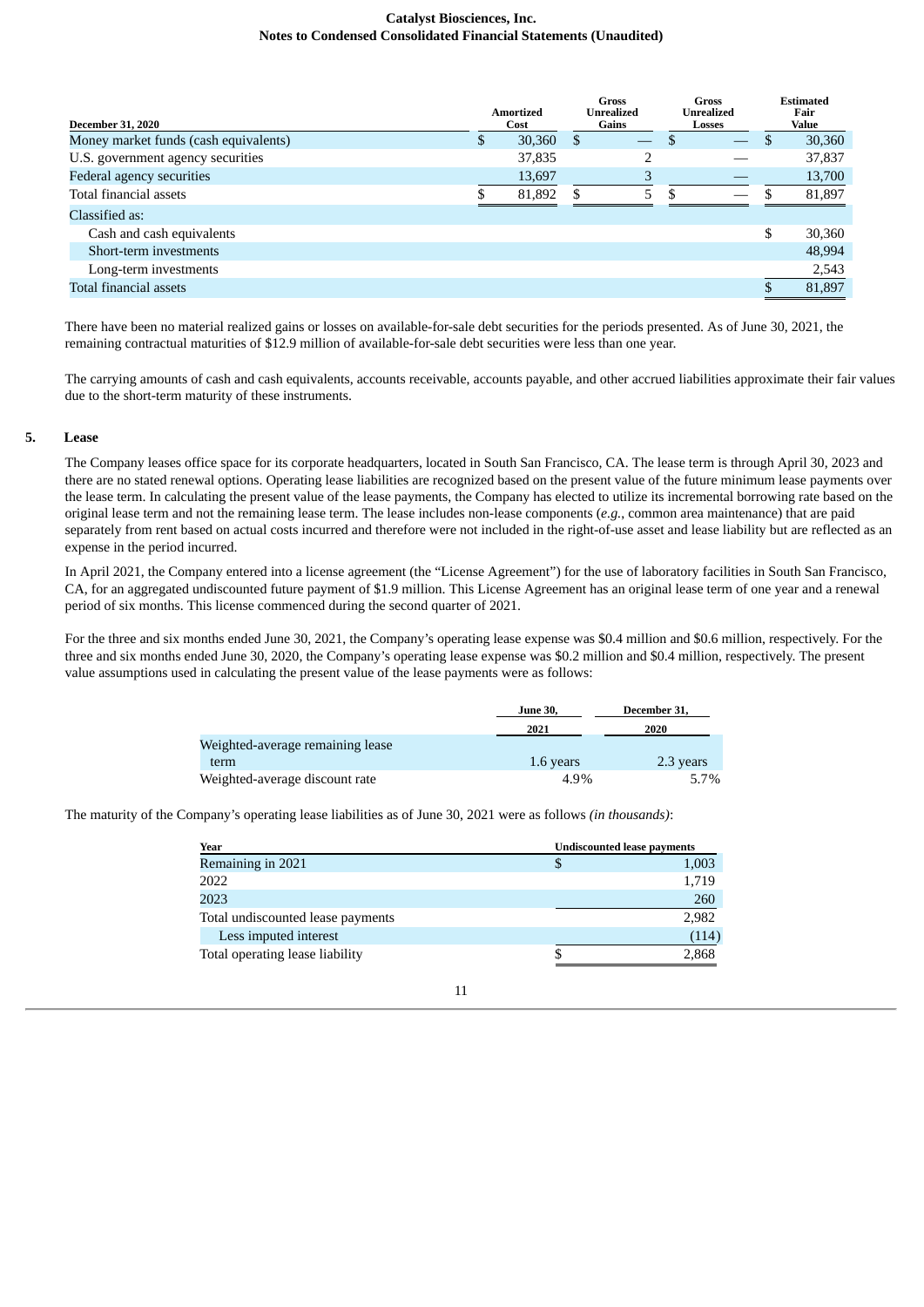Supplemental cash flow information related to operating leases was as follows *(in thousands)*:

|                                                              |     | <b>Six Months Ended June 30,</b> |  |      |     |  |  |  |  |
|--------------------------------------------------------------|-----|----------------------------------|--|------|-----|--|--|--|--|
|                                                              |     | 2021                             |  | 2020 |     |  |  |  |  |
| Cash paid for leases that were<br>included in operating cash |     |                                  |  |      |     |  |  |  |  |
| outflows                                                     | \$. | 680                              |  |      | 288 |  |  |  |  |

#### **6. Stock-Based Compensation**

#### *2018 Omnibus Incentive Plan*

In June 2018, stockholders of the Company approved the Company's 2018 Omnibus Incentive Plan (the "2018 Plan"). The 2018 Plan had previously been approved by the Company's Board of Directors (the "Board") and the Compensation Committee (the "Committee") of the Board, subject to stockholder approval. The 2018 Plan became effective on June 13, 2018. On June 9, 2021, the stockholders of the Company approved an amendment to the 2018 Plan to increase the number of shares of common stock reserved for issuance by 2,500,000 shares to a total of 5,300,000 shares. The amendment became effective immediately upon stockholder approval.

#### *Performance-Based Stock Option Grants*

In February 2021, the Committee approved the issuance of option grants to purchase 647,000 shares of common stock for executive officers pursuant to the 2018 Plan, which will vest upon (a) the achievement of specified performance goals and (b) the grantees' continued employment during the service period specified in each grant.

The following table summarizes stock option activity under the Company's 2018 Plan and related information:

|                                 | <b>Number of Shares</b><br><b>Underlying</b><br><b>Outstanding</b><br><b>Options</b> |      | Weighted-<br><b>Average Exercise</b><br>Price | Weighted-<br>Average<br>Remaining<br><b>Contractual Term</b><br>(Years) |
|---------------------------------|--------------------------------------------------------------------------------------|------|-----------------------------------------------|-------------------------------------------------------------------------|
| Outstanding — December 31, 2020 | 2,355,615                                                                            | - \$ | 8.59                                          | 8.0                                                                     |
| Options granted                 | 1,157,488                                                                            | -S   | 5.90                                          |                                                                         |
| Options exercised               | $(5,000)$ \$                                                                         |      | 4.63                                          |                                                                         |
| Options forfeited               | $(270, 942)$ \$                                                                      |      | 7.12                                          |                                                                         |
| Options expired                 | $(569)$ \$                                                                           |      | 582.27                                        |                                                                         |
| Outstanding — June 30, 2021     | 3,236,592                                                                            | -S   | 7.66                                          | 8.2                                                                     |
| Exercisable — June 30, 2021     | 1,338,239                                                                            |      | 9.65                                          |                                                                         |

#### *Valuation Assumptions*

The Company estimated the fair value of stock options granted using the Black-Scholes option-pricing model and a single option award approach. Due to its limited history as a public company and limited number of sales of its common stock, the Company estimated its volatility considering a number of factors including the use of the volatility of comparable public companies. The expected term of options granted under the Plan, all of which qualify as "plain vanilla" per SEC Staff Accounting Bulletin 107, is determined based on the simplified method due to the Company's limited operating history. The risk-free rate is based on the yield of a U.S. Treasury security with a term consistent with the option. This fair value is being amortized ratably over the requisite service periods of the awards, which is generally the vesting period.

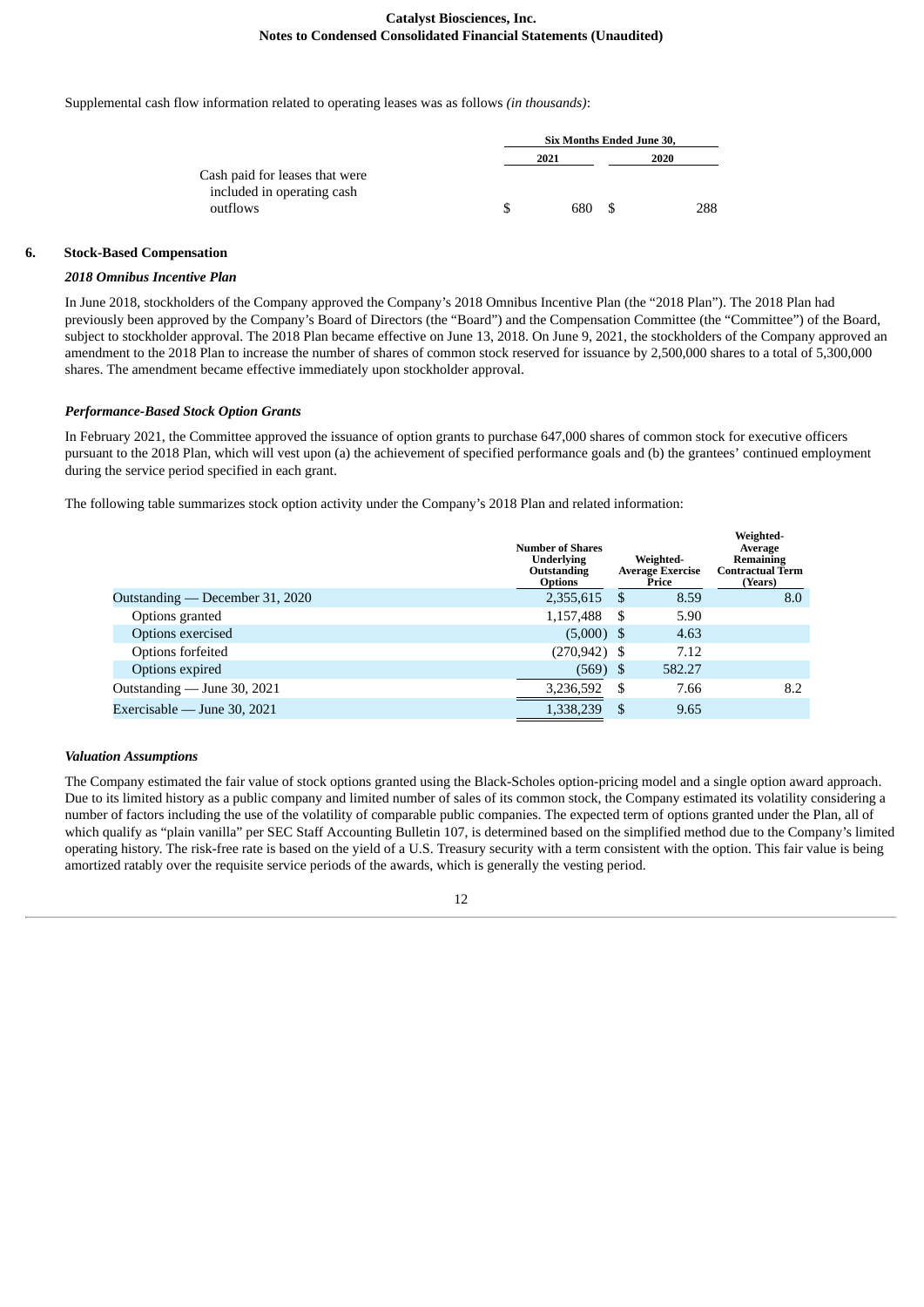The fair value of employee stock options was estimated using the following weighted-average assumptions:

|                                                      |          | <b>Three Months Ended June 30.</b> |          | <b>Six Months Ended June 30.</b> |
|------------------------------------------------------|----------|------------------------------------|----------|----------------------------------|
|                                                      | 2021     | 2020                               | 2021     | 2020                             |
| <b>Employee Stock Options:</b>                       |          |                                    |          |                                  |
| Risk-free rate                                       | 0.96%    | $0.40\%$                           | 0.74%    | 1.29%                            |
| Expected term (in years)                             | 5.7      | 5.9                                | 6.0      | 5.6                              |
| Dividend yield                                       | $0.00\%$ | $0.00\%$                           | $0.00\%$ | $0.00\%$                         |
| Volatility                                           | 92.79%   | 115.20%                            | 93.64%   | 111.27%                          |
| Weighted-average fair value of stock options granted | 3.37     | 5.25                               | 4.45     | 5.50                             |

Total stock-based compensation expense recognized was as follows (*in thousands*):

|                                        | Three Months Ended June 30. |     |      |     | Six Months Ended June 30. |       |      |       |
|----------------------------------------|-----------------------------|-----|------|-----|---------------------------|-------|------|-------|
|                                        | 2021                        |     | 2020 |     | 2021                      |       | 2020 |       |
| Research and development               |                             | 394 |      | 314 |                           | 763   |      | 658   |
| General and administrative $(1)$       |                             | 589 |      | 520 |                           | 1.246 |      | 981   |
| Total stock-based compensation expense |                             | 983 |      | 834 |                           | 2.009 |      | 1.639 |

(1) Included in general and administrative for the three and six months ended June 30, 2021 is stock-based compensation expense related to 13,713 shares and 23,862 shares, respectively, of common stock issued to certain board members in lieu of their cash compensation.

As of June 30, 2021, 2,842,373 shares of common stock were available for future grant and 3,236,592 options to purchase shares of common stock were outstanding. As of June 30, 2021, the Company had unrecognized employee stock-based compensation expense of \$7.1 million, related to unvested stock awards, which is expected to be recognized over an estimated weighted-average period of 2.7 years.

#### **7. Collaborations**

#### *Mosaic*

In October 2017, the Company entered into a strategic research collaboration with Mosaic to develop intravitreal anti-complement factor 3 (C3) products for the treatment of dry Age-related Macular Degeneration (AMD) and other retinal diseases. The Company entered into two amendments to the Mosaic research collaboration agreements in December 2019 and May 2020. See Note 11.

#### *ISU Abxis*

In December 2018, the Company entered into an amended and restated license agreement with ISU Abxis (the "A&R ISU Abxis Agreement"), which amended and restated its previous license and collaboration agreement with ISU Abxis previously entered into in September 2013, as subsequently amended in October 2014 and December 2016 (the "Original ISU Abxis Agreement"). Under the A&R ISU Abxis Agreement, ISU Abxis will receive commercialization rights in South Korea to the Company's engineered Factor IX dalcinonacog alfa - DalcA and the Company will receive clinical development and commercialization rights in the rest of world (excluding South Korea) and manufacturing development and manufacturing rights worldwide (including South Korea). The A&R ISU Abxis Agreement eliminates the profit-sharing arrangement in the Original ISU Abxis Agreement and provides for a low single-digit royalty payment to ISU Abxis, on a country-by-country basis, for net product sales of DalcA by the Company or its affiliates in each country other than South Korea. Pursuant to the A&R ISU Abxis Agreement, the Company will also pay up to an aggregate of \$19.5 million in milestone payments to ISU Abxis, including \$2.5 million in regulatory and development milestone payments and up to \$17.0 million in commercial milestone payments, if the applicable milestones are met. As of June 30, 2021, no milestones have been met.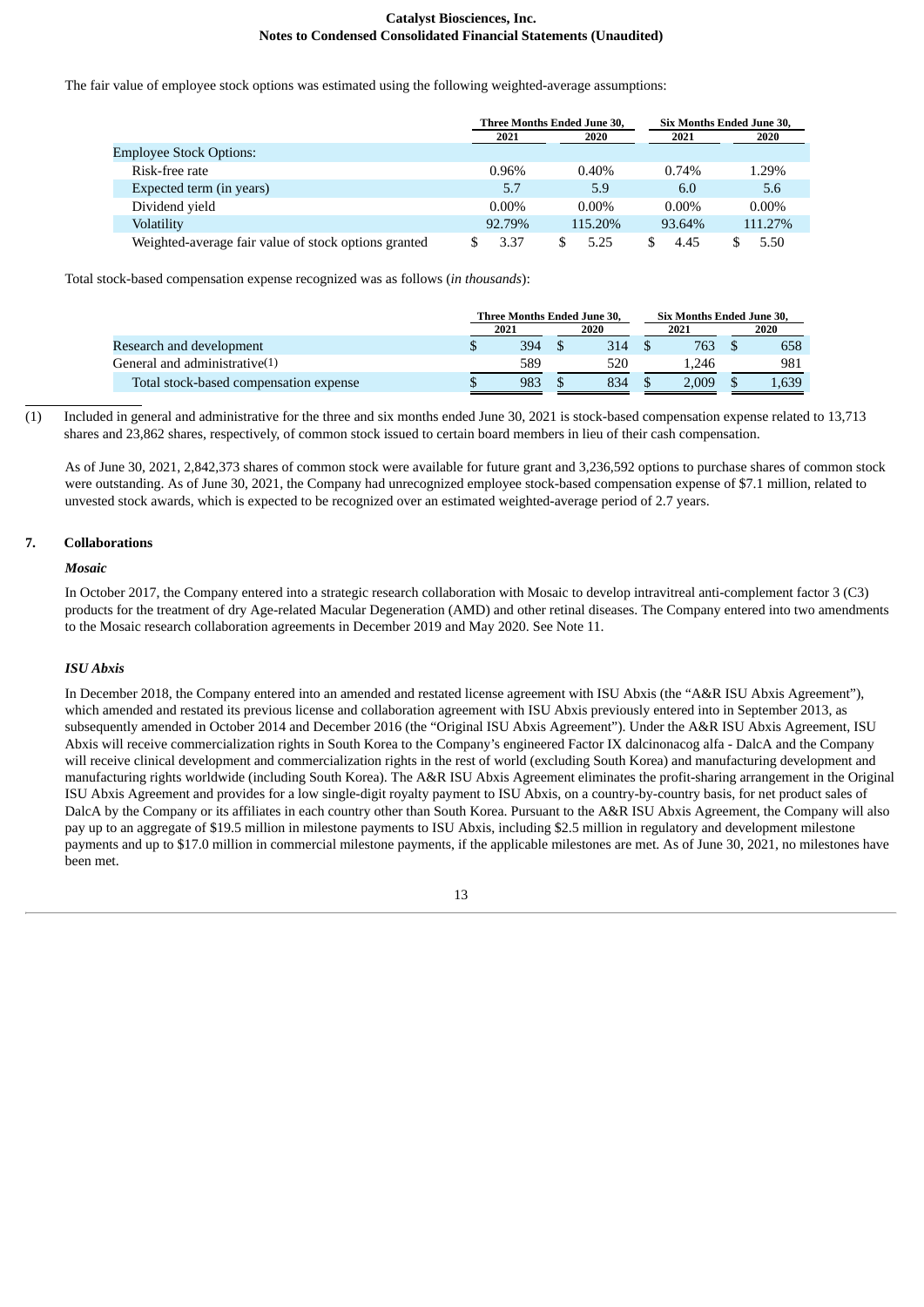#### *Biogen*

On December 18, 2019, the Company and Biogen International GmbH ("Biogen") entered into a License and Collaboration Agreement (the "Biogen Agreement"), under which the Company granted Biogen a worldwide, royalty-bearing, exclusive, with the right to sublicense, license ("Exclusive License") to develop and commercialize CB 2782-PEG and other anti-C3 proteases for potential treatment of dry age-related macular degeneration ("AMD") and other disorders. Pursuant to the Biogen Agreement, the Company will perform certain pre-clinical and manufacturing activities ("Research Services"), and Biogen will be solely responsible for funding the pre-clinical and manufacturing activities and performing IND-enabling activities, worldwide clinical development, and commercialization. The Company will provide the Research Services over a term of thirty months with Biogen having the option to extend the term for two additional twelve-month periods.

Under the terms of the Biogen Agreement, the Company received an up-front payment for the transfer of the Exclusive License (inclusive of certain know-how) of \$15.0 million in January 2020. The Company is eligible to receive development milestones and sales milestones of up to \$340.0 million. In addition, the Company is eligible to receive royalties in the range of single-digit to low double-digit percentage rates of annual net sales on a product-by-product and country-by-country basis. The Company will also receive reimbursements for costs associated with the performance of the Research Services.

The Company determined that the performance obligations under the Biogen Agreement were the Exclusive License and the Research Services. For the Exclusive License, the Company used the residual approach in determining the standalone selling price, or SSP, which includes the upfront payments, milestones and royalties. For the Research Services, the Company used the historical pricing approach for determining the SSP, which includes the reimbursement of personnel and out-of-pocket costs.

The Biogen Agreement will continue on a product-by-product and country-by-country basis until the tenth anniversary of the first commercial sale of the first product in a country, unless terminated earlier by either party as specified under the agreement.

For the six months ended June 30, 2021, the Company recognized no license revenue from the Biogen Agreement. For the six months ended June 30, 2020, the Company recognized \$15.0 million in license revenue upon the transfer of the Exclusive License and the related know-how, and \$0.1 million in license revenue for reimbursable out-of-pocket costs incurred.

The Company recognized \$1.1 million and \$1.6 million for the three months ended June 30, 2021 and 2020, respectively, and \$2.6 million and \$3.0 million for the six months ended June 30, 2021 and 2020, respectively, in collaboration revenue for reimbursable third-party vendor, out-of-pocket and personnel costs incurred related to research services.

For the six months ended June 30, 2021, the Company recognized \$1.3 million in collaboration revenue from the beginning of period deferred revenue balance.

#### **8. Net Loss per Share Attributable to Common Stockholders**

The following table sets forth the computation of the basic and diluted net loss per common share as follows (*in thousands, except share and per share data*):

|                                                                                              | Three Months Ended June 30, |  |             |     | <b>Six Months Ended June 30,</b> |      |            |  |
|----------------------------------------------------------------------------------------------|-----------------------------|--|-------------|-----|----------------------------------|------|------------|--|
|                                                                                              | 2021<br>2020                |  | 2021        |     |                                  | 2020 |            |  |
| Net loss attributable to common stockholders                                                 | (19, 928)                   |  | (17,248)    | \$. | (42,366)                         |      | (21,301)   |  |
| Weighted-average number of shares used in<br>computing net loss per share, basic and diluted | 31,348,602                  |  | 17.891.475  |     | 29.875.202                       |      | 16,241,963 |  |
| Net loss available for common stockholders                                                   |                             |  |             |     |                                  |      |            |  |
| per share, basic and diluted                                                                 | (0.64)                      |  | $(0.96)$ \$ |     | (1.42)                           |      | (1.31)     |  |

Since the Company was in a loss position for all periods presented, diluted net loss per share is the same as basic net loss per share for all periods as the inclusion of all potential common shares outstanding would have been anti-dilutive. Potentially dilutive securities on an as-if converted basis that were not included in the diluted per share calculations because they would be anti-dilutive were as follows:

|                                  | <b>June 30.</b> |           |  |  |
|----------------------------------|-----------------|-----------|--|--|
|                                  | 2021            | 2020      |  |  |
| Options to purchase common stock | 3,236,592       | 2,010,315 |  |  |
| Common stock warrants            | 85              | ררד       |  |  |
| Total                            | 3,236,677       | 2.011.037 |  |  |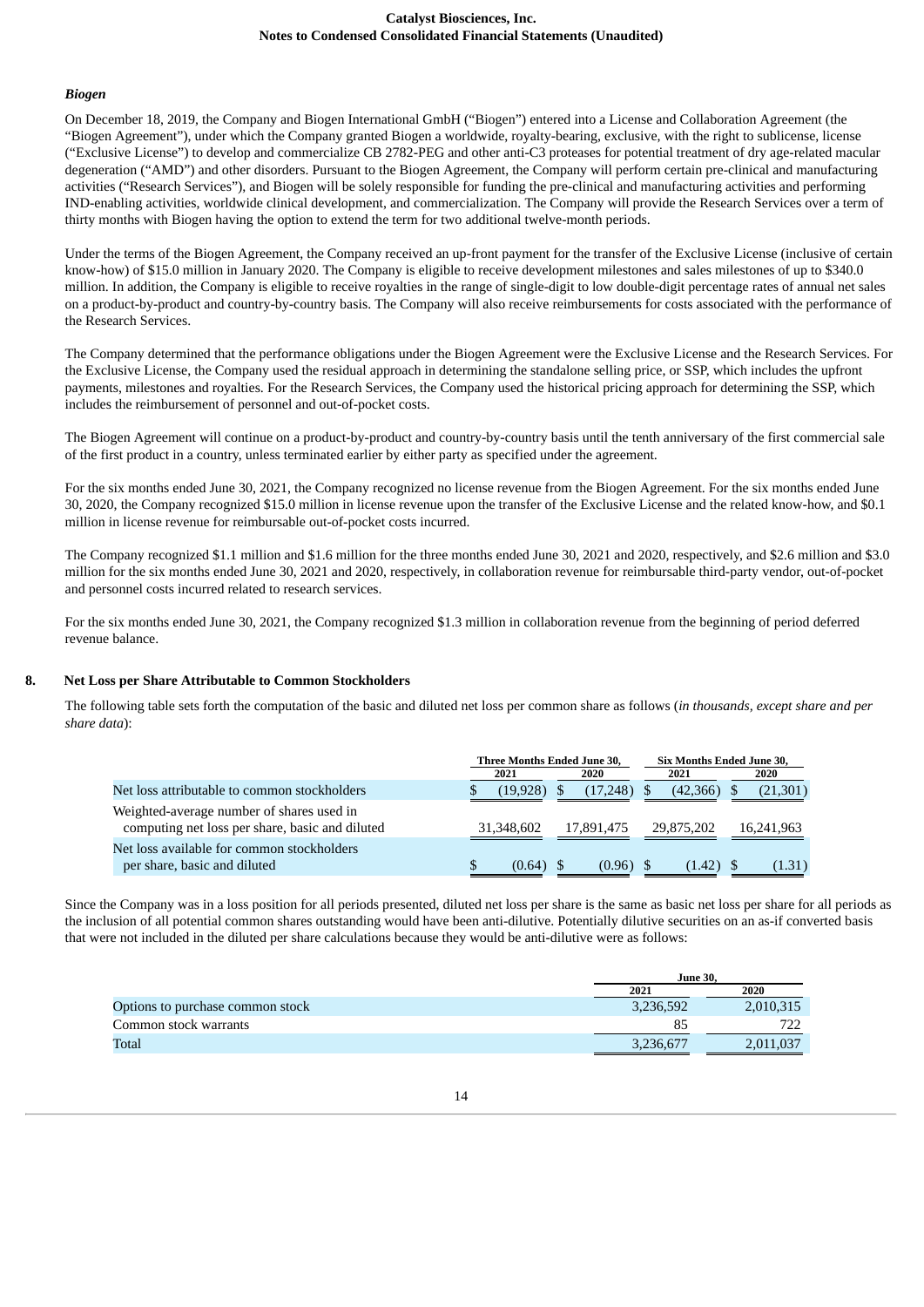#### **9. Stockholders' Equity**

In the first quarter of 2021, the Company issued and sold an aggregate of 9,185,000 registered shares of its common stock (including 485,000 shares sold pursuant to the exercise of the underwriters' overallotment option) at a price of \$5.75 per share. The net proceeds to the Company, after deducting \$3.6 million in underwriting discounts and commissions, and offering expenses, were approximately \$49.3 million.

#### **10. Commitments and Contingencies**

#### *Manufacturing Agreements*

On May 20, 2016, the Company signed a development and manufacturing services agreement with AGC Biologics, Inc. ("AGC"), formerly known as CMC ICOS Biologics, Inc., pursuant to which AGC will conduct manufacturing development of agreed upon product candidates. The Company currently has firm work orders with AGC to manufacture MarzAA and DalcA to support its clinical trials totaling \$19.7 million and the payment obligations remaining as of June 30, 2021 were \$7.0 million.

#### *COVID-19*

The current COVID-19 pandemic has presented a substantial public health and economic challenge around the world and is affecting our employees, potential trial participants and business operations. The full extent to which the COVID-19 pandemic will directly or indirectly impact our business, results of operations and financial condition will depend on future developments that are highly uncertain and cannot be accurately predicted, including new information that may emerge concerning COVID-19, the actions taken to contain it or treat its impact and the economic impact on local, regional, national, and international markets. The COVID-19 pandemic may disrupt the operations of the Company's manufacturers or disrupt supply logistics, which could impact the timing of deliveries and potentially increase expenses under our agreements. We are actively monitoring the impact of COVID-19 and the possible effects on our financial condition, liquidity, operations, clinical trials, suppliers, industry and workforce. All required MarzAA supplies for the MAA-304 and MAA-202 studies have been manufactured.

#### **11. Related Parties**

On October 24, 2017, the Company announced a strategic research collaboration with Mosaic to develop intravitreal anti-complement factor C3 products for the treatment of dry AMD and other retinal diseases. Dr. Usman, the Company's Chief Executive Officer and a member of the Company's board of directors, and Mr. Lawlor, a member of the Company's board of directors, were also members of the board of directors of Mosaic. On December 21, 2018, the Company amended its collaboration agreement with Mosaic to, among other things, include certain additional products. According to the Mosaic collaboration agreement, as amended, the Company and Mosaic co-funded certain research.

On December 18, 2019, the Company entered into the second amendment to the Mosaic collaboration agreement following completion of the cofunded research. Pursuant to the second amendment, any future services provided by Mosaic will be performed on a fee-for-service basis. In connection with the Biogen Agreement, the Company received a \$15.0 million upfront license fee on January 10, 2020, see Note 7.

On May 8, 2020, the Company entered into a subsequent amendment to the Mosaic collaboration agreement. As part of this amendment, the Company paid a one-time \$0.8 million cash payment to Mosaic, and Mosaic is eligible to receive up to \$4.0 million in potential future milestone payments related to regulatory and clinical development events for CB 2782-PEG and an additional anti-complement product candidate in lieu of the Company's obligations to pay Mosaic a double-digit percentage of funds the Company receives from Biogen or any other amounts the Company receives related to sublicense fees, research and development payments, or any other research, regulatory, clinical or commercial milestones and royalties on any other development candidates. The Company now owns one hundred percent of all future payment streams related to these product candidates.

As of June 30, 2020, Mosaic was no longer a related party.

#### **12. Interest and Other Income (Expense), Net**

The following table shows the detail of interest and other income (expense), net as follows (*in thousands*):

|                                                | Three Months Ended June 30, |  | <b>Six Months Ended June 30,</b> |  |      |  |       |
|------------------------------------------------|-----------------------------|--|----------------------------------|--|------|--|-------|
|                                                | 2021                        |  | 2020                             |  | 2021 |  | 2020  |
| Interest income                                |                             |  | 128                              |  | 28   |  | 462   |
| Miscellaneous income                           |                             |  |                                  |  |      |  | 679   |
| Other                                          |                             |  | 15                               |  | (53) |  | (13)  |
| Total interest and other income (expense), net | 14)                         |  |                                  |  | 14)  |  | 1.128 |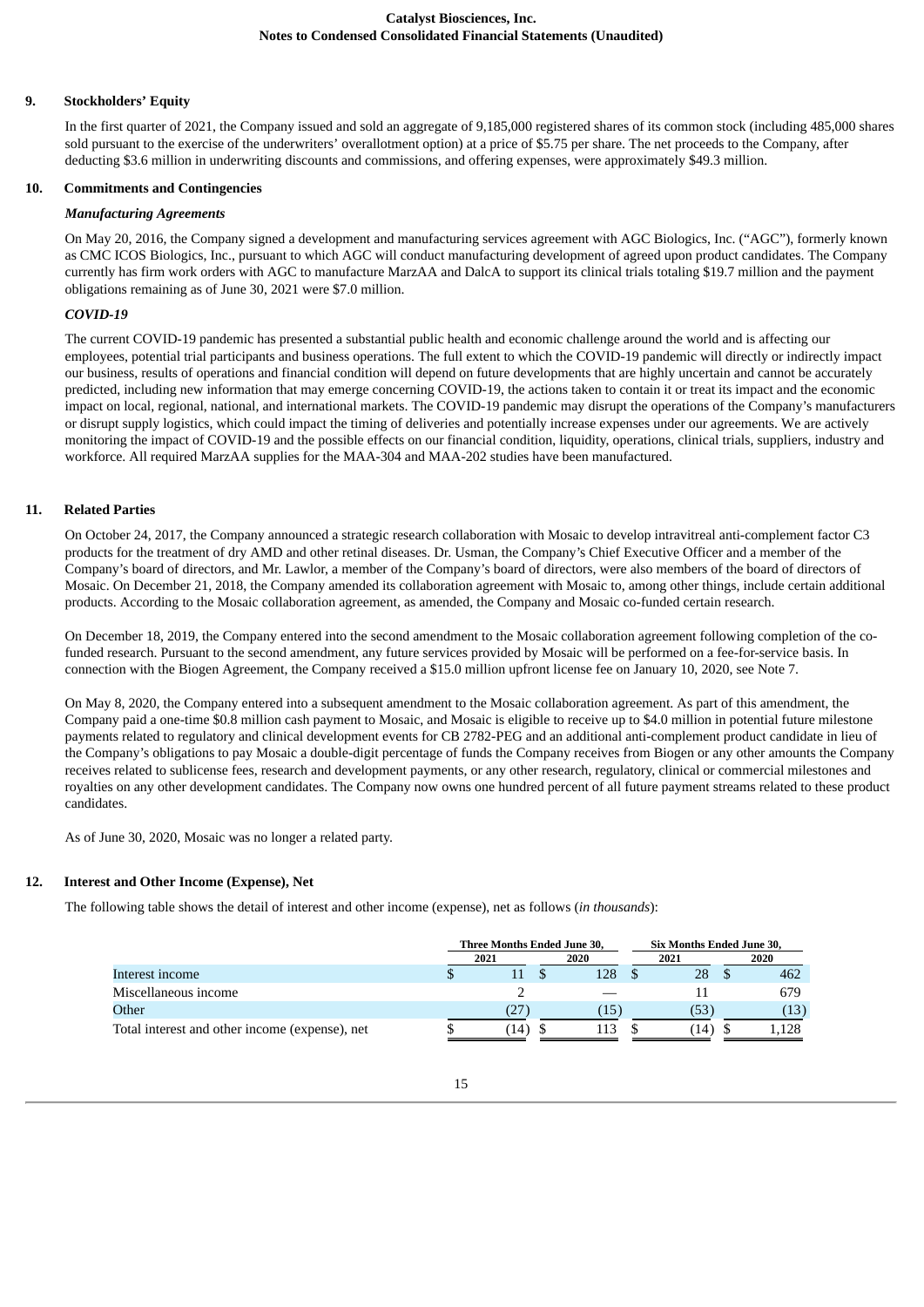#### **13. Subsequent Event**

In July 2021, we entered into agreements for additional clinical trial services for MarzAA and for our screening and natural history of disease clinical studies related to CFI deficiency, with total payments of up to \$3.2 million and \$6.5 million, respectively. We can terminate these agreements at our discretion and upon termination will be responsible to pay for those services incurred prior to termination plus reasonable winddown expenses.

| I | ٠       |
|---|---------|
|   |         |
| ш |         |
|   | ï<br>۰. |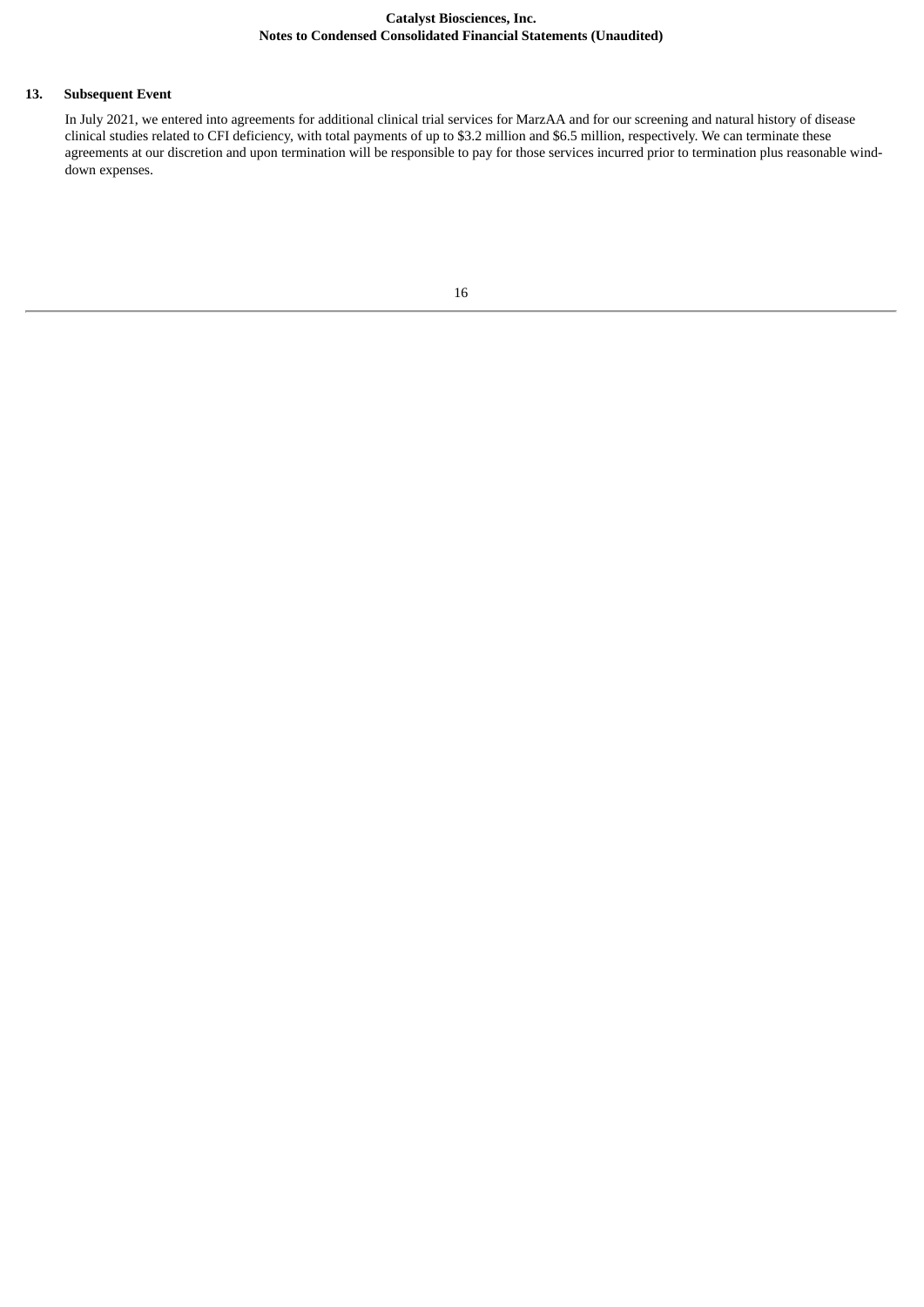#### <span id="page-16-0"></span>**ITEM 2.Management's Discussion and Analysis of Financial Condition and Results of Operations**

Unless otherwise indicated, in this Quarterly Report on Form 10-Q, references to "Catalyst," "we," "us," "our" or the "Company" mean Catalyst Biosciences, Inc. and our subsidiary. The following discussion and analysis of our financial condition and results of operations should be read in conjunction with the unaudited condensed consolidated financial statements and related notes that appear in this Quarterly Report on Form 10-Q (this "Report") and with the audited consolidated financial statements and related notes that are included as part of our Annual Report on Form 10-K for the *year ended December 31, 2020 ("Annual Report").*

In addition to historical information, this Report contains forward-looking statements within the meaning of Section 27A of the Securities Act of 1933, as amended, and Section 21E of the Securities Exchange Act of 1934, as amended ("the Exchange Act"). Forward-looking statements are identified by words such as "believe," "will," "may," "estimate," "continue," "anticipate," "intend," "should," "plan," "expect," "predict," "could," "potentially" or the negative of these terms or similar expressions. You should read these statements carefully because they discuss future expectations, contain projections of future results of operations or financial condition, or state other "forward-looking" information. These statements relate to our future plans, objectives, expectations, intentions and financial performance and the assumptions that underlie these statements. For example, forward-looking statements include any statements regarding the strategies, prospects, plans, expectations or objectives of management for future operations, the progress, scope or duration of the development of product candidates or programs, clinical trial plans, timelines and potential results, the benefits that may be derived from product candidates or the commercial or market opportunity in any target indication, our ability to protect intellectual property rights, our anticipated operations, financial position, revenues, costs or expenses, statements regarding future economic conditions or performance, statements of belief and any statement of assumptions underlying any of the foregoing. These forward-looking statements are subject to certain risks and uncertainties that could cause actual results to differ materially from those anticipated in the forward-looking statements. Factors that might cause such a difference include, but are not limited to, those discussed in this report in Part II, Item 1A — "Risk Factors," elsewhere in this Report and in Part I - Item 1A - "Risk Factors" in the Annual Report. Forward-looking statements are based on our management's beliefs and assumptions and on information currently available to our management. These statements, like all statements in this Report, speak only as of their date, and we undertake no obligation to update or revise these statements in light of future developments. We caution investors that our business and financial performance are subject to substantial risks and uncertainties.

#### **Overview**

We are a research and clinical development biopharmaceutical company focused on developing protease therapeutics to address unmet medical needs in disorders of the complement and coagulation systems. Proteases are the natural regulators of these biological systems. We engineer proteases to create improved or novel molecules to treat diseases that result from dysregulation of the complement and coagulation cascades. Our protease engineering platform has generated two late-stage clinical programs including marzeptacog alfa (activated) ("MarzAA"), a subcutaneously ("SQ") administered nextgeneration engineered coagulation Factor VIIa ("FVIIa") for the treatment of episodic bleeding in subjects with rare bleeding disorders. Our complement pipeline includes a preclinical C3-degrader program licensed to Biogen International GmbH ("Biogen") for dry age-related macular degeneration ("dAMD"), an improved complement factor I protease CB 4332 for SQ replacement therapy in patients with complement factor I ("CFI") deficiency and proteases from our ProTUNE™; C3b-C4b degrader and ImmunoTUNE™; C3a-C5a degrader platforms designed to target specific disorders of the complement or inflammatory pathways, as well as other discovery-stage complement programs in discovery, including a complement Factor B degrader program using proteases engineered by the Company's proprietary protease engineering platform.

The product candidates generated by our protease engineering platform have improved functional properties such as longer half-life, improved specificity, higher potency and increased bioavailability. These characteristics potentially allow for improved efficacy, SQ administration of recombinant coagulation factors and complement inhibitors, or less frequently dosed intravitreal therapeutics than current therapeutics in development.

We are dosing patients in our registrational Phase 3 trial ("MAA-304" or "Crimson 1") of MarzAA in subjects with Hemophilia A ("HA") or B ("HB") with inhibitors. We are also enrolling patients in a Phase 1/2 trial of MarzAA in Factor VII Deficiency ("FVIID"), Glanzmann Thrombasthenia, and Hemophilia A with inhibitor patients on Hemlibra prophylaxis for treatment of episodic bleeding ("MAA-202"). The Food and Drug Administration ("FDA") has granted Fast Track Designation for MarzAA both for the treatment of episodic bleeding in subjects with Hemophilia A or B with inhibitors (December 2020) and for treatment of episodic bleeding in subjects with Factor FVII deficiency (June 2021).

Our next most advanced hemophilia product candidate is dalcinonacog alfa ("DalcA"), a next-generation SQ FIX, which has shown efficacy and safety in a Phase 2b clinical trial in individuals with Hemophilia B ("HB"). We have a discovery stage Factor IX gene therapy construct, CB 2679d-GT for Hemophilia B, that has demonstrated superiority compared with the Padua FIX variant in preclinical models of Hemophilia B.

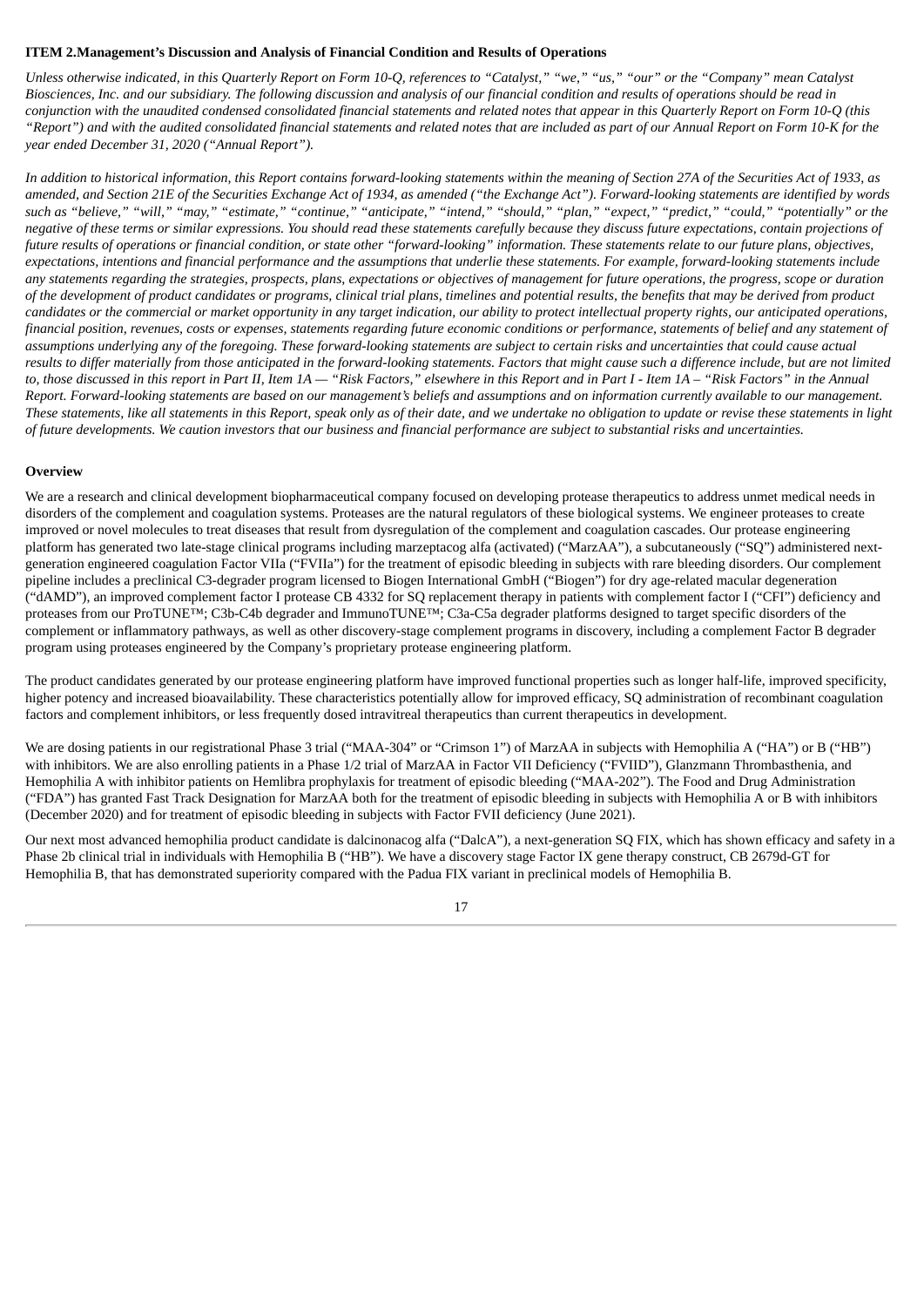Our complement portfolio consists of the development candidates CB 4332 and CB 2782-PEG. CB 4332 is a wholly owned first-in-class improved CFI intended for lifelong prophylactic SQ administration in individuals with CFI deficiency. CB 2782-PEG is a potential best-in-class C3 degrader product candidate in preclinical development for the treatment of dry AMD that we have licensed to Biogen. We have several engineered protease programs in discovery or early non-clinical development. These programs all target diseases caused by deficient regulation of the complement system and inflammation.

In July 2021 we commenced patient enrollment in the screening ("CFI-001") and natural history of disease ("CFI-002") studies to assess CFI blood levels in patients who have diseases related to CFI deficiency and identify those who would benefit from CB 4332 treatment ("ConFIrm" and "ConFIdence", respectively).

The following table summarizes our current development programs.



We continue to experience operational and other challenges as a result of the COVID-19 global pandemic, which could delay or impact our development programs. See Other Recent Developments and Item 1A - Risk Factors for further discussion of the current and expected impact on our business and development programs.

#### **Recent Development Program Updates**

#### *MarzAA*

We dosed our first patient in a registrational Phase 3 trial ("MAA-304") for our most advanced product candidate, MarzAA, a potent, subcutaneously administered, next-generation Factor VIIa variant.

In December 2020 and in June 2021, we announced that the FDA had granted Fast Track designations for MarzAA for the episodic treatment of bleeds in patients with HA or HB with inhibitors and FVIID, respectively. The Fast Track program is designed to facilitate and expedite the development and review of drug candidates that have demonstrated the potential to address an unmet medical need in treating serious diseases or conditions. A drug candidate with Fast Track designation is eligible for greater access to the FDA as well as a priority review and rolling review of the marketing application. We believe the FDA Fast Track designation validates MarzAA's potential to improve patient care. As the only SQ delivered therapy in development for episodic treatment of bleeding events, MarzAA is uniquely positioned to become an important addition to the treatment landscape.

The Phase 3 registration trial – MAA-304 ("Crimson 1") – is an open-label, global, multi-center, randomized, cross-over study. The study is designed to evaluate the safety and efficacy of MarzAA for episodic treatment of spontaneous or traumatic bleeding episodes in adolescents and adults with congenital HA or HB with inhibitors, compared with their Standard of Care, either intravenous rFVIIa or intravenous activated prothrombin complex concentrates (APCC *e.g*., FEIBA). The study will enroll approximately 60 subjects to treat 244 eligible bleeding episodes with each treatment. The primary endpoint is hemostatic efficacy using a standard 4-point assessment scale at the 24-hour timepoint. The study will assess the effectiveness of SQ MarzAA, using up to three doses to treat a bleeding episode, compared with the Standard of Care. The first subject was enrolled into this trial in May 2021. We plan to submit our first report to the Data and Safety Monitoring Board ("DSMB") in 2021.

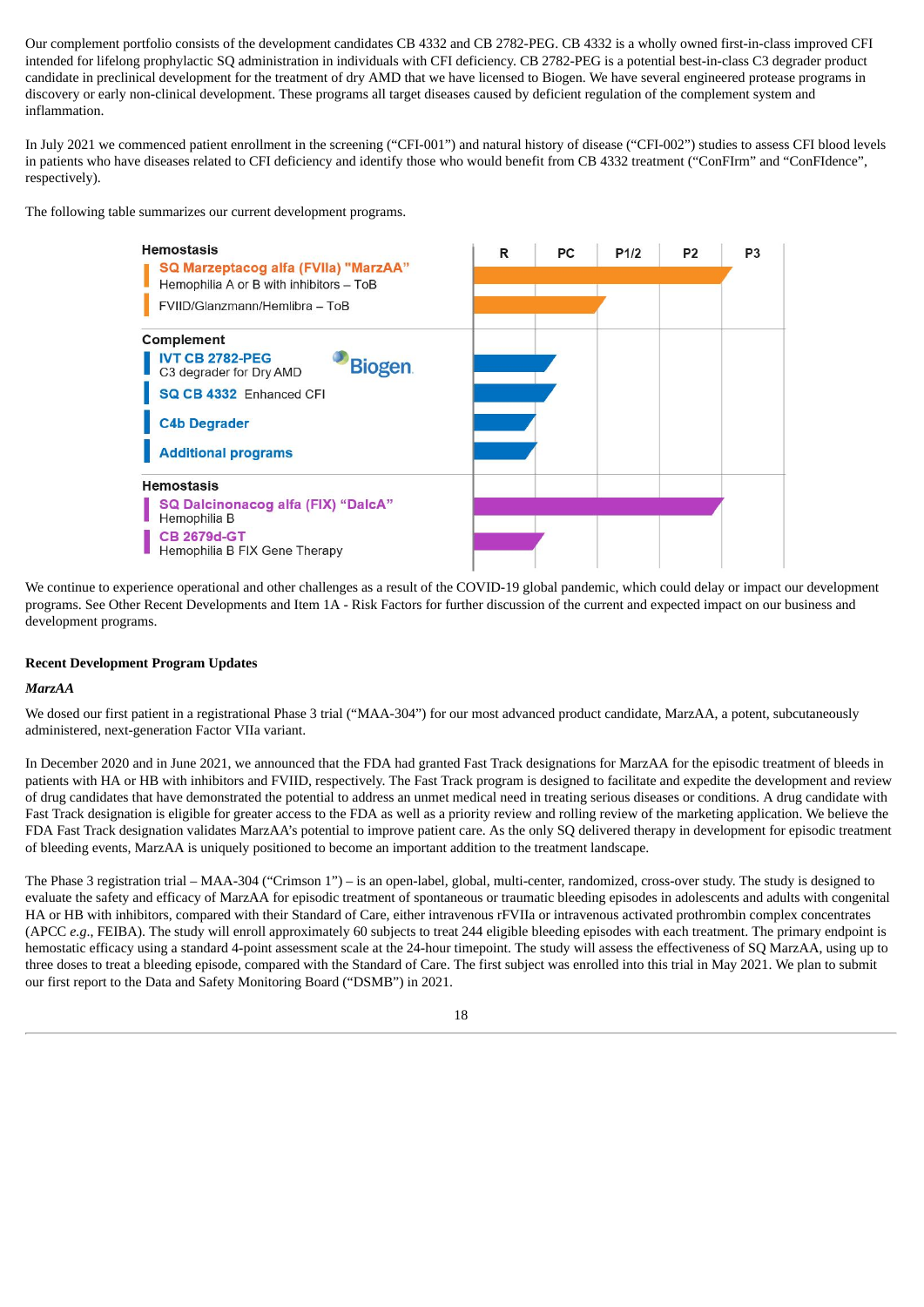We are also enrolling patients in a Phase 1/2 trial ("MAA-202") of MarzAA for treatment of bleeding in Factor VII Deficiency, Glanzmann Thrombasthenia, and in individuals with HA with inhibitors treated with Hemlibra.

#### *Complement*

We currently have several protease programs in preclinical discovery or early non-clinical development. These programs target diseases caused by aberrant regulation of the complement system. An ocular program for dry AMD is licensed to Biogen; the remaining complement programs are focused on systemic complement disorders and are wholly owned by Catalyst.

CB 2782-PEG is an engineered pegylated C3 degrader that we designed with a best-in-class anti-C3 profile for dry AMD. Dry AMD is an ocular disease leading to vision loss and blindness for which there is currently no approved therapies. Complement hyperreactivity plays an important role in dry AMD pathogenesis. Using the protease CB 2782-PEG to degrade C3 allows for the neutralization of C3 activity. It is expected that maintaining low C3 levels in the eye can significantly slow disease progression and vision loss in dry AMD in patients.

CB 4332 is an engineered version of the CFI protease with an extended half-life that was designed as a subcutaneously-dosed replacement therapy for patients who are deficient in CFI or have deficient CFI activity. We commenced patient enrollment in the screening ("CFI-001") and natural history of disease ("CFI-002") studies in July 2021 to assess CFI blood levels in patients who have diseases related to CFI deficiency in order to identify those who might benefit from CB 4332 treatment ("ConFIrm" and "ConFIdence", respectively). This will prepare us for the initiation of a P1/2 clinical study of CB 4332 in 2022 in subjects with a significant deficiency or absence of endogenous CFI, and identify opportunities to potentially develop CB 4332 for treatment in other indications.

Complete or significant absence of endogenous CFI may present with a variety of disease manifestations, such as recurrent invasive infections with encapsulated bacteria, but these patients are also at risk of developing autoimmune and/or immune-complex diseases such as chronic inflammation of the blood vessels of the brain, spinal cord, heart or the kidneys. Clinical presentations of bacterial infections include but are not limited to peritonitis, meningitis, pneumonia and sepsis, which may be fatal or leave serious sequalae. No primary prophylaxis CFI replacement therapeutic has been approved, and patients often receive lifelong antibiotic treatment, which may cause a range of additional problems.

The non-infectious CFI deficiency manifestations include a sizeable proportion of kidney disease, also called glomerulonephritis such as: Atypical Hemolytic Uremic Syndrome ("aHUS"), C3 Glomerulonephritis ("C3G") or Immune Complex Membranoproliferative Glomerulonephritis ("IC-MPGN"). These are severe, chronic, life-threatening diseases that result in renal impairment and may require renal transplant.

Low circulating serum CFI levels have been shown to be associated with rare CFI genetic variants and advanced AMD. Studies have estimated that the prevalence of rare CFI variants in the overall AMD population to be approximately 6%, of which approximately 40% are expected to display low serum CFI levels and could potentially benefit from targeted CFI therapy.

The heterogenous clinical presentation of CFI deficiency likely makes the disease significantly underdiagnosed, and some patients may experience life threatening emergencies that may have severe long-term impact on their quality of life. Currently, there are no therapeutic options approved to specifically replace the deficient CFI protein with a well-functioning CFI to treat these disorders. While not specifically targeting CFI deficiency, eculizumab and ravulizumab are indicated for the treatment of aHUS. Neither eculizumab nor ravulizumab address the root cause of the CFI deficiency; instead, they are designed to prevent the downstream effects of uncontrolled complement activity. Patients with aberrant CFI may therefore still have uncontrolled complement activation downstream of CFI. This may cause deposition of complement proteins, for example, on red blood cells, and some CFI deficient patients may have a worse prognosis than others even when on non-replacement therapy. CB 4332 is designed to address this unmet need by providing a therapeutic option that corrects the root problem of these diseases using simple, fast and easy SQ administration. As a key complement regulator, CFI has also the potential to be used in non-CFI-deficient complement dysregulated diseases (e.g., hyperactive alternative pathway) in which additional upstream regulation may prove more effective than inhibiting specific downstream targets.

We have additional early stage complement discovery programs that target different proteins of the complement system including proteases from our ProTUNE™; C3b-C4b degrader and ImmunoTUNE™; C3a-C5a degrader platforms designed to target specific disorders of the complement or inflammatory pathways as well as other discovery-stage complement programs in development, including a complement Factor B degrader program using proteases engineered by the Company's proprietary protease engineering platform.

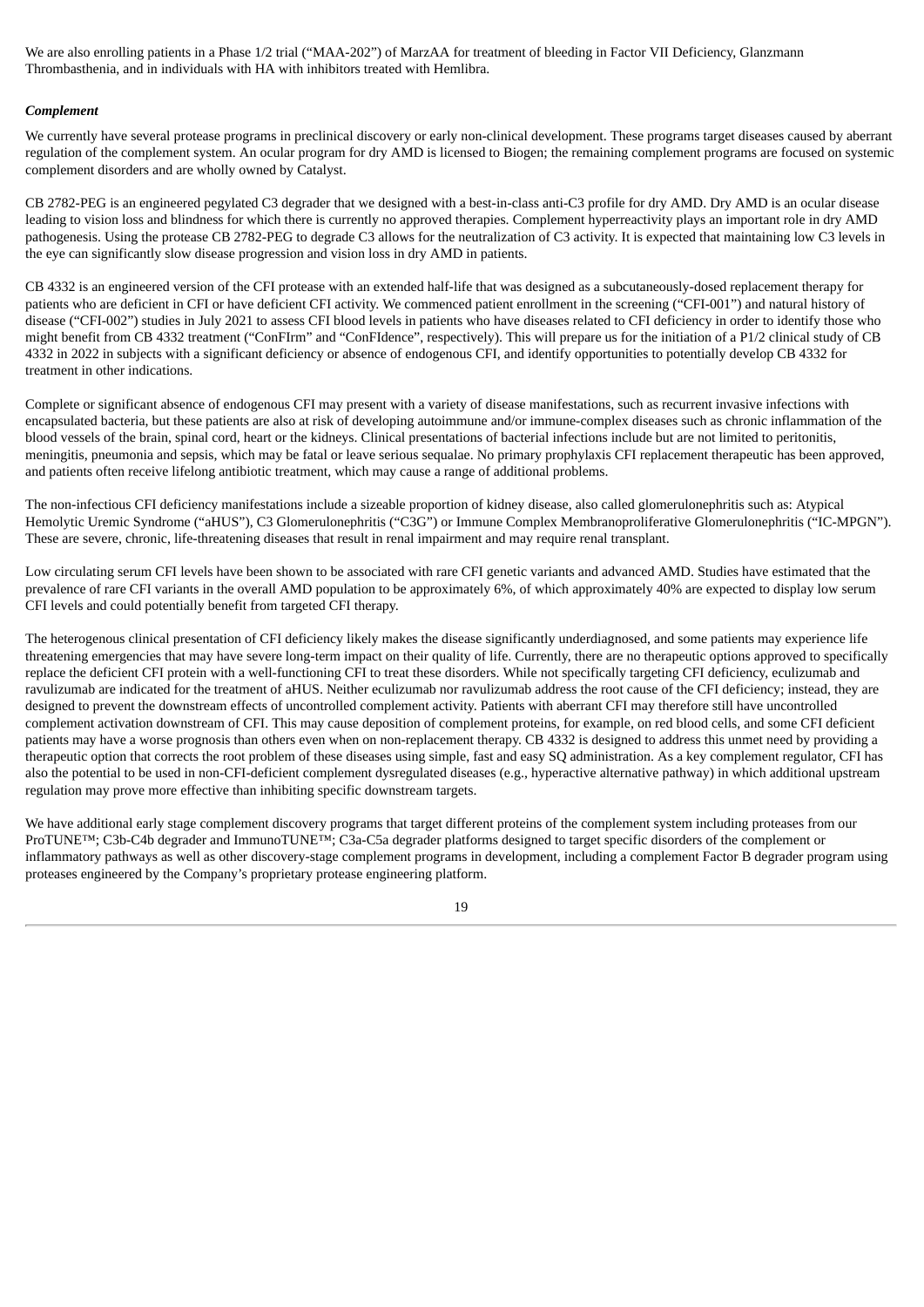#### *DalcA*

DalcA is a next-generation SQ Factor IX product candidate for the prophylactic treatment of individuals with HB that completed an open-label Phase 2b study in 2020, demonstrating that FIX plasma activity levels were raised from the severe to mild phenotype. We are planning to meet with the FDA to discuss the design of a registrational Phase 3 clinical trial and the necessary data to support its initiation and are actively seeking a partner for this program.

#### *Factor IX Gene Therapy*

Our Factor IX gene therapy construct CB 2679d-GT has demonstrated a 2-fold to 3-fold higher activity resulting in improved clotting time and blood loss in a preclinical Hemophilia B mouse model compared with the Padua variant of Factor IX. Fidanacogene elaparvovec ("Pfizer/Spark"), etranacogene dezaparyove ("uniQure"), TAK-748 ("Takeda") and FLT180A ("Freeline") use the Padua FIX variant as the transgene in their AAV-based gene therapy clinical programs. Fidanacogene elaparvovec, etranacogene dezaparyove and FLT180A have demonstrated encouraging Factor IX levels in their respective Phase 1/2 and Phase 2/3 studies with median Factor IX activity levels in the upper end of the mild to normal ranges. By its increased activity, CB 2679d-GT has the potential to reach higher Factor IX activity levels at lower vector doses which could improve tolerability of the vector as well as efficacy of the transgene, and ultimately lower manufacturing costs.

We have licensed AAV technology from The Board of Trustees of The Leland Stanford Junior University ("Stanford") and are currently optimizing the vector under a sponsored research agreement with Stanford. Data presented at the European Association for Haemophilia and Allied Disorders ("EAHAD") showed that the combination of our proprietary potency enhanced CB 2679d-GT Factor IX construct with a novel chimeric AAV capsid may reduce the vector dose required in gene therapy while maintaining high Factor IX levels.

#### **Recent Manufacturing Updates**

#### *Drug Substance Manufacturing*

We have a long-term development and manufacturing services agreement with AGC Biologics, Inc. ("AGC"). AGC has global manufacturing sites, and we use their facilities in the U.S. and Europe for drug substance manufacturing of MarzAA, DalcA, and CB 2782-PEG. We have successfully manufactured the required vials of MarzAA to support our global Phase 3 clinical trial to evaluate the safety and efficacy of MarzAA for episodic treatment and control of bleeding episodes in subjects with Hemophilia A or Hemophilia B with inhibitors. As of June 2021, we have successfully completed six large-scale GMP batches of MarzAA that will be sufficient to support the Phase 3 clinical trial through its completion. Additionally, we entered into a firm purchase commitment, with AGC, to validate the MarzAA manufacturing process including production of three Process Performance Qualification batches.

#### *Drug Product Manufacturing*

We have a long-term clinical supply services agreement with Catalent Indiana, LLC ("Catalent"). Catalent has facilities in the U.S. and Europe and conducts drug product development and manufacturing for MarzAA and DalcA. We successfully completed development work for a variety of vial sizes which supports flexible dosing.

We also work with Symbiosis Pharmaceutical Services Limited on drug product manufacturing for MarzAA on a fee-for-services basis. Symbiosis has a facility in the United Kingdom. In April 2021 a GMP batch of MarzAA drug product was successfully completed at Symbiosis to support the MAA-304 MarzAA pivotal trial.

#### **Other Recent Developments**

#### *COVID-19 Business Impact*

The global coronavirus pandemic has resulted in widespread requirements for individuals to work from their homes, strained medical facilities worldwide and is causing disruptions to certain pharmaceutical manufacturing and product supply chains. While our offices in California have been reopened to all employees, we may experience future disruptions in applicable guidelines for workplace safety require returning to a remote working environment. We are also still experiencing operational and other challenges as a result of the COVID-19 global pandemic, which have delayed our enrollment in MAA-304 and MAA-202, and which may delay or halt our development in these or other programs. The pandemic has had a particularly pronounced impact in some of the countries where we are seeking to enroll a significant number of patients. As a result of the COVID-19 pandemic, we have experienced delays in enrollment in MAA-304 and MAA-202, and we may experience disruptions that could severely impact our business, preclinical studies, drug manufacturing and clinical trials.

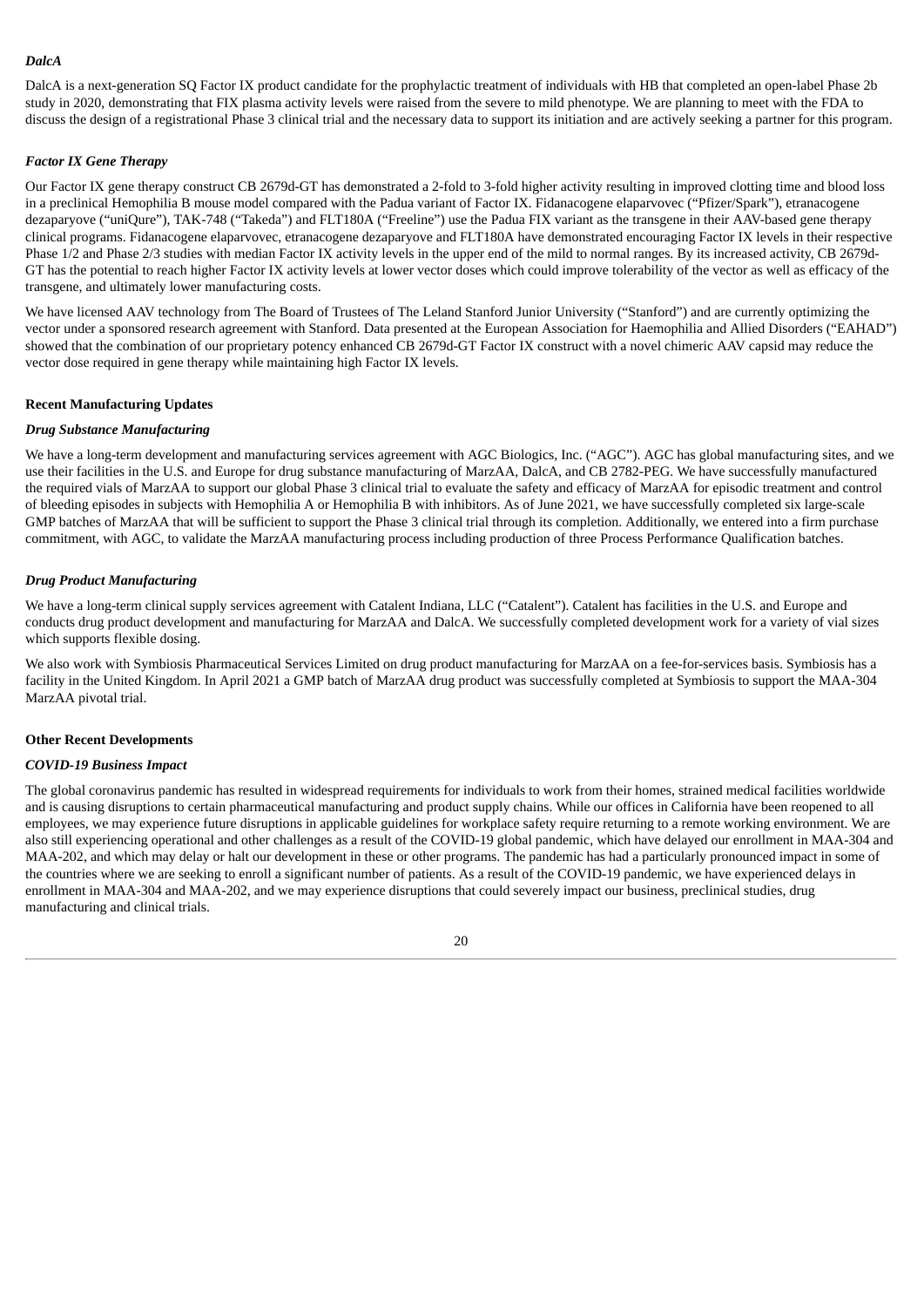#### *Recent Financing*

In the first quarter of 2021, we issued and sold an aggregate of 9,185,000 shares of our common stock (including 485,000 shares sold pursuant to the exercise of the underwriters' overallotment option) at a price of \$5.75 per share. The net proceeds to us, after deducting \$3.6 million in underwriting discounts and commissions and offering expenses, were approximately \$49.3 million.

We have no products approved for commercial sale and have not generated any revenue from product sales. From inception to June 30, 2021, we have raised net proceeds of approximately \$506.2 million, primarily from private placements of convertible preferred stock since converted to common stock, proceeds from our merger with Targacept, issuances of shares of common stock and warrants, including \$80.4 million in total cash receipts from our license and collaboration agreements.

We have never been profitable and have incurred significant operating losses in each year since inception. Our net losses were \$19.9 million and \$17.2 million for the three months ended June 30, 2021 and 2020, respectively, and \$42.4 million and \$21.3 million for the six months ended June 30, 2021 and 2020, respectively. As of June 30, 2021, we had an accumulated deficit of \$357.1 million. As of June 30, 2021, our cash, cash equivalents and investments balance were \$86.5 million. Substantially all our operating losses were incurred in our research and development programs and in our general and administrative operations.

We expect to incur significant expenses and increasing operating losses for at least the next several years as we continue preclinical, manufacturing and clinical development, and seek regulatory approval for our drug candidates. Our operating losses may fluctuate significantly from quarter to quarter and year to year due to timing of preclinical, manufacturing, clinical development programs and regulatory guidance spending.

#### **Financial Operations Overview**

#### *License and Collaboration Revenue*

License and collaboration revenue consist of revenue earned for performance obligations satisfied pursuant to our license and collaboration agreement with Biogen which was entered into in December 2019. In consideration for the grant of an exclusive license and related know-how, we received an up-front license payment of \$15.0 million in January 2020, which was recorded in license revenue during the year ended December 31, 2020. We recognized collaboration revenue for reimbursable third-party vendor, out-of-pocket and personnel costs pertaining to the Biogen Agreement of \$5.8 million during the year ended December 31, 2020, and \$1.1 million and \$2.6 million for the three and six months ended June 30, 2021, respectively. There can be no assurance when any future milestone or royalty payments under the Biogen agreement may occur, if at all.

We have not generated any revenue from the sale of any drugs, and we do not expect to generate any revenue from the sale of drugs until we obtain regulatory approval of and commercialize our product candidates.

#### *Cost of License and Collaboration Revenue*

Cost of license and collaboration revenue consists of fees for research and development services payable to third-party vendors, and personnel costs, corresponding to the recognition of license and collaboration revenue from Biogen. Cost of license and collaboration revenue does not include any allocated overhead costs. In connection with the license revenue recognized from Biogen as discussed above in 2020, we paid Mosaic a \$3.0 million sublicense fee and recorded such payment as cost of license. We recognized third-party vendor, out-of-pocket and personnel costs, most of which were reimbursable, pertaining to the Biogen Agreement of \$6.1 million during the year ended December 31, 2020, and \$1.1 million and \$2.6 million for the three and six months ended June 30, 2021, respectively, and recorded such costs as cost of collaboration revenue.

#### *Research and Development Expenses*

Research and development expenses represent costs incurred to conduct research, such as the discovery and development of our product candidates. We recognize all research and development costs as they are incurred. Nonrefundable advance payments for goods or services used in research and development are deferred and capitalized. The capitalized amounts are then expensed as the related goods are delivered or services are performed, or until it is no longer expected that the goods or services will be delivered.

Research and development expenses consist primarily of the following:

- employee-related expenses, which include salaries, benefits and stock-based compensation;
- laboratory and vendor expenses, including payments to consultants and third parties, related to the execution of preclinical, non-clinical, and clinical studies;
- the cost of acquiring and manufacturing preclinical and clinical materials and developing manufacturing processes;

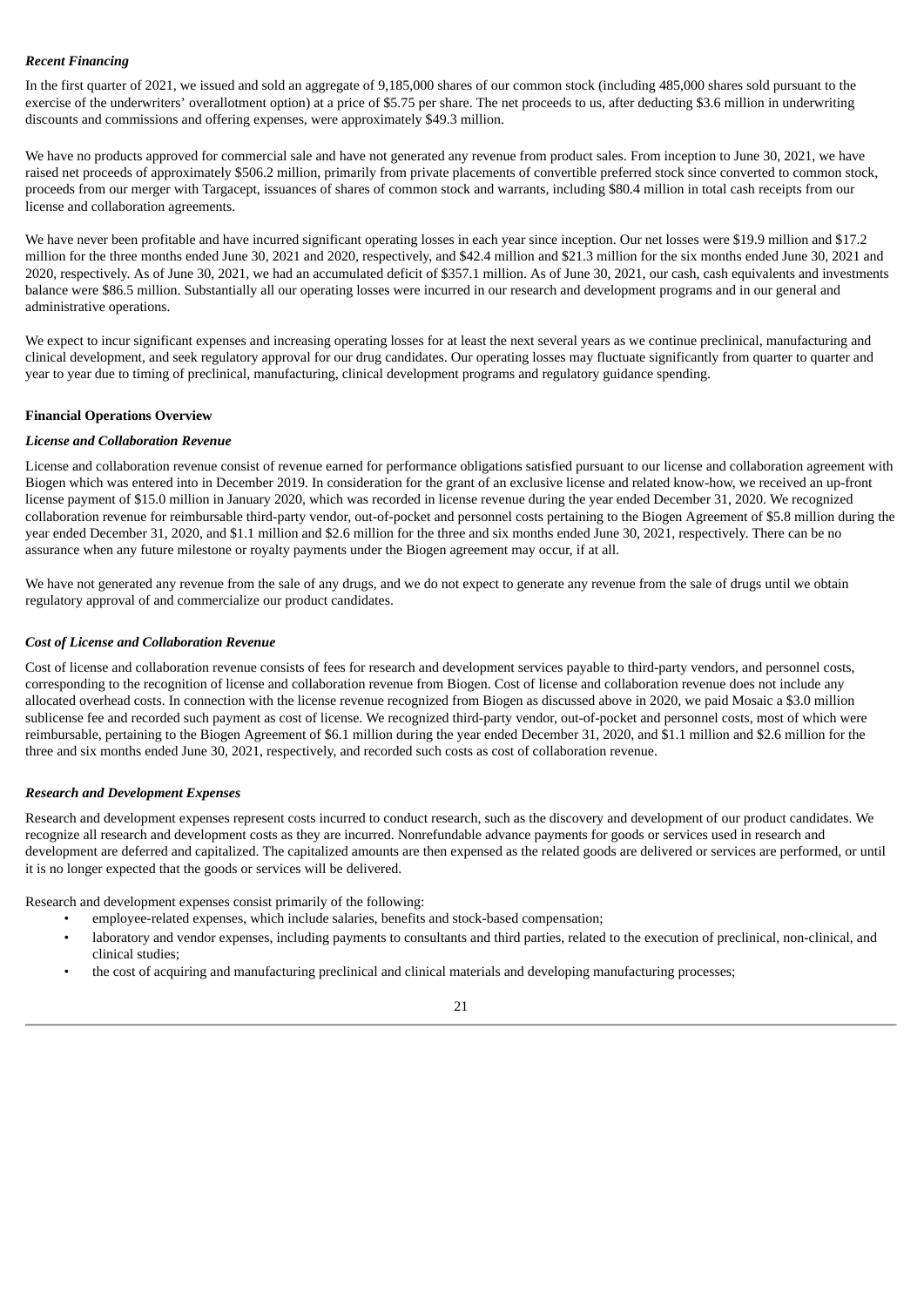- clinical trial expenses, including costs of third-party clinical research organizations;
- performing toxicity and other preclinical studies; and
- facilities and other allocated expenses, which include direct and allocated expenses for rent and maintenance of facilities, depreciation and amortization expense and other supplies.

The table below details our internal and external costs for research and development for the period presented (*in thousands)*. See Overview and Recent Development Program Updates for further discussion of the current research and development programs.

|                                         |      | <b>Three Months</b><br>Ended June 30, |   | <b>Six Months Ended</b><br><b>June 30,</b> |
|-----------------------------------------|------|---------------------------------------|---|--------------------------------------------|
|                                         | 2021 |                                       |   | 2021                                       |
| Hemophilia                              |      | 4.444                                 |   | 11,814                                     |
| Complement                              |      | 5,875                                 |   | 10,525                                     |
| Personnel and other                     |      | 4,676                                 |   | 9,300                                      |
| Stock-based compensation                |      | 394                                   |   | 763                                        |
| Total research and development expenses |      | 15,389                                | S | 32,402                                     |

The largest component of our total operating expenses has historically been our investment in research and development activities, including the clinical and manufacturing development of our product candidates. We are currently focusing substantially all our resources and development efforts on MarzAA and our complement programs. Costs listed for our hemophilia and complement programs above consist of clinical trial, manufacturing and research costs. Our internal resources, employees and infrastructure, identified above as personnel and other, are generally not directly tied to individual product candidates or development programs. As such, we do not maintain information regarding these costs incurred for these research and development programs on a project-specific basis.

We expect our aggregate research and development expenses will increase during the next year as we advance the clinical and manufacturing development of our programs. The global coronavirus pandemic may also delay and increase costs of our current development plans.

On May 20, 2016, we signed a development and manufacturing services agreement with AGC, formerly known as CMC ICOS Biologics, Inc., pursuant to which AGC will conduct manufacturing development of agreed upon product candidates. We will own all intellectual property developed in such manufacturing development activities that are specifically related to our product candidates and will have a royalty-free and perpetual license to use AGC's intellectual property to the extent reasonably necessary to make these product candidates, including commercial manufacturing. As of June 30, 2021, six GMP batches have been manufactured at AGC in addition to an engineering batch to support the planned clinical trials.

The initial term of the agreement is ten years or, if later, until all stages under outstanding statements of work have been completed. Either party may terminate the agreement in its entirety upon written notice of a material uncured breach or upon the other party's bankruptcy, and we may terminate the agreement upon prior notice for any reason. In addition, each party may terminate the agreement in the event that the manufacturing development activities cannot be completed for technical or scientific reasons. We have firm work orders with AGC to manufacture MarzAA and DalcA to support clinical trials totaling \$19.7 million. The payment obligations remaining as of June 30, 2021 were \$7.0 million.

We also have a long-term clinical supply services agreement with Catalent Indiana, LLC ("Catalent"). Catalent has facilities in the U.S. and Europe and conducts drug product development and manufacturing for MarzAA and DalcA. We successfully completed development work for a variety of vial sizes which supports flexible dosing.

The process of conducting clinical trials necessary to obtain regulatory approval is costly and time consuming. We may never succeed in achieving marketing approval for our product candidates. The probability of success of each product candidate may be affected by numerous factors, including clinical data, competition, manufacturing capability and commercial viability. As a result, we are unable to determine the duration of and costs to complete our research and development projects or when and to what extent we will generate revenue from the commercialization and sale of any of our product candidates.

Successful development of current and future product candidates is highly uncertain. Completion dates and costs for our research programs can vary significantly for each current and future product candidate and are difficult to predict. Thus, we cannot estimate with any degree of certainty the costs we will incur in the development of our product candidates. We anticipate we will determine which programs and product candidates to pursue and how much funding to direct to each program and product candidate on an ongoing basis in response to the scientific success of early research programs, results of ongoing and future clinical trials, our ability

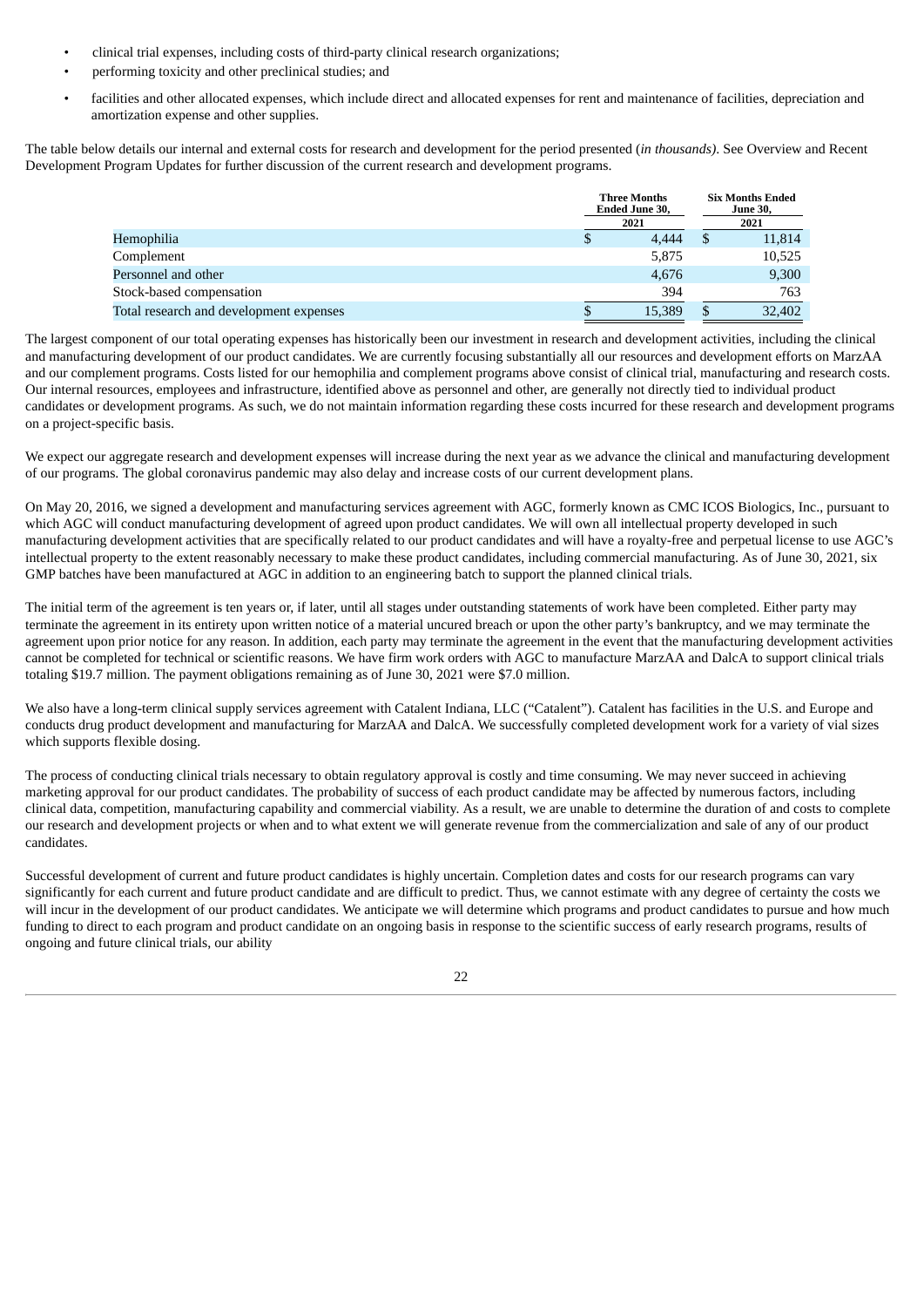to enter into collaborative agreements with respect to programs or potential product candidates, as well as ongoing assessments as to each current or future product candidate's commercial potential.

#### *General and Administrative Expenses*

General and administrative expenses consist of personnel costs, allocated expenses and other expenses for outside professional services, including legal, human resources, audit and accounting services. Personnel costs consist of salaries, bonus, benefits and stock-based compensation. We incur expenses associated with operating as a public company, including expenses related to compliance with the rules and regulations of the SEC and Nasdaq Stock Market LLC ("Nasdaq"), insurance expenses, audit expenses, investor relations activities, Sarbanes-Oxley compliance expenses and other administrative expenses and professional services. We expect such expenses to increase as we advance our programs.

#### **Results of Operations**

The following table set forth our results of operations data for the periods presented (*in thousands*):

|                                          | <b>Three Months Ended June 30,</b> |           |    |           |    |             |            |  |
|------------------------------------------|------------------------------------|-----------|----|-----------|----|-------------|------------|--|
|                                          |                                    | 2021      |    | 2020      |    | Change (\$) | Change (%) |  |
| Revenue:                                 |                                    |           |    |           |    |             |            |  |
| License                                  | \$                                 |           | \$ | 23        | \$ | (23)        | (100)%     |  |
| Collaboration                            |                                    | 1,132     |    | 1,635     |    | (503)       | (31)%      |  |
| License and collaboration revenue        |                                    | 1,132     |    | 1,658     |    | (526)       | (32)%      |  |
| Operating expenses:                      |                                    |           |    |           |    |             |            |  |
| Cost of license                          |                                    |           |    | 23        |    | (23)        | (100)%     |  |
| Cost of collaboration                    |                                    | 1,139     |    | 1,719     |    | (580)       | (34)%      |  |
| Research and development                 |                                    | 15,389    |    | 12,906    |    | 2,483       | 19%        |  |
| General and administrative               |                                    | 4,518     |    | 4,371     |    | 147         | 3%         |  |
| Total operating expenses                 |                                    | 21,046    |    | 19,019    |    | 2,027       | 11%        |  |
| Loss from operations                     |                                    | (19, 914) |    | (17, 361) |    | (2,553)     | 15%        |  |
| Interest and other income (expense), net |                                    | (14)      |    | 113       |    | (127)       | (112)%     |  |
| Net loss                                 |                                    | (19, 928) |    | (17, 248) | \$ | (2,680)     | 16%        |  |

|                                          | <b>Six Months Ended June 30.</b> |    |           |    |             |            |
|------------------------------------------|----------------------------------|----|-----------|----|-------------|------------|
|                                          | 2021                             |    | 2020      |    | Change (\$) | Change (%) |
| Revenue:                                 |                                  |    |           |    |             |            |
| License                                  | \$                               | \$ | 15.068    | S  | (15,068)    | (100)%     |
| Collaboration                            | 2,599                            |    | 2,956     |    | (357)       | (12)%      |
| License and collaboration revenue        | 2,599                            |    | 18,024    |    | (15, 425)   | $(86)\%$   |
| Operating expenses:                      |                                  |    |           |    |             |            |
| Cost of license                          |                                  |    | 3,070     |    | (3,070)     | (100)%     |
| Cost of collaboration                    | 2,619                            |    | 3,151     |    | (532)       | (17)%      |
| Research and development                 | 32,402                           |    | 26,170    |    | 6,232       | 24%        |
| General and administrative               | 9,930                            |    | 8,062     |    | 1,868       | 23%        |
| Total operating expenses                 | 44,951                           |    | 40,453    |    | 4,498       | 11%        |
| Loss from operations                     | (42, 352)                        |    | (22, 429) |    | (19, 923)   | 89%        |
| Interest and other income (expense), net | (14)                             |    | 1,128     |    | (1, 142)    | (101)%     |
| Net loss                                 | \$<br>(42,366)                   |    | (21, 301) | \$ | (21,065)    | 99%        |

#### *License and Collaboration Revenue*

License and collaboration revenues were \$1.1 million and \$1.7 million in the three months ended June 30, 2021 and 2020, respectively, and \$2.6 million and \$18.0 million in the six months ended June 30, 2021 and 2020, respectively. In the three and six months ended June 30, 2021, these consisted primarily of reimbursable collaboration expenses from our Biogen Agreement, which was entered into on December 18, 2019. In the six months ended June 30, 2020, we recorded \$15.1 million in license revenue from the Biogen Agreement upon receipt of an up-front license payment and \$3.0 million in reimbursable collaboration expenses from the Biogen Agreement.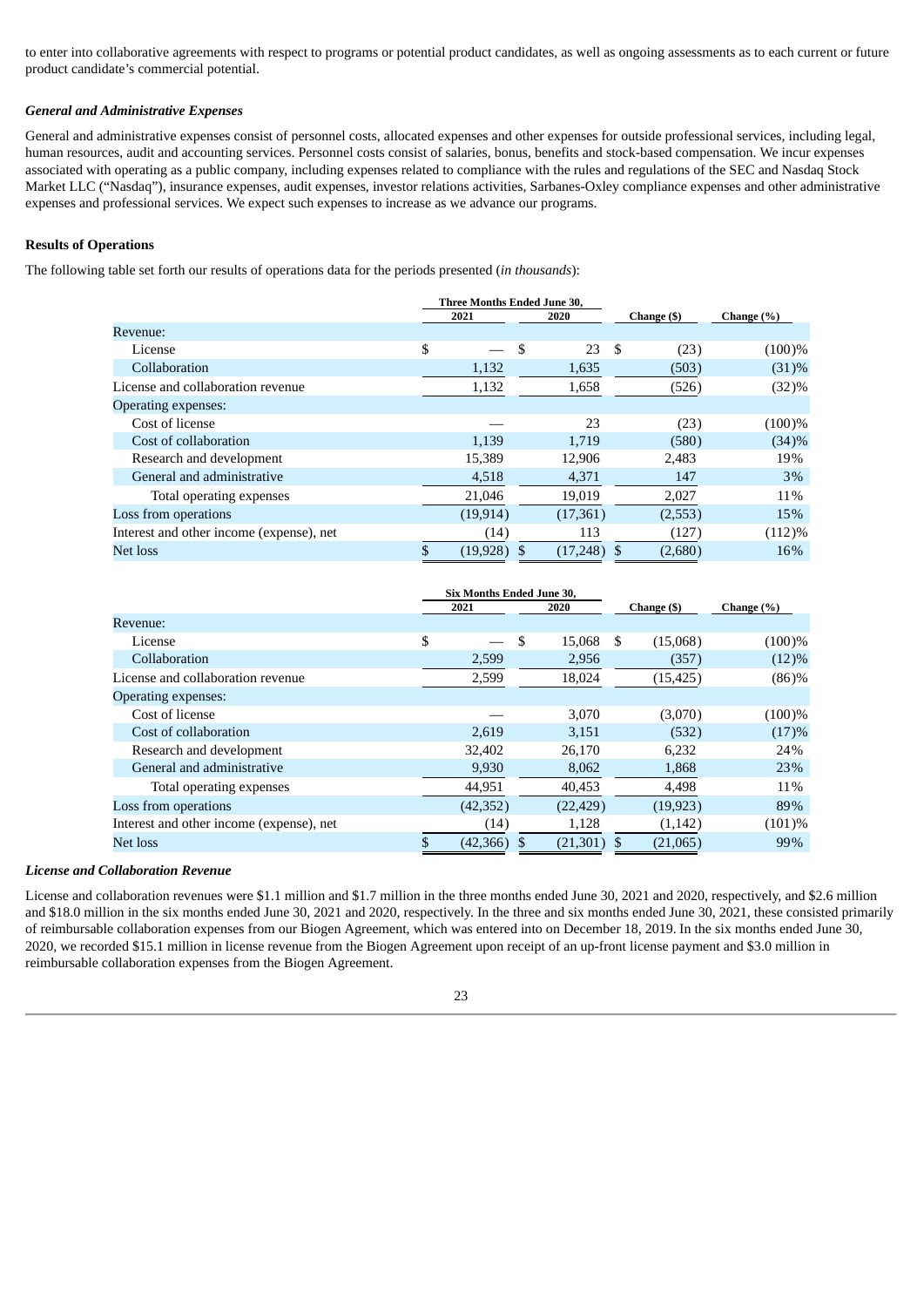#### *Cost of License and Collaboration Revenue*

Cost of license and collaboration were \$1.1 million and \$1.7 million for the three months ended June 30, 2021 and 2020, respectively, and \$2.6 million and \$6.2 million during the six months ended June 30, 2021 and 2020, respectively. Cost of collaboration for the three and six months ended June 30, 2021 was primarily reimbursable third-party vendor and personnel costs we incurred pertaining to the Biogen Agreement. Cost of license and collaboration, in the six months ended June 30, 2020, included a \$3.0 million sublicense fee we paid to Mosaic and \$3.2 million in reimbursable third-party vendor and personnel costs related to the Biogen Agreement.

#### *Research and Development Expenses*

Research and development expenses were \$15.4 million and \$12.9 million during the three months ended June 30, 2021 and 2020, respectively, an increase of \$2.5 million, or 19%. The increase was due primarily to an increase of \$1.4 million in personnel and facilities costs and an increase of \$1.5 million in clinical and manufacturing costs, partially offset by a decrease of \$0.4 million in preclinical spending.

Research and development expenses were \$32.4 million and \$26.2 million during the six months ended June 30, 2021 and 2020, respectively, an increase of \$6.2 million, or 24%. The increase was due primarily to an increase of \$3.3 million in personnel and facilities costs, an increase of \$1.9 million in preclinical research costs, and an increase of \$1.0 million in clinical manufacturing costs.

#### *General and Administrative Expenses*

General and administrative expenses were \$4.5 million and \$4.4 million during the three months ended June 30, 2021 and 2020, respectively, an increase of \$0.1 million, or 3%. This increase was due primarily to an increase of \$0.3 million in personnel-related costs, partially offset by \$0.2 million in facilities and overhead costs.

General and administrative expenses were \$9.9 million and \$8.1 million during the six months ended June 30, 2021 and 2020, respectively, an increase of \$1.8 million, or 23%. The increase was due primarily to an increase of \$1.2 million in personnel-related costs, and an increase of \$0.8 million in professional services, partially offset by a \$0.2 million decrease in facilities, overhead and administration costs.

#### *Interest and Other Income (Expense), Net*

Interest and other income (expense), net was \$0.0 million and \$0.1 million during the three months ended June 30, 2021 and 2020, respectively, a decrease of \$0.1 million. The decrease was primarily due to a decrease in interest income on investments.

Interest and other income (expense), net was \$0.0 million and \$1.1 million during the six months ended June 30, 2021 and 2020, respectively, a decrease of \$1.1 million. The decrease was primarily due to a decrease in interest income and due to the payment received in the first quarter of 2020 under an agreement associated with neuronal nicotinic receptor asset sold in 2016.

#### **Recent Accounting Pronouncements**

Refer to "Accounting Pronouncements Recently Adopted" and "New Accounting Pronouncements Recently Issued But Not Yet Adopted" included in Note 2, *Summary of Significant Accounting Policies*, in the "Notes to the Condensed Consolidated Financial Statements" in this Form 10-Q.

#### **Liquidity and Capital Resources**

As of June 30, 2021, we had \$86.5 million of cash, cash equivalents and investments. For the six months ended June 30, 2021, we had a \$42.4 million net loss and \$44.5 million cash used in operating activities. We have an accumulated deficit of \$357.1 million as of June 30, 2021. Our primary uses of cash are to fund operating expenses, including research and development expenditures and general and administrative expenditures. Cash used to fund operating expenses is impacted by the timing of when we pay these expenses, as reflected in the change in our outstanding accounts payable and accrued expenses.

We believe that our existing capital resources, including cash, cash equivalents and investments will be sufficient to meet our projected operating requirements for at least the next 12 months from the date of this filing. We have based this estimate on assumptions that may prove to be wrong, and we could utilize our available capital resources sooner than we currently expect. We plan to continue to fund losses from operations and capital funding needs through future equity and/or debt financings, as well as potential additional asset sales, licensing transactions, collaborations or strategic partnerships with other companies. As of the date of this quarterly report, we had effective registration statements on Form S-3 that enable us to sell up to \$232.0 million in securities. The sale of additional equity or convertible debt could result in additional dilution to our stockholders. The incurrence of indebtedness would result in debt service obligations and could result in operating and financing covenants that would restrict our operations. Licensing transactions, collaborations or strategic partnerships may result in us relinquishing valuable rights. We can provide no

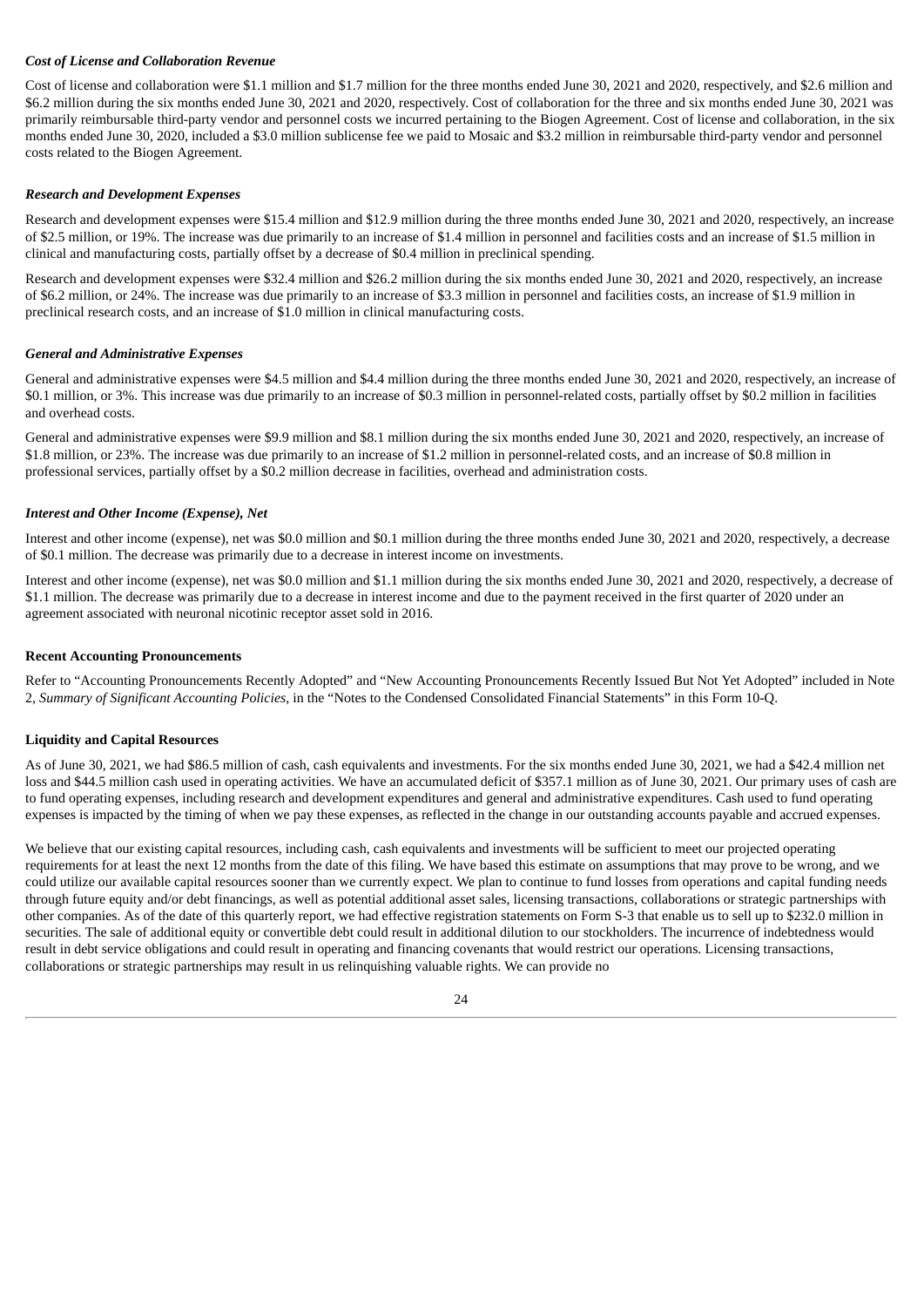assurance that financing will be available in the amounts we need or on terms acceptable to us, if at all. If we are not able to secure adequate additional funding we may be forced to delay, make reductions in spending, extend payment terms with suppliers, liquidate assets where possible, and/or suspend or curtail planned programs. Any of these actions could materially harm our business.

During the first quarter 2021, we received approximately \$49.3 million in cash proceeds from the sale of equity securities. See Note 9, *Stockholders' Equity*, in the "Notes to the Condensed Consolidated Financial Statements" in this Form 10-Q.

The following table summarizes our cash flows for the periods presented (*in thousands*):

|                                           |   | Six Months Ended June 30, |  |           |  |
|-------------------------------------------|---|---------------------------|--|-----------|--|
|                                           |   | 2021                      |  | 2020      |  |
| Cash used in operating activities         |   | $(44, 479)$ \$            |  | (19, 926) |  |
| Cash provided by investing activities     |   | 38.285                    |  | 3.379     |  |
| Cash provided by financing activities     |   | 49.455                    |  | 60,451    |  |
| Net increase in cash and cash equivalents | S | 43.261                    |  | 43.904    |  |

#### *Cash Flows from Operating Activities*

Cash used in operating activities for the six months ended June 30, 2021 was \$44.5 million, due primarily to a net loss of 42.4 million, and the change in our net operating assets and liabilities of \$4.2 million. The change in our net operating assets and liabilities is due primarily to a \$2.3 million increase in prepaid and other assets and a \$4.1 million decrease in accounts payable, offset by a \$0.1 million increase in deferred revenue related to the Biogen Agreement, a \$1.3 million decrease in accounts receivable, a \$0.7 million increase in accrued compensation and other accrued liabilities, and a \$0.1 million increase in changes to operating lease liabilities and right-of-use assets. Non-cash charges of \$2.0 million were recorded for stock-based compensation.

Cash used in operating activities for the six months ended June 30, 2020 was \$19.9 million, due primarily to a net loss of \$21.3 million, and the change in our net operating assets and liabilities of \$0.3 million, due primarily to a \$13.0 million decrease in accounts receivable, offset by a \$14.7 million decrease in deferred revenue related to the Biogen Agreement. Non-cash charges of \$1.6 million were recorded for stock-based compensation.

#### *Cash Flows from Investing Activities*

Cash provided by investing activities for the six months ended June 30, 2021 was \$38.3 million, due primarily to \$38.6 million in proceeds from maturities of investments, partially offset by \$0.3 million used in purchases of property and equipment.

Cash provided by investing activities for the six months ended June 30, 2020 was \$3.4 million, due primarily to \$50.5 million in proceeds from maturities of investments, partially offset by \$47.1 million used in purchases of investments.

#### *Cash Flows from Financing Activities*

Cash provided by financing activities for the six months ended June 30, 2021 was \$49.5 million, due to \$49.3 million in net proceeds from the issuance of common stock related to our public offering in the first quarter of 2021 and \$0.2 million in stock grants and option exercises.

Cash provided by financing activities for the six months ended June 30, 2020 was \$60.5 million, due to \$32.0 million in net proceeds from the issuance of common stock related to our public offering in February 2020, \$28.0 million in net proceeds from the issuance of common stock related to our public offering in June 2020, and \$0.3 million in stock grants and option exercises.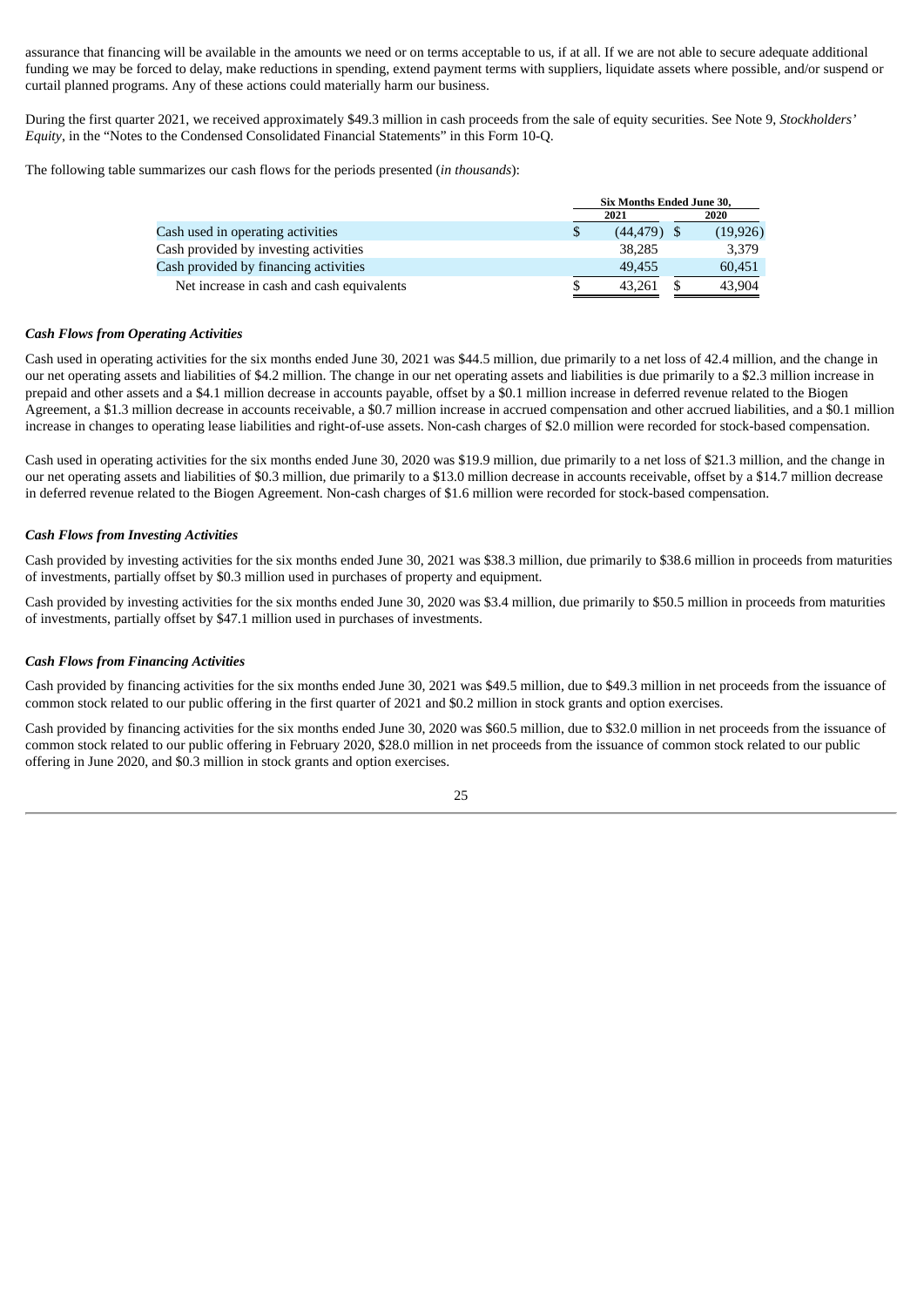#### **Off-Balance Sheet Arrangements**

We do not have any off-balance sheet arrangements.

#### **Critical Accounting Polices and Estimates**

Except for the new equity awards with performance conditions mentioned below, there have been no significant changes to our critical accounting policies since December 31, 2020. For a description of critical accounting policies that affect our significant judgments and estimates used in the preparation of our unaudited condensed consolidated financial statements, refer to Item 7 "Management's Discussion and Analysis of Financial Condition and Results of Operations" contained in our Annual Report on Form 10-K.

#### *Stock-based Compensation*

We measure the cost of employee and director services received in exchange for an award of equity instruments based on the fair value-based measurement of the award on the date of grant and recognize the related expense over the period during which an employee or director is required to provide service in exchange for the award on a straight-line basis. The estimated fair value of equity awards that contain performance conditions is expensed over the term of the award once we have determined that it is probable that performance conditions will be satisfied.

Determining the fair value of stock-based awards at the grant date requires judgment. We use the Black-Scholes option-pricing model to determine the fair value of stock options. The determination of the grant date fair value of options using an option-pricing model is affected by our assumptions regarding a number of variables including the fair value of our common stock, our expected common stock price volatility over the expected life of the options, expected term of the stock option, risk-free interest rates and expected dividends. We record stock-based compensation as a compensation expense, net of the forfeited awards. We elected to account for forfeitures when they occur. As such, we recognize stock-based compensation expense only for those stockbased awards that are expected to vest, over their requisite service period, based on the vesting provisions of the individual grants. See Note 6, to our unaudited condensed consolidated financial statements included in this Quarterly Report on Form 10-Q for more information.

#### <span id="page-25-0"></span>**ITEM 3. Quantitative and Qualitative Disclosures About Market Risk**

Not applicable.

26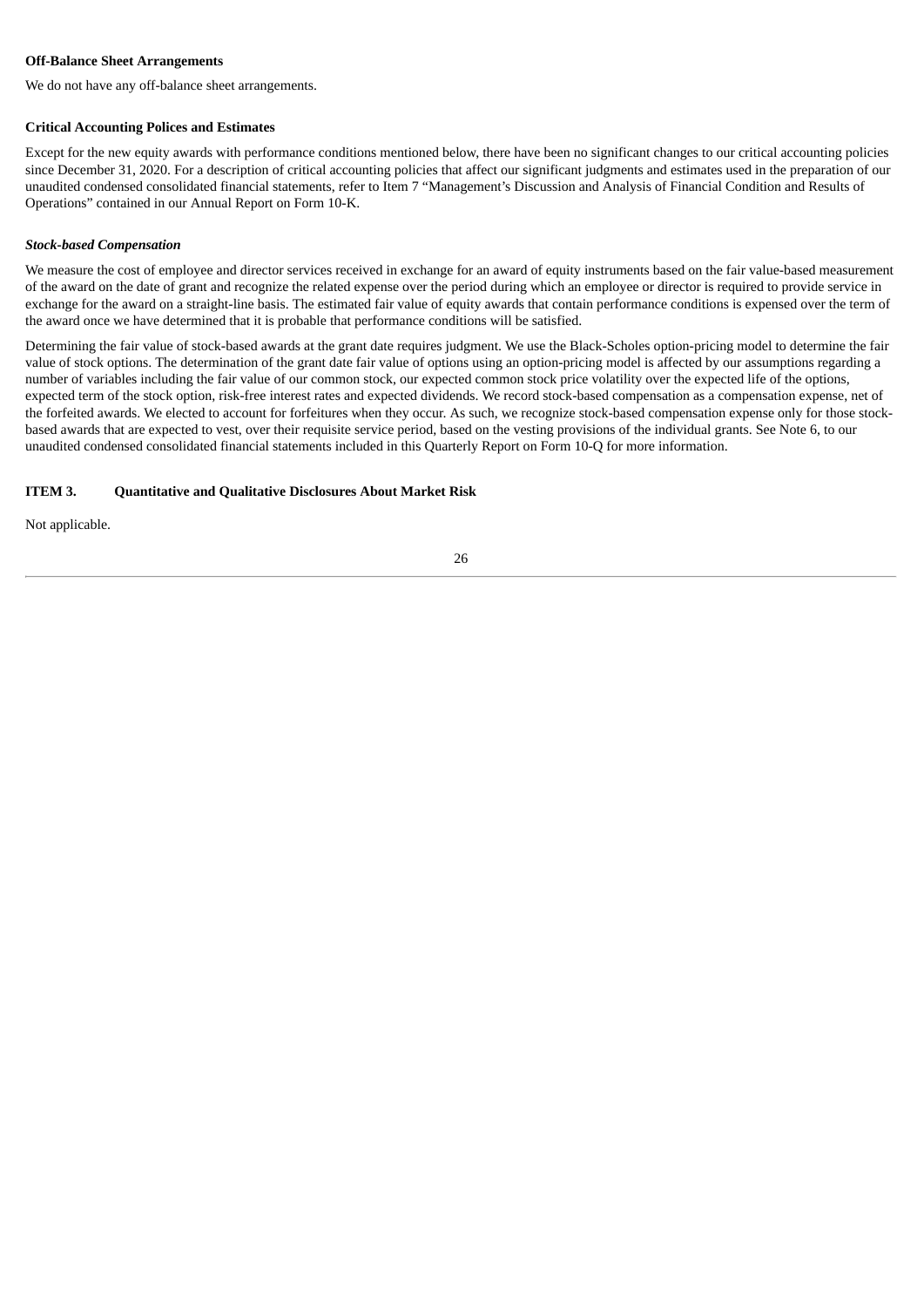#### <span id="page-26-0"></span>**ITEM 4. CONTROLS AND PROCEDURES**

#### **Evaluation of Disclosure Controls and Procedures**

Management, with the participation of our Chief Executive Officer and Chief Financial Officer, evaluated the effectiveness of our disclosure controls and procedures as of June 30, 2021. The term "disclosure controls and procedures," as defined in Rules 13a-15(e) and 15d-15(e) under the Exchange Act, means controls and other procedures of a company that are designed to ensure that information required to be disclosed by a company in the reports that it files or submits under the Exchange Act is recorded, processed, summarized and reported, within the time periods specified in the SEC's rules and forms. Disclosure controls and procedures include, without limitation, controls and procedures designed to ensure that information required to be disclosed by a company in the reports that it files or submits under the Exchange Act is accumulated and communicated to our management, including its principal executive and principal financial officers, as appropriate to allow timely decisions regarding required disclosure.

Management recognizes that any controls and procedures, no matter how well designed and operated, can provide only reasonable assurance of achieving their objectives and management necessarily applies its judgment in evaluating the cost-benefit relationship of possible controls and procedures. Based on the evaluation of our disclosure controls and procedures as of June 30, 2021, our Chief Executive Officer and Chief Financial Officer concluded that, as of such date, our disclosure controls and procedures were effective at the reasonable assurance level.

As of June 30, 2021, we have not experienced any significant impact to our internal controls over financial reporting despite the fact that most of our employees who are involved in our financial reporting processes and controls are working remotely due to the COVID-19 pandemic. The design of our processes and controls allow for remote execution with accessibility to secure data. We are continually monitoring and assessing the COVID-19 situation on our internal controls to minimize the impact on their design and operating effectiveness.

#### **Changes in Internal Control Over Financial Reporting**

There has been no change in our internal control over financial reporting (as defined in Rule 13a-15(f) under the Exchange Act) identified during the quarter ended June 30, 2021 that has materially affected, or is reasonably likely to materially affect, our internal control over financial reporting.

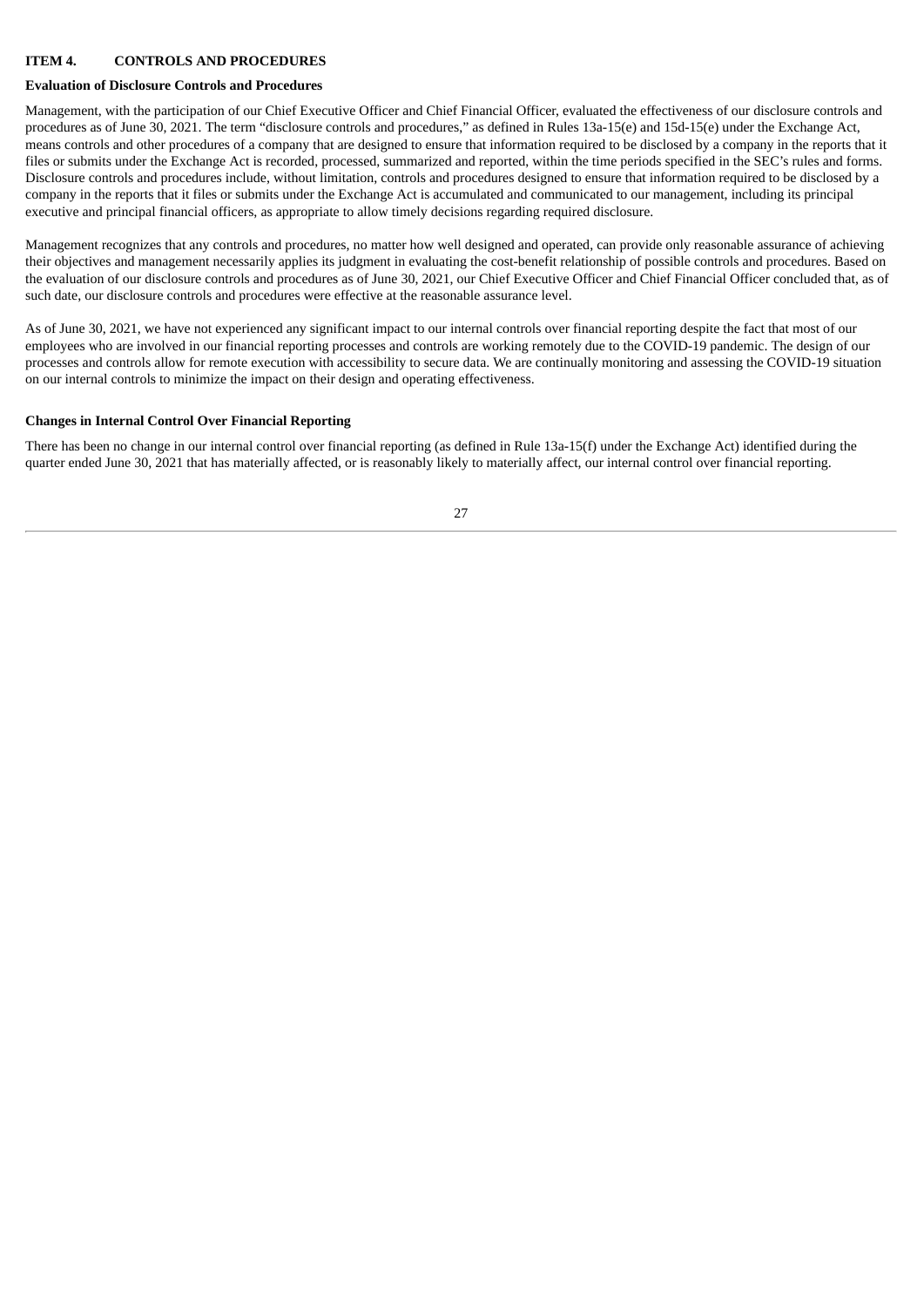#### <span id="page-27-0"></span>**PART II. OTHER INFORMATION**

#### <span id="page-27-1"></span>**ITEM 1. LEGAL PROCEEDINGS**

We are not a party to any material legal proceedings.

#### <span id="page-27-2"></span>**ITEM 1A. RISK FACTORS**

The risk factors disclosed in *"Part I - Item 1A - Risk Factors"* of our Annual Report on Form 10-K for the fiscal year ended December 31, 2020, filed with the Securities and Exchange Commission on March 4, 2021, disclose risk and events that, if they occur, could adversely affect our financial condition and results of operations and the trading price of our common stock.

You should carefully consider the risks and uncertainties disclosed as "Risk Factors" in our Annual Report, together with all of the other information in this Report, including the section titled "Part I - Financial Information - Item 2 - Management's Discussion and Analysis of Financial Condition and Results of *Operations"* and the condensed consolidated financial statements and related notes.

The risk factors below modify the risk factors included in our Annual Report on Form 10-K for the year ended December 31, 2020:

#### The outbreak of the novel coronavirus disease, COVID-19, has and may continue to adversely impact our business, including our drug product **supply to support preclinical studies and clinical trials.**

The global coronavirus pandemic has resulted in widespread requirements for individuals to work from their homes, strained medical facilities worldwide and is causing disruptions to certain pharmaceutical manufacturing and product supply chains. While our offices in California have been reopened to all employees, we may experience future disruptions in applicable guidelines for workplace safety which require returning to a remote working environment. We are also still experiencing operational and other challenges as a result of the COVID-19 global pandemic, which have delayed our enrollment in MAA-304 and MAA-202, and which may delay or halt our development in these or other programs. The pandemic has had a particularly pronounced impact in some of the countries where we are seeking to enroll a significant number of patients. As a result of the COVID-19 pandemic, we have experienced delays in enrollment in MAA-304 and MAA-202, and we may experience disruptions that could severely impact our business, preclinical studies, drug manufacturing and clinical trials including:

- additional delays or difficulties in enrolling potential trial participants in our clinical trials;
- delays or difficulties in clinical site initiation, including difficulties in recruiting clinical site investigators and clinical site staff;
- diversion of healthcare resources away from the conduct of clinical trials, including the diversion of hospitals serving as our clinical trial sites and hospital staff supporting the conduct of our clinical trials;
- delays in manufacturing of our product candidates as third-party manufacturing capacity is shifted towards the production of COVID-19 vaccines;
- interruption of key clinical trial activities, such as clinical trial site data monitoring, due to limitations on travel imposed or recommended by federal, state or country governments, employers and others or interruption of clinical trial subject visits and study procedures, which may impact the integrity of subject data and clinical study endpoints;
- interruption or delays in the operations of the FDA, European Medicines Agency (the "EMA") or other regulatory authorities, which may impact review and approval timelines;
- interruption of, or delays in receiving, supplies of our product candidates from our contract manufacturing organizations due to staffing shortages, production slowdowns or stoppages and disruptions in delivery systems, shortage of critical raw material supplies, study laboratory specimen kits and key equipment components;
- interruptions in preclinical studies due to restricted or limited operations at laboratory facilities, and disruptions in delivery systems, shortage of critical raw material supplies, study laboratory supplies and key equipment components;
- suspension or termination of our clinical trials for various reasons, such as a finding that the participants are being exposed to infectious diseases like COVID-19 or the participants and /or Principal investigators involved in our clinical trials have become infected with COVID-19;
- limitations on employee resources that would otherwise be focused on the conduct of our preclinical studies and clinical trials, including because of sickness of employees or their families or the desire of employees to avoid contact with large groups of people; and
- material delays and complications with respect to our research and development programs.

In addition, the trading prices for our common stock and other biopharmaceutical companies have been highly volatile as a result of the COVID-19 pandemic. Furthermore, a recession or market correction resulting from the spread of COVID-19 could materially affect our operations and the value of our common stock.

#### CB 4332, one of our complement product candidates, is in the early stages of development and its commercial viability remains subject to current and future preclinical studies, clinical trials, regulatory approvals and the risks generally inherent in the development of a pharmaceutical product candidate. If we are unable to successfully advance or develop our complement product candidates, our business may be materially harmed.

Failure to successfully advance the development of our complement product candidates, including CB 4332, may have a material adverse effect on us. To date, we have not successfully commercially marketed, distributed or sold any product candidate. The success of our business depends primarily upon our ability to successfully advance the development of our product candidates through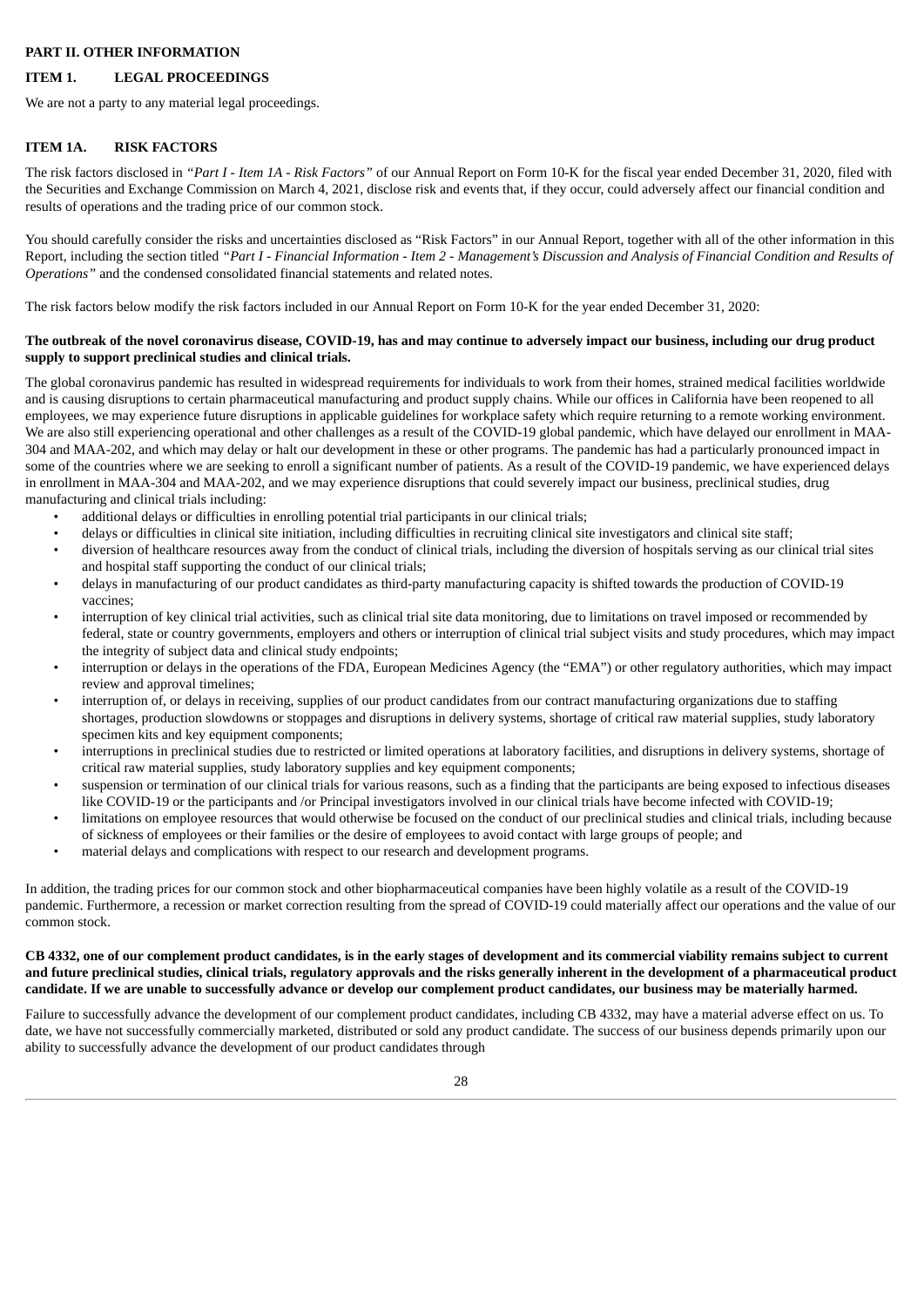preclinical studies and clinical trials, have the product candidates approved for sale by the FDA or regulatory authorities in other countries, and ultimately have the product candidates successfully commercialized by us or a strategic partner. We cannot assure you that the results of our ongoing preclinical studies, the screening (CFI-001) and natural history of disease (CFI-002) studies of CFI deficiency, or future clinical trials will support or justify the continued development of CB 4332, or that we will receive approval from the FDA, or similar regulatory authorities in other countries, to advance the development of CB 4332.

#### **All of our product candidates will require additional clinical testing before they can be sold.**

Our product candidates, including MarzAA, CB 4332 and DalcA, must satisfy rigorous regulatory standards of safety and efficacy before we can advance or complete their clinical development or they can be approved for sale. To satisfy these standards, we must engage in expensive and lengthy preclinical studies and clinical trials, develop acceptable manufacturing processes, and obtain regulatory approval of our complement product candidates. Despite these efforts, our product candidates, including MarzAA, CB 4332 and DalcA, may not:

- offer therapeutic or other medical benefits over existing drugs or other product candidates in development to treat the same patient population;
- be proven to be safe and effective in current and future preclinical studies or clinical trials;
- have the desired effects;
- be free from undesirable or unexpected effects;
- meet applicable regulatory standards;
- be capable of being formulated and manufactured in commercially suitable quantities and at an acceptable cost; or
- be successfully commercialized by us or by collaborators.

Even if we demonstrate favorable results in preclinical studies and early-stage clinical trials, we cannot assure you that the results of late-stage clinical trials will be favorable enough to support the continued development of our product candidates. A number of companies in the pharmaceutical and biopharmaceutical industries have experienced significant delays, setbacks and failures in all stages of development, including late-stage clinical trials, even after achieving promising results in preclinical testing or early-stage clinical trials. Accordingly, results from completed preclinical studies and earlystage clinical trials of our product candidates, including MarzAA, CB 4332 and DalcA, may not be predictive of the results we may obtain in later-stage trials. Furthermore, even if the data collected from preclinical studies and clinical trials involving our product candidates, demonstrate a favorable safety and efficacy profile, such results may not be sufficient to support the submission of a new drug application or biologics license application ("BLA") to obtain regulatory approval from the FDA in the United States or other similar regulatory agencies in other jurisdictions, which is required to market and sell the products.

MarzAA, CB 4332 and DalcA will require significant additional research and development efforts, the commitment of substantial financial resources, and regulatory approvals prior to advancing into clinical development or being commercialized by us or collaborators. We cannot assure you that CB 4332 will successfully progress into clinical development or that CB 4332, MarzAA or DalcA will progress through the drug development process or will result in a commercially viable product. We do not expect CB 4332, MarzAA, DalcA or any of our other complement product candidates to be commercialized by us or collaborators for at least several years.

#### If we experience delays or difficulties in the enrollment of patients in clinical trials, or product supply constraints our regulatory approvals could be delayed or prevented, and we could elect to cease clinical trial enrollment and development of some or all of our product candidates.

We or our collaborators may not be able to initiate or continue clinical trials for our product candidates if we are unable to locate, enroll and maintain enrollment of a sufficient number of eligible patients to participate in these trials as required by the FDA or similar regulatory authorities outside the United States. In particular, there is a relatively small number of individuals with hemophilia, which may cause delays in enrollment of clinical trials of MarzAA in individuals with hemophilia A and B with an inhibitor to enroll in our MAA-304 study, there are a limited number of individuals with Factor VII deficiency, Glanzmann thrombasthenia, and Hemophilia A with inhibitor on prophylaxis Hemlibra who would be eligible to enroll in our MAA-302 study, and there are a limited number of individuals with CFI deficiency for whom CB 4332 can be used in clinical trials. Competitive products or products that reduce the frequency of bleeding among patients treated with our drugs have reduced the likelihood that patients will enroll in our clinical trials for MarzAA. Some of our competitors have ongoing clinical trials for product candidates that treat the same indications as our product candidates and thus compete with us to enroll patients in their clinical trials. The availability of other approved products and other products in clinical trials may limit the number of patients willing to participate in our clinical trials.

Patient enrollment is affected by other factors including:

- the severity of the disease under investigation;
- the eligibility criteria for the study in question;
- the perceived risks and benefits of the product candidate under study;
- the availability of competitive products;
- the efforts to facilitate timely enrollment in clinical trials;
- laboratory testing and turnaround time of samples needed for eligibility assessments;
- the patient referral practices of physicians;

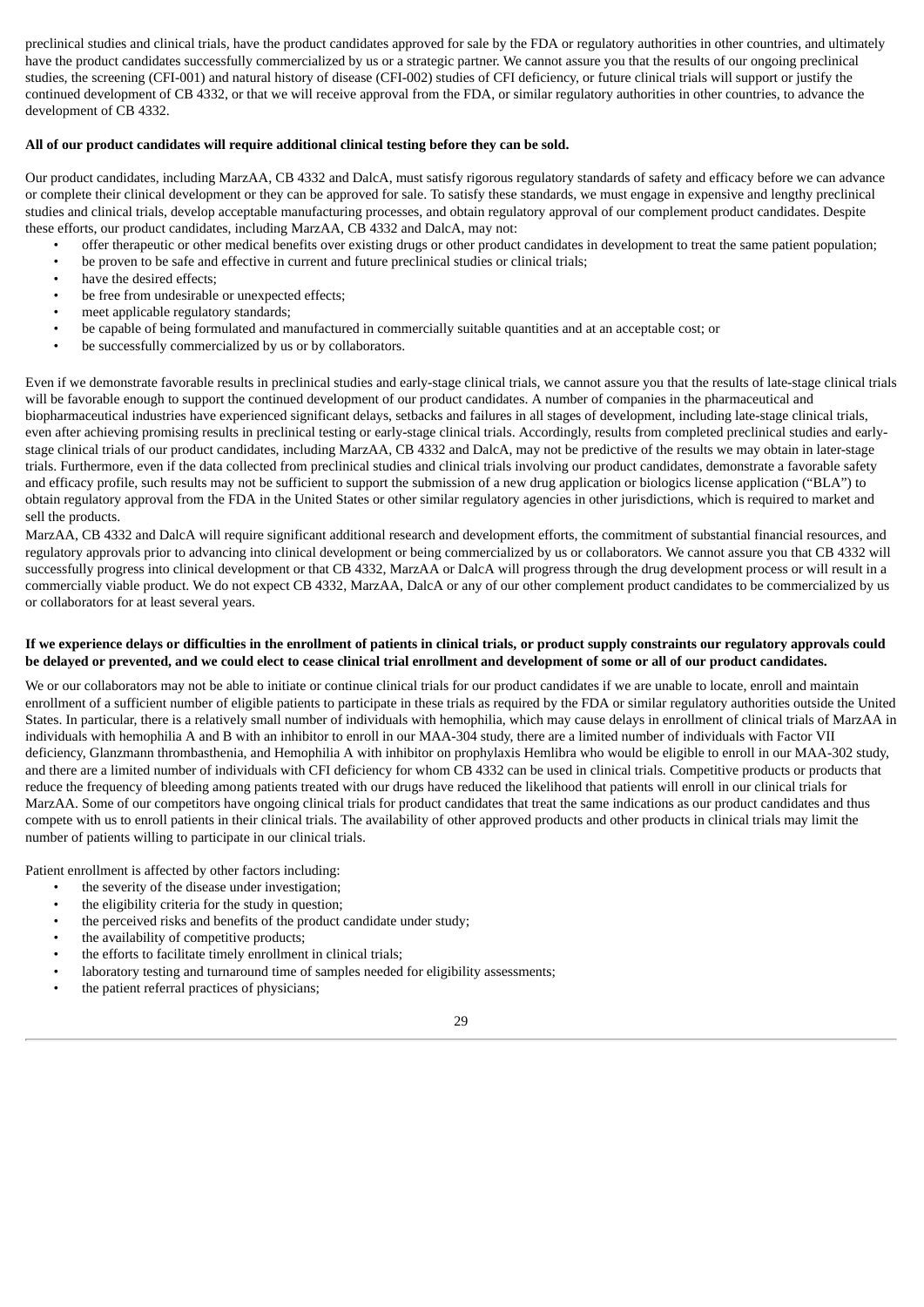- the ability to monitor patients adequately during and after treatment; and
- the proximity and availability of clinical trial sites for prospective patients.

Our inability to enroll a sufficient number of patients for our clinical trials could result in significant delays and could require us to abandon one or more clinical trials altogether. Enrollment delays in clinical trials conducted by us may also result in increased development costs for our product candidates, which would cause the value of the Company to decline and limit our ability to obtain additional financing or lead us to cease developing particular product candidates.

#### <span id="page-29-0"></span>**ITEM 2. UNREGISTERED SALES OF EQUITY SECURITIES AND USE OF PROCEEDS**

**Unregistered Sales of Equity Securities**

None.

#### **Issuer Repurchase of Equity Securities**

None.

#### **Use of Proceeds**

In the first quarter of 2021, we issued and sold 9,185,000 shares of our common stock, which included the partial exercise by the underwriters of their option to purchase additional shares, at the public offering price of \$5.75 per share and received net proceeds of approximately \$49.3 million, after deducting underwriting discounts and commissions of approximately \$3.2 million and offering-related transaction costs of approximately \$0.4 million. None of the expenses associated with the offering were paid to directors, officers, persons owning ten percent or more of any class of equity securities, or to their associates, or to our affiliates. Piper, Sandler & Co., acted as sole lead active bookrunner and Raymond James & Associates, Inc. acted as a bookrunner for the offering.

There has been no material change in the planned use of proceeds from our public offering from that described in the prospectus filed by us with the SEC on January 26, 2021.

#### <span id="page-29-1"></span>**ITEM 3. DEFAULTS UPON SENIOR SECURITIES**

None.

#### <span id="page-29-2"></span>**ITEM 4. MINE SAFETY DISCLOSURES**

Not applicable.

#### <span id="page-29-3"></span>**ITEM 5. OTHER INFORMATION**

None.

#### <span id="page-29-4"></span>**ITEM 6. EXHIBITS**

See Index to Exhibits at the end of this Report, which is incorporated by reference here. The Exhibits listed in the accompanying Index to Exhibits are filed as part of this Report.

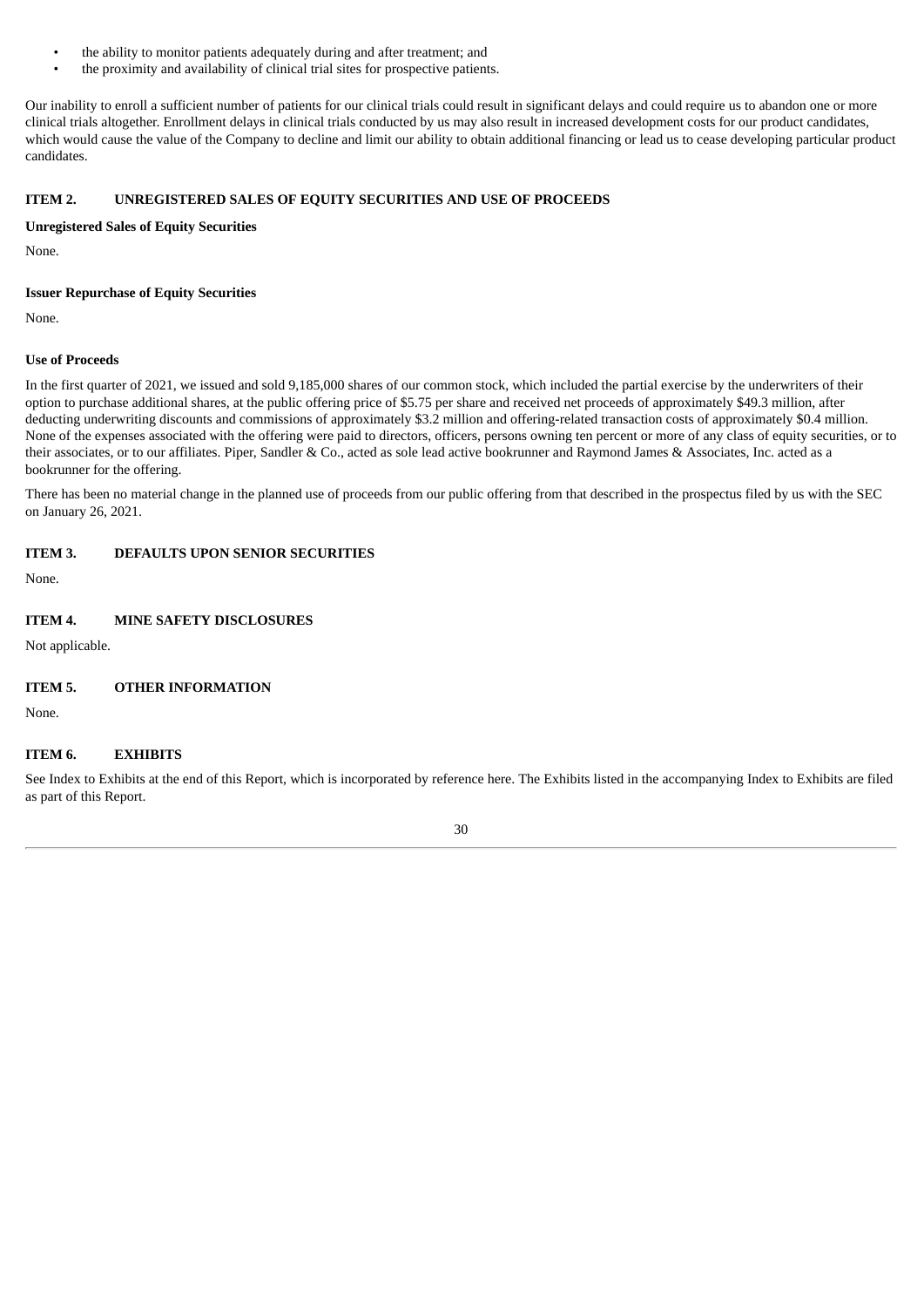#### **EXHIBIT INDEX**

<span id="page-30-0"></span>

| Exhibit<br><b>Number</b> | <b>Description</b>                                                                                                                                                                                                                                                                                                                                                                                                                                                                                                                                                                                                                                                                                                                                                                                                                                                                                                |
|--------------------------|-------------------------------------------------------------------------------------------------------------------------------------------------------------------------------------------------------------------------------------------------------------------------------------------------------------------------------------------------------------------------------------------------------------------------------------------------------------------------------------------------------------------------------------------------------------------------------------------------------------------------------------------------------------------------------------------------------------------------------------------------------------------------------------------------------------------------------------------------------------------------------------------------------------------|
| 10.1                     | License Agreement, dated as of April 15, 2021, by and between SL 2T, LLC and Catalyst Biosciences, Inc.                                                                                                                                                                                                                                                                                                                                                                                                                                                                                                                                                                                                                                                                                                                                                                                                           |
| 31.1                     | Certification of the Chief Executive Officer pursuant to Rule 13a-14(a) and 15d-14(a) of the Securities Exchange Act of 1934, as adopted<br>pursuant to Section 302 of the Sarbanes-Oxley Act of 2002.                                                                                                                                                                                                                                                                                                                                                                                                                                                                                                                                                                                                                                                                                                            |
| 31.2                     | Certification of the Chief Financial Officer pursuant to Rule 13a-14(a) and 15d-14(a) of the Securities Exchange Act of 1934, as adopted<br>pursuant to Section 302 of the Sarbanes-Oxley Act of 2002.                                                                                                                                                                                                                                                                                                                                                                                                                                                                                                                                                                                                                                                                                                            |
| 32.1                     | Certification of the Chief Executive Officer pursuant to Rule 13a-14(b) of the Exchange Act and 18 U.S.C. Section 1350, as adopted pursuant<br>to Section 906 of the Sarbanes-Oxley Act of 2002.                                                                                                                                                                                                                                                                                                                                                                                                                                                                                                                                                                                                                                                                                                                  |
| 32.2                     | Certification of the Chief Financial Officer pursuant to Rule 13a-14(b) of the Exchange Act and 18 U.S.C. Section 1350, as adopted pursuant<br>to Section 906 of the Sarbanes-Oxley Act of 2002.                                                                                                                                                                                                                                                                                                                                                                                                                                                                                                                                                                                                                                                                                                                  |
| 101                      | The following materials from the Company's Quarterly Report on Form 10-Q for the quarter ended June 30, 2021, formatted in Inline XBRL<br>(eXtensible Business Reporting Language): (i) the Condensed Consolidated Balance Sheets as of June 30, 2021 (unaudited) and December<br>31, 2020; (ii) the Condensed Consolidated Statements of Operations for the three and six months ended June 30, 2021 and 2020 (unaudited);<br>(iii) the Condensed Consolidated Statements of Comprehensive Income for the three and six months ended June 30, 2021 and 2020<br>(unaudited); (iv) the Condensed Consolidated Statement of Stockholders' Equity as of June 30, 2021 and June 30, 2020 (unaudited); (v) the<br>Condensed Consolidated Statements of Cash Flows for the six months ended June 30, 2021 and 2020 (unaudited); and (vi) the Notes to<br>Unaudited Interim Condensed Consolidated Financial Statements. |
| 104                      | Cover Page Interactive Data File (formatted as Inline XBRL and contained in Exhibit 101)                                                                                                                                                                                                                                                                                                                                                                                                                                                                                                                                                                                                                                                                                                                                                                                                                          |

31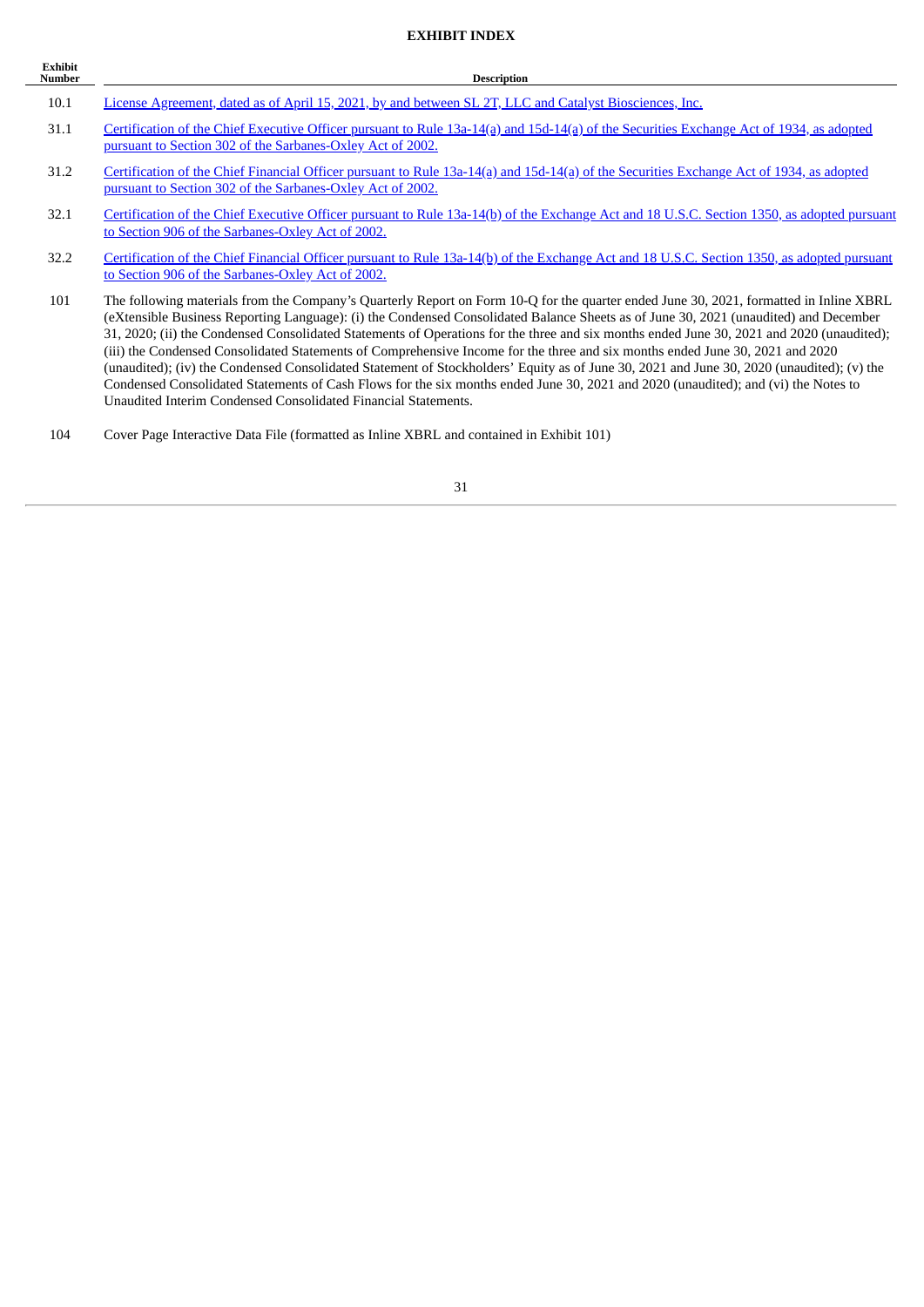#### <span id="page-31-0"></span>**SIGNATURES**

Pursuant to the requirements of the Securities Exchange Act of 1934, the registrant has duly caused this report to be signed on its behalf by the undersigned thereunto duly authorized.

Date: August 5, 2021 /s/ Clinton Musil

#### **CATALYST BIOSCIENCES, INC.**

Date: August 5, 2021 /s/ Nassim Usman, Ph.D.

Nassim Usman, Ph.D. President and Chief Executive Officer (*Principal Executive Officer*)

Clinton Musil Chief Financial Officer (*Principal Financial and Accounting Officer*)

32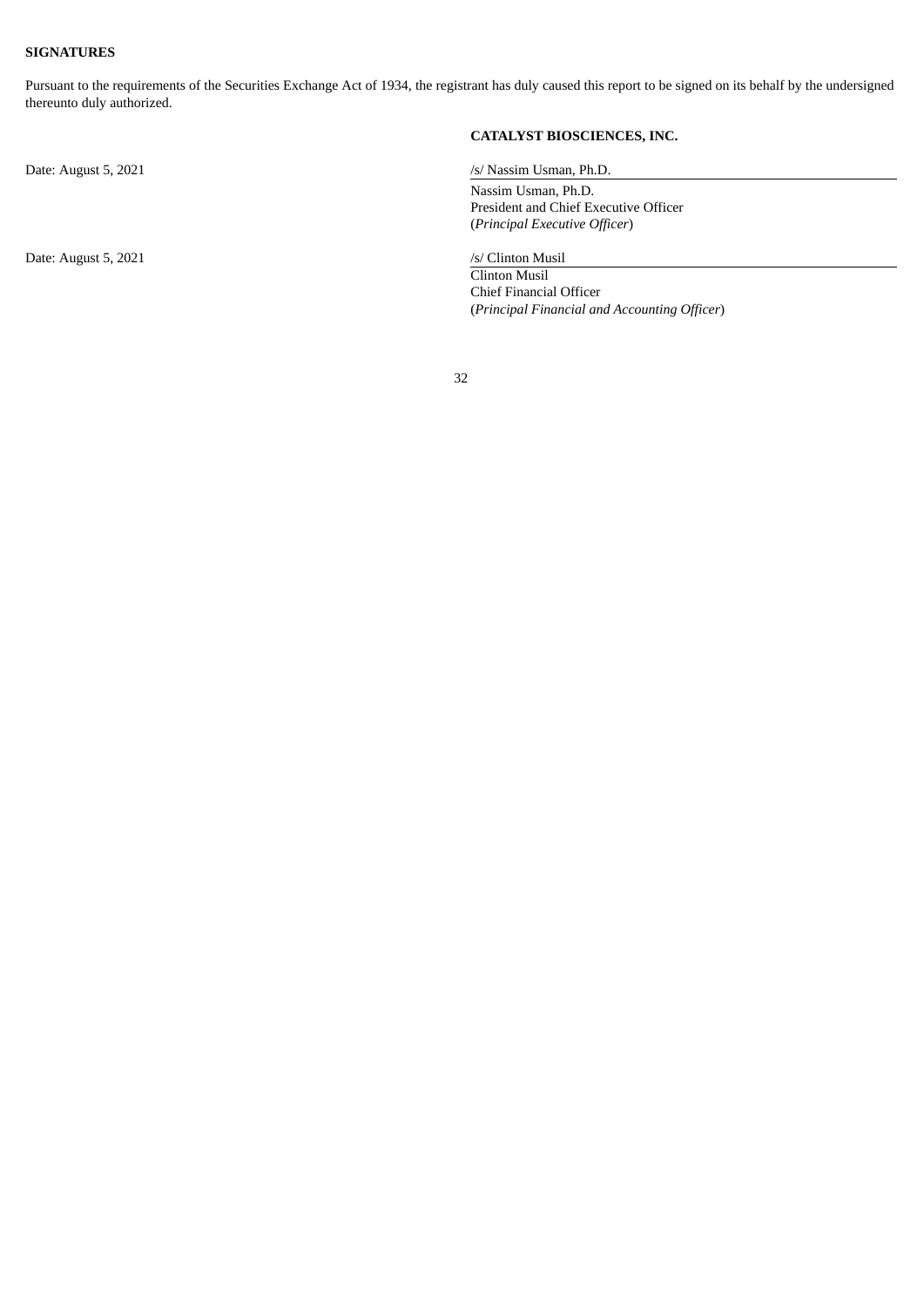#### **License Agreement**

<span id="page-32-0"></span>This License Agreement, made and entered into as of April 15, 2021 ("**Agreement**"), is by and between Catalyst Biosciences, Inc., a Delaware corporation, having a place of business located at 611 Gateway Blvd, Suite 710, South San Francisco, CA 94080 ("**Licensee**") and SL 2T, LLC a Delaware limited liability company having a place of business located at Two Tower Place, South San Francisco, CA 94080 ("**SmartLabs**" or "**Licensor**").

#### **RECITALS**

WHEREAS, SmartLabs has leased certain space located at Two Tower Place, South San Francisco, California 94080 (the "**Building**") through a lease agreement (the "**Lease**") between SmartLabs and AP3-SF3 CT NORTH, LLC, which was subsequently assigned to GNS NORTH TOWER, LP ("**Landlord**"); and

WHEREAS, Licensee desires to engage SmartLabs for certain services, as set forth below, for laboratory, research and development.

For good and valuable consideration, the receipt and legal sufficiency of which are hereby acknowledged, accepted and agreed to, the parties agree as follows:

#### **1. License.**

- (a) **License Description**. SmartLabs grants to Licensee a non-transferable, non-assignable, revocable nonexclusive license (the "**License**") to use Lab Suite 17A and Office Suite 17B located in the Building and more specifically detailed in the shaded portion of the floor plan attached to this Agreement as **Exhibit 1** (the "**Licensed Premises**") solely to: (i) use as office and laboratory space consistent with all applicable laws; (ii) conduct Licensee's business; and (iii) collaborate with SmartLabs' staff and other licensees in accordance with this Agreement. The License shall also include access to use certain common areas of the Building as designated by SmartLabs (the "**Shared Premises**"), subject to SmartLabs' reasonable rules and restrictions. Licensee shall accept the Licensed Premises and Shared Premises in their "as-is" conditions and SmartLabs shall have no obligation to alter, repair or otherwise prepare the Licensed Premises for Licensee's use or to pay for, or provide any, improvements to the Licensed Premises. Licensee shall not use the Licensed Premises or Shared Premises for any use other than the foregoing, including but not limited to medical care or human clinical trials, without first obtaining written permission from SmartLabs, which SmartLabs may withhold in its sole discretion.
- (b) **Scope of License**. The License shall not grant access to any space not specifically set forth in this Agreement. Licensee understands and agrees that other licensee(s) may jointly occupy portions of the Building, including but not limited to the Shared Premises. Licensee agrees to cooperate and coordinate with any other licensee(s) that occupies portions of the Building and that, other than the Licensed Premises, use of any other portion of the Building shall not be exclusive to Licensee. Sections 10, 11 and 13 below shall apply to any and all Claims (as defined below) arising out of, or in connection with, any other licensee(s), persons or entities using or occupying the Building.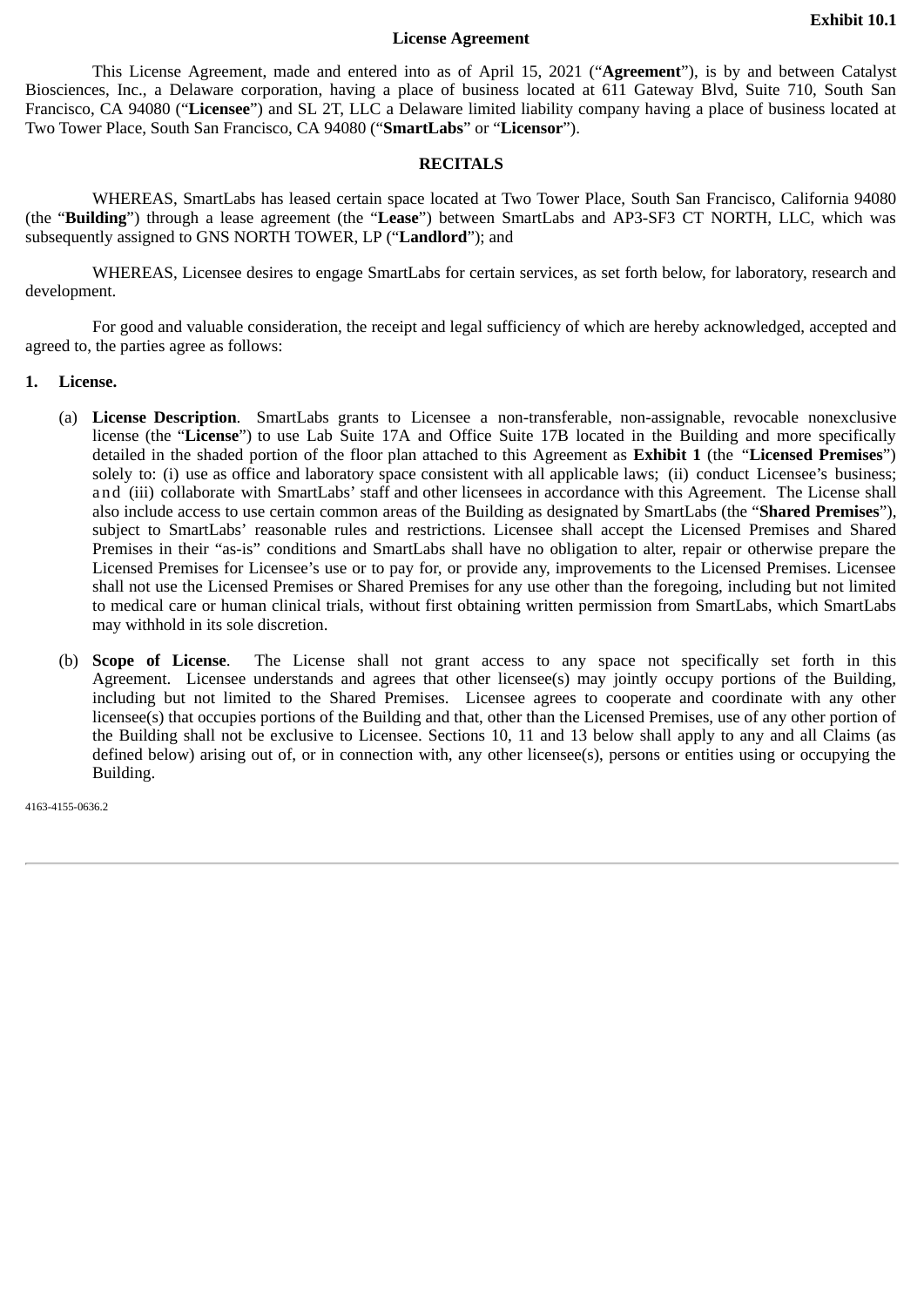(c) **Occupants**. The License shall only grant Licensee, and no more than twenty-two (22) of Licensee's members, employees or agents (collectively, "**Occupants**"), access to the Licensed Premises and Shared Premises; provided, however, that SmartLabs may grant access to additional Occupants ("**Additional Occupants**") as set forth in Section 3 below.

#### **2. Term and Termination.**

- (a) **Term.** Unless terminated earlier in accordance with this Section 2, the term ("**Term**") of this Agreement shall commence on May 1, 2021("**Term Commencement Date"**) and expire on April 30, 2022 ("**Expiration Date**"). Under no circumstance shall SmartLabs be liable to Licensee for failure to provide access to the Licensed Premises or Shared Premises on or before May 1, 2021, including but not limited to, failure due to an event of force majeure including, but not limited to, strikes, work stoppages, accidents, acts of war or terrorism, civil or military disturbances, government actions or prohibitions or emergencies, disruptions arising from health or safety (including, but not limited to pandemic or epidemic), nuclear or natural catastrophes or acts of God, and interruptions, loss or malfunctions of utilities, communications or computer (software and hardware) services (collectively, a "**Force Majeure**"); provided, however, that if SmartLabs is unable to provide Licensee access to the Licensed Premises on or before May 1, 2021, the Term Commencement Date and Expiration Date shall be extended by the number of days SmartLabs is unable to provide access to the Licensed Premises.
- (b) **Extension Option.** Provided Licensee is not in breach of the Agreement, Licensee shall have an option to extend the Term for an additional six (6) month period commencing immediately upon the Expiration Date ("**Extended Term**") upon the same terms as set forth herein, including the License Fee increase as set forth in Section 3(a). Licensee shall exercise the foregoing option by providing written notice to Licensor given no less than six (6) months prior to the Expiration Date. This option shall terminate if written notice is not timely given, time being of the essence.
- (c) **Termination for Licensee Default.** SmartLabs may terminate this Agreement for "cause" if SmartLabs has provided written notice of a breach by Licensee of the terms of this Agreement and such breach is not cured within ten (10) days of such notice being sent to Licensee; provided, however, in the event any "cause" that endangers the health and/or safety of any other Building occupant and/or the Building itself, such failure shall be deemed "cause" if Licensee receives notice of the same (which may be oral) and fails to cure within 24 hours, whereas for the avoidance of doubt in such instances Licensor shall have the immediate right to terminate this License following such failure to cure within 24 hours. Such breaches shall include, but are not limited to: (i) Licensee's violation of this Agreement or any applicable provisions of the Lease; (ii) Licensee's failure to materially comply with any covenants contained herein; or (iii) Licensee's use of the Licensed Premises or Shared Premises in violation of any rules and procedures promulgated by SmartLabs or Landlord. If any such breach is not timely cured, and at any time thereafter, with or without notice or demand and without limiting SmartLabs in the exercise of any right or remedy that SmartLabs may have, SmartLabs may do any or all of the following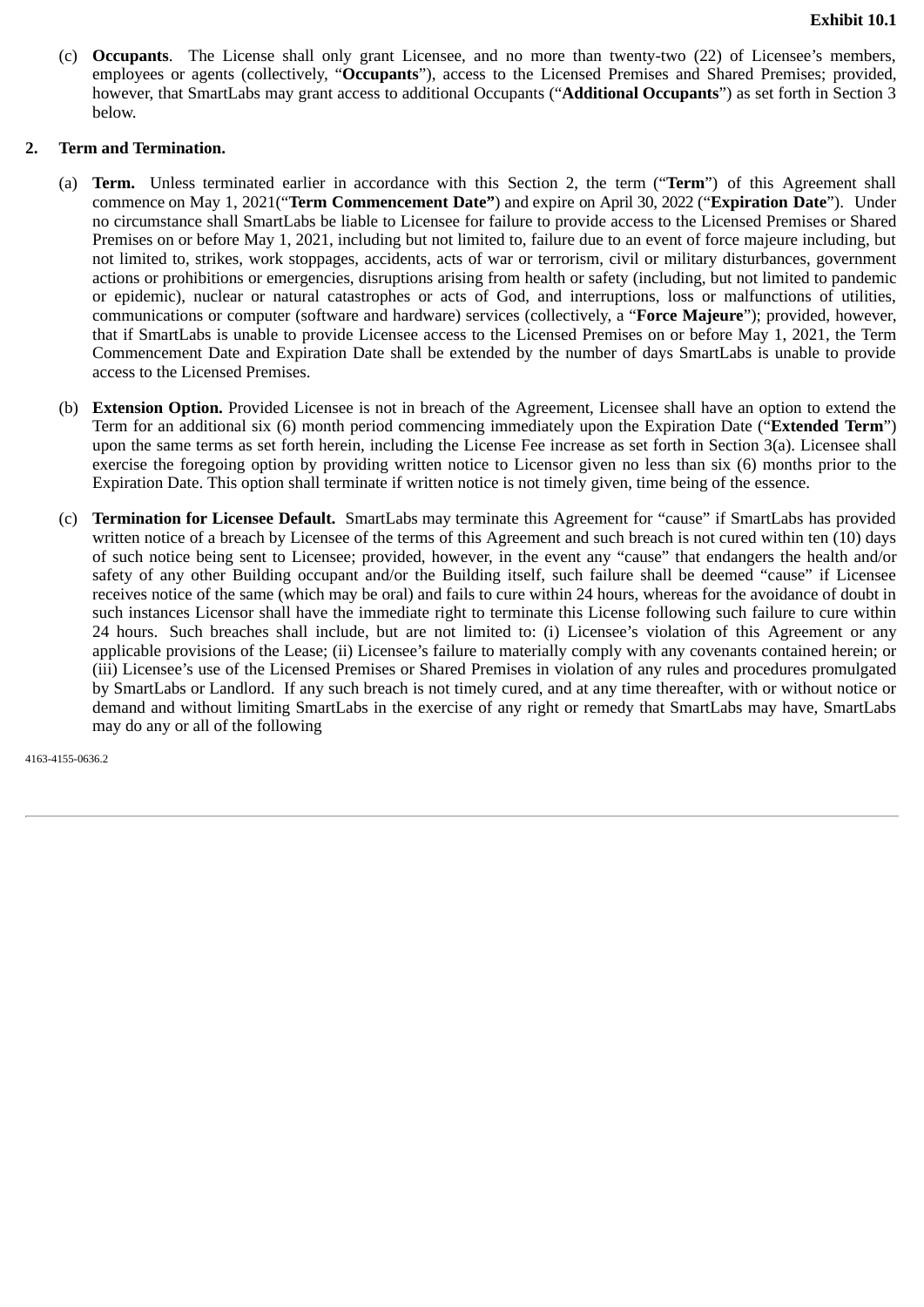by written notice to Licensee to the fullest extent permitted by applicable law: (A) terminate Licensee's access to the Licensed Premises, or (B) terminate the License. In either instance, Licensee shall promptly remove all persons and property from the Licensed Premises. In such event, SmartLabs shall have the immediate right to enter and remove all persons and property from the Licensed Premises and Shared Premises, and such property may be removed and stored in a public warehouse or elsewhere at the cost and for the account of Licensee, without SmartLabs being deemed guilty of trespass or becoming liable for any loss or damage that may be occasioned thereby. In the event that SmartLabs shall elect to so terminate this License, then SmartLabs shall be entitled to recover from Licensee all direct and indirect damages incurred by SmartLabs by reason of Licensee's default, including, but not limited to, recovery of any broker's fee paid by SmartLabs in relation to this Agreement and all reasonable attorneys' fees. Upon termination of this Agreement, the License shall expire and Licensee shall immediately remove all persons and property from the Licensed Premises and Shared Premises. Under no circumstances shall SmartLabs or Landlord be liable for any alleged, purported, consequential, direct or indirect damages resulting from SmartLabs or Landlord terminating this Agreement.

#### **3. License Fee.**

- (a) **Base Fee**. Licensee shall pay a monthly license fee equal to \$104,000.00 ("**License Fee**"), which Licensee shall pay in advance on or before the first day of each and every month during the Term by electronic payment to SmartLabs. The License Fee shall be subject to a three and one half percent (3.5%) increase upon each anniversary of the Term Commencement Date.
- (b) **Late Fee**. If any payment of the License Fee, or any other payment due under this Agreement, is not received by SmartLabs on or before the first day of each month, or when otherwise due, Licensee shall pay to SmartLabs a late payment charge equal to ten percent (10%) of the amount of such delinquent payment, in addition to any outstanding License Fee or any other payment due under this Agreement then owing. Thereafter, Licensee shall pay eighteen percent (18%) interest on any outstanding sums due under this Agreement that remain unpaid. The foregoing interest shall accrue from the date such payment is due until the date such payment is actually paid.
- (c) **Additional Fees**. Licensee may request that SmartLabs grant access to Additional Occupants, provided that Licensee first (i) submits a written request to SmartLabs requesting Additional Occupants; (ii) Licensee receives written confirmation from SmartLabs granting access to Additional Occupants (which SmartLabs may withhold in its sole discretion); and (iii) Licensee pays, in addition to the License Fee, an amount equal to \$1,500 per month for each Additional Occupant.
- (d) **Security Deposit.** Licensee shall to pay a Security Deposit equal to \$104,000.00 ("**Security Deposit**"). The purpose of the Security Deposit is to guarantee the full, prompt and faithful performance by Licensee of all of the terms, conditions, covenants, agreements, warranties and provisions of this Agreement to be performed, fulfilled or observed by Licensee hereunder, including but not limited to the payment of the License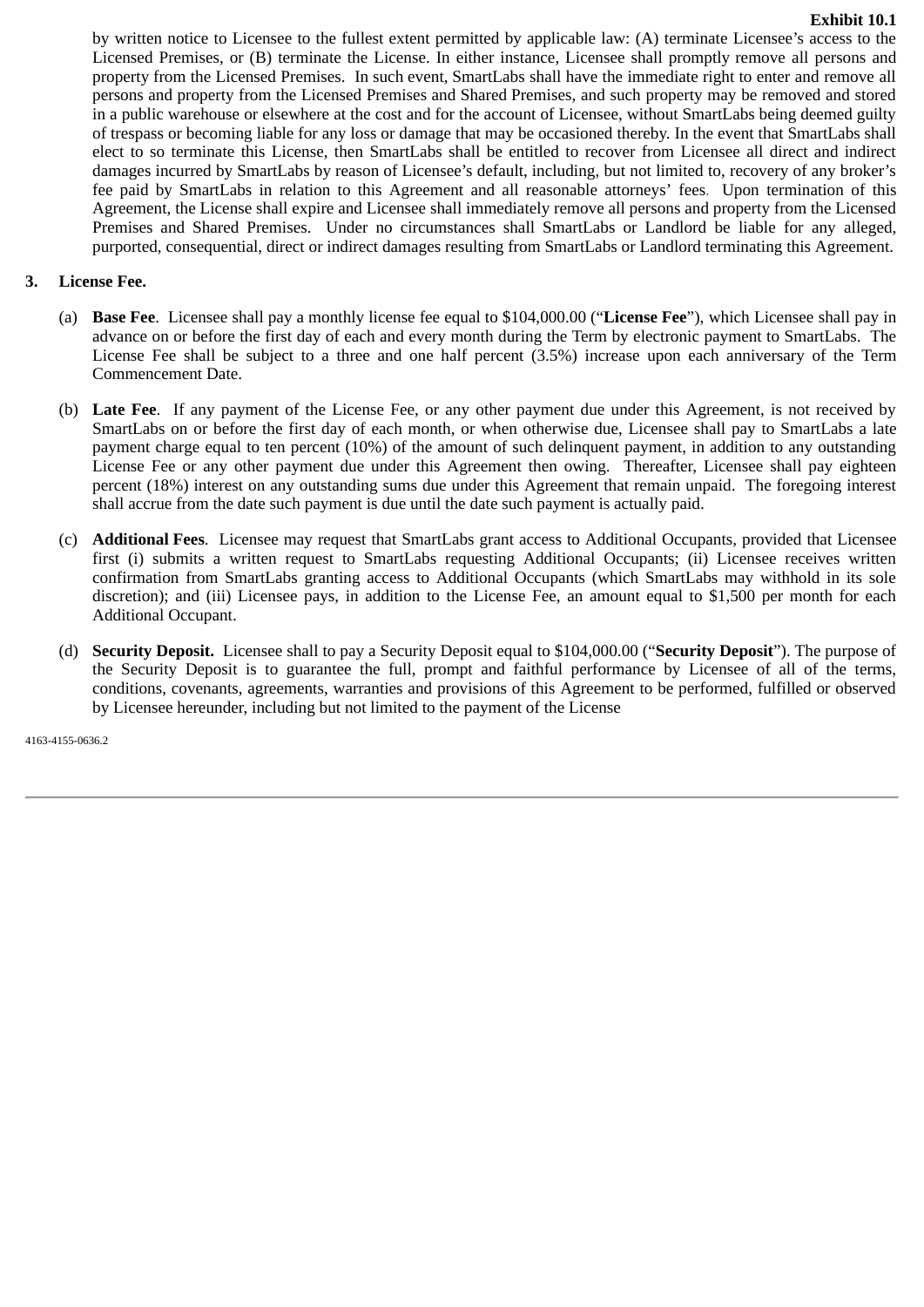Fee and other charges. If Licensee breaches any term or condition of this Agreement, said Security Deposit or any part thereof may be used to pay any such payment or perform any obligations of the Licensee, and the Licensee shall immediately replace the amount of the Security Deposit so used. Said Security Deposit may be co-mingled with the SmartLabs' other funds, need not be kept in a separate account, and SmartLabs shall not be required to pay interest on same. SmartLabs shall return the balance of the Security Deposit to Licensee, less any amounts duly owed from Licensee to SmartLabs, within sixty (60) days after the end of Term, as extended from time to time. SmartLabs, from time to time, may transfer the Security Deposit to any mortgagee or any grantee or grantees to be held by such mortgagee, grantee or grantees as the Security Deposit hereunder on the above terms, and upon such transfer to such mortgagee, grantee or grantees, SmartLabs thereupon shall be relieved from all further liability to the Licensee with respect to the Security Deposit, and Licensee thereafter shall look only to such mortgagee, grantee or grantees for the return of the Security Deposit.

- (e) **Initial Payment**. Licensee shall pay, immediately upon executing this Agreement, an amount equal to the License Fee for the first month of the Term of this Agreement (\$104,000.00), the License Fee for the last month of the Term of this Agreement (\$104,000.00) and the Security Deposit. As such, Licensee shall pay a total of \$312,000.00 on or before the execution of this Agreement.
- **4. Service Agreement.** SmartLabs agrees to provide to Licensee, during the entire Term of this Agreement, the services set forth in the Service Agreement attached hereto as **Exhibit 2**, except when prevented from providing same because of a Force Majeure. The License Fee shall cover and include the cost of the services set forth in the Service Agreement and, unless the scope of services requested by Licensee exceed those set forth in the Service Agreement, Licensee shall not be assessed any additional fees for services contained in the Service Agreement. The Service Agreement shall be governed by the terms of this Agreement and if there is any conflict between the covenants and representations contained in this Agreement and the Service Agreement, the terms of this Agreement shall prevail and be binding upon the parties. SmartLabs shall not be liable for any failure to provide the services set forth in the Service Agreement to the extent such failure is beyond SmartLabs' reasonable control.
- **5. Common Areas.** Licensee hereby acknowledges that other licensees and/or occupants are occupying or may in the future occupy portions of the Building. Licensee's use of the Licensed Premises and Shared Premises, and access to and use of the common areas and any other services in connection with the Licensed Premises or this Agreement, shall be subject to any and all rules and procedures reasonably promulgated by SmartLabs and/or Landlord and delivered to Licensee from time to time. Licensee's compliance with such rules and procedures constitutes a material inducement to SmartLabs' willingness to enter into this Agreement; any violation thereof shall constitute a material breach of this Agreement. Licensee shall not in any way obstruct or interfere with the rights of other licensees, occupants or users of the Building, nor shall it permit its employees, representatives, or contractors to do so. SmartLabs shall use reasonable efforts to ensure that other licensees, occupants or users of the Building, do not and do not permit their employees, representatives, or contractors to unreasonably obstruct or interfere with the rights of Licensee under this Agreement.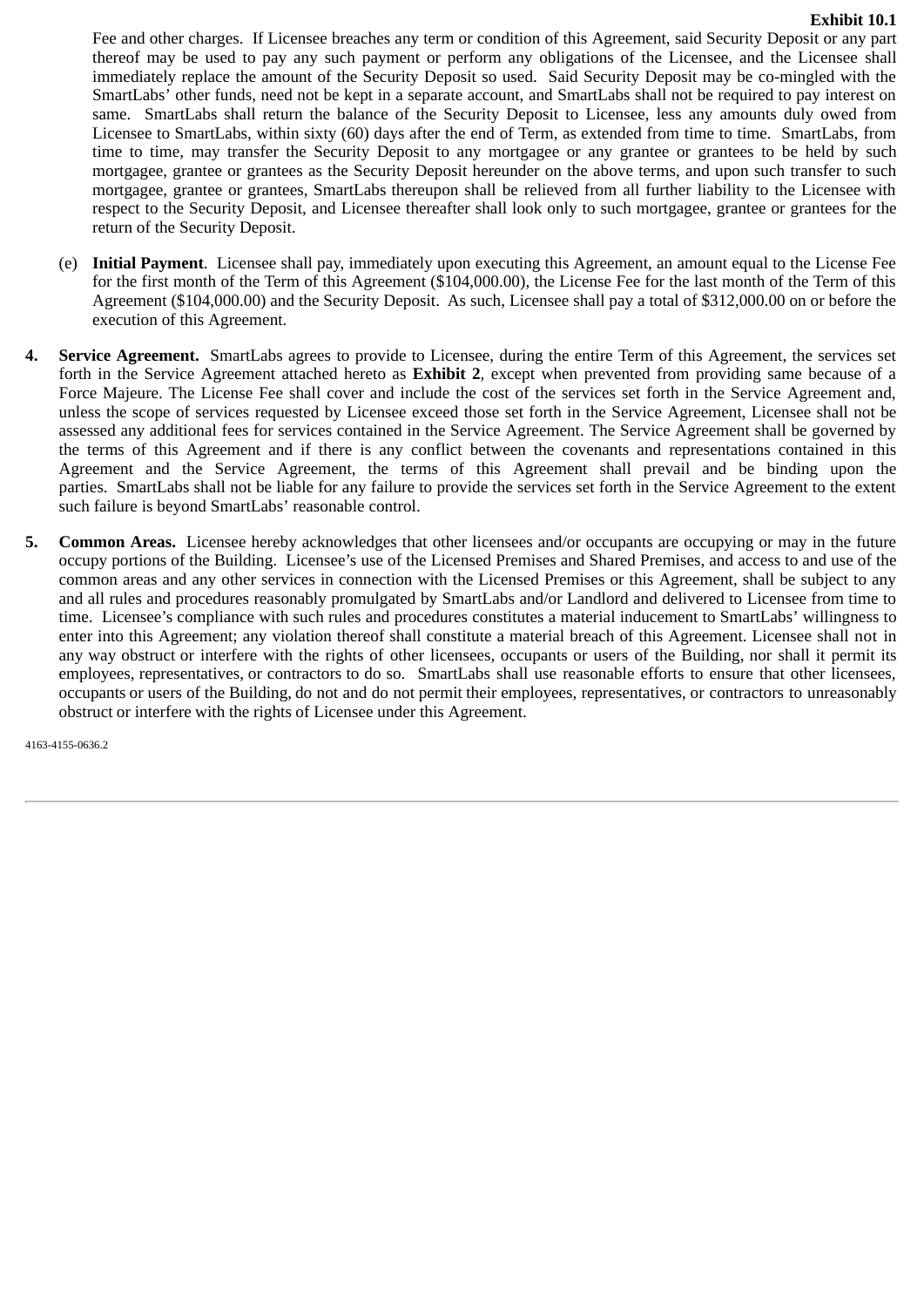- **6. Parking.** During the Term, Licensee shall have a non-exclusive license to use fifteen (15) unreserved parking spaces on a "first-come, first-serve" basis, in common with other occupants of the Building and free of parking charges. The parking spaces are located within or adjacent to the Building (the "**Parking Facility**"). Licensee's right to use the parking spaces is conditioned upon Licensee (a) abiding by any reasonable rules and regulations promulgated by SmartLabs or the Landlord ("**Parking Rules and Regulations**") and (b) ensuring that Licensee's employees, Occupants and visitors also comply with the Parking Rules and Regulations. Licensee's rights hereunder are subject to SmartLabs' rights under the Lease, including but not limited to the Landlord's right to change the size, configuration, design, layout, location and all other aspects of the Parking Facility (including without limitation, implementing paid visitor parking).
- **7. Modifications to Licensed Premises.** Licensee shall not make any modification to the Licensed Premises without SmartLabs' prior written approval, which approval may be withheld or conditioned in SmartLabs' sole discretion. Licensee shall bear the cost of any approved modifications to the Licensed Premises. All articles of personal property, and all business and trade fixtures, machinery and equipment, cabinet work, furniture and movable partitions, if any, paid for or installed by Licensee in the Licensed Premises will be and remain the property of Licensee and may be removed by Licensee at any time, provided that Licensee, at its expense, shall repair any damage to the Licensed Premises caused by such removal or by the original installation. Licensee shall remove all of Licensee's personal property at the expiration of the Term of this Agreement or sooner termination of this Agreement, in which event the removal shall be done at Licensee's expense and Licensee, prior to the end of the Term of this Agreement or upon sooner termination of this Agreement, shall repair any damage to the Licensed Premises caused by its removal.

Notwithstanding the foregoing, SmartLabs has agreed to install a wall separating the tissue culture room, and to install an additional sink and safety shower as set forth in Exhibit 1-A ("**Approved Initial Modifications**"). Licensee understands that the Approved Initial Modifications will not be completed on or before the Term Commencement Date, provided, however, that SmartLabs shall use commercially reasonable efforts to complete the Approved Initial Modifications as soon as is reasonably practicable. Licensee shall bear the cost of the Approved Initial Modifications, which is currently estimated at Eight Thousand Dollars (\$8,000.00), and shall pay the same to SmartLabs upon substantial completion of the Approved Initial Modifications.

**8. Hazardous Materials.** Licensee shall strictly comply with all Environmental Laws to the extent such provisions relate to the Licensed Premises during the Term of this Agreement and are the obligation of Licensee under this Agreement (and not the obligation of SmartLabs with respect to provision of services described on **Exhibit 2**). For purposes hereof, "**Environmental Laws**" shall mean all laws, statutes, ordinances, rules and regulations of any local, state or federal governmental authority having jurisdiction concerning environmental, health and safety matters, including but not limited to any discharge by Licensee or Licensee's Occupants into the air, surface water, sewers, soil or groundwater of any Hazardous Material (defined below) whether within or outside the Licensed Premises, including, without limitation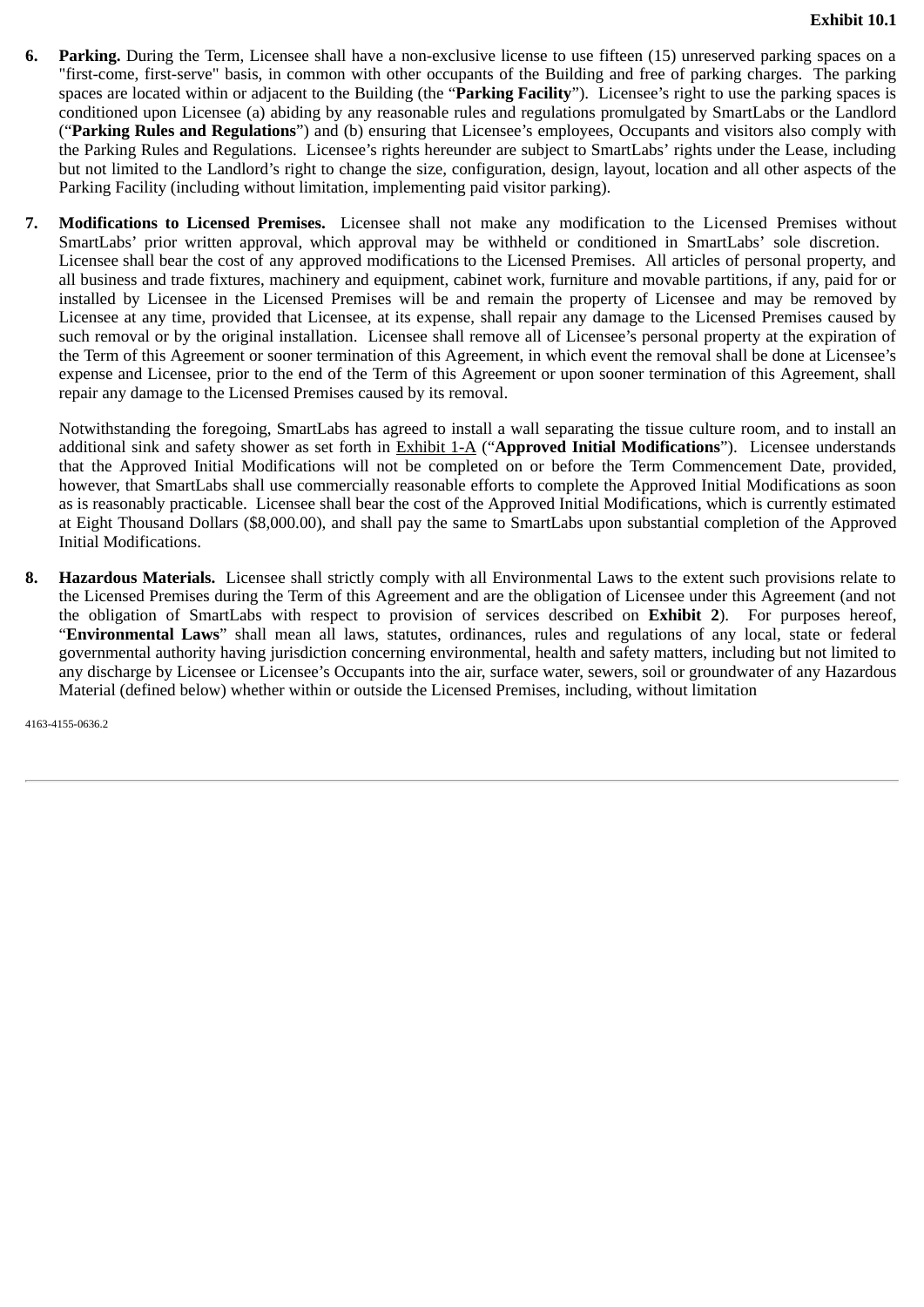(i) the Federal Water Pollution Control Act, 33 U.S.C. Section 1251 et seq., (ii) the Federal Resource Conservation and Recovery Act, 42 U.S.C. Section 6901 et seq., (iii) the Comprehensive Environmental Response, Compensation and Liability Act, 42 U.S.C. Section 9601 et seq., and (iv) the Toxic Substances Control Act of 1976, 15 U.S.C. Section 2601 et seq.. Licensee, at its sole cost and expense, shall comply with (a) Environmental Laws, and (b) any rules, requirements and safety procedures of the California Environmental Protection Agency ("CalEPA"), the city in which the Building is located, and any insurer of the Building or the Licensed Premises with respect to Licensee's use, storage and disposal of any Hazardous Materials. Notwithstanding anything in this Agreement to the contrary, Licensee shall have no liability to SmartLabs or responsibility under this Agreement for any Hazardous Materials in, on, under or about the Licensed Premises that were not released, discharged, stored or introduced by Licensee or its agents. Licensee understands and agrees that SmartLabs must decontaminate the Licensed Premise prior to Licensee vacating same and therefore Licensee shall fully cooperate with SmartLabs in the aforementioned decontamination, which may include Licensee ceasing its operations and/or removing personal property prior to the expiration of the Term. The term "**Hazardous Material**" means asbestos, oil or any hazardous, radioactive or toxic substance, material, waste or petroleum derivative which is or becomes regulated by any Environmental Law or which is designated as a "hazardous substance," "hazardous material," "oil," "hazardous waste" or toxic substance under any Environmental Law. Licensee shall follow all of SmartLabs' Environmental Health and Safety ("**EH&S**") guidelines and requirements, which may be modified from time to time.

- **9. Fire, Other Casualty; Eminent Domain**. In the event of a fire or other casualty affecting the Building or the Licensed Premises, or a taking of all or a part of the Building or Licensed Premises under the power of eminent domain, (i) SmartLabs shall not have any obligation to repair or restore the Licensed Premises, alterations or personal property; (ii) Licensee shall be entitled only to a proportionate abatement of the License Fee during the time and to the extent the Licensed Premises are unfit for the purposes permitted under this Agreement and not used by Licensee as a result thereof; (iii) Licensee shall not, by reason thereof, have a right to terminate this Agreement unless the Lease shall be terminated; and (iv) SmartLabs and Landlord reserve the right to terminate this Agreement in connection with any right granted to either SmartLabs or Landlord under the Lease whether or not the Licensed Premises is damaged or the subject of a taking. In the event SmartLabs or Landlord exercises the right to terminate the Lease as the result of any such fire, casualty or taking, (a) SmartLabs shall provide Licensee with a copy of the relevant termination notice and this Agreement shall terminate on the date upon which the Lease terminates and (b) Licensee shall immediately pay to SmartLabs all of Licensee's insurance proceeds relating to all alterations.
- **10. Limit of Liability**. Notwithstanding anything to the contrary contained in this Agreement, Landlord, SmartLabs, their respective, members, officers, directors, employees, agents, servants, lenders, mortgagees, ground lessors beneficiaries and contractors (collectively, the "**SmartLabs Parties**"), shall not be liable for any damages or injury to person or property or resulting from the loss of use thereof sustained by Licensee or anyone having claims through or on behalf of Licensee, based on, arising out of, or resulting from, any cause whatsoever, including any due to the Building becoming out of repair, or due to the occurrence of any accident or event in or about the Building, or due to any act or neglect of any tenant or occupant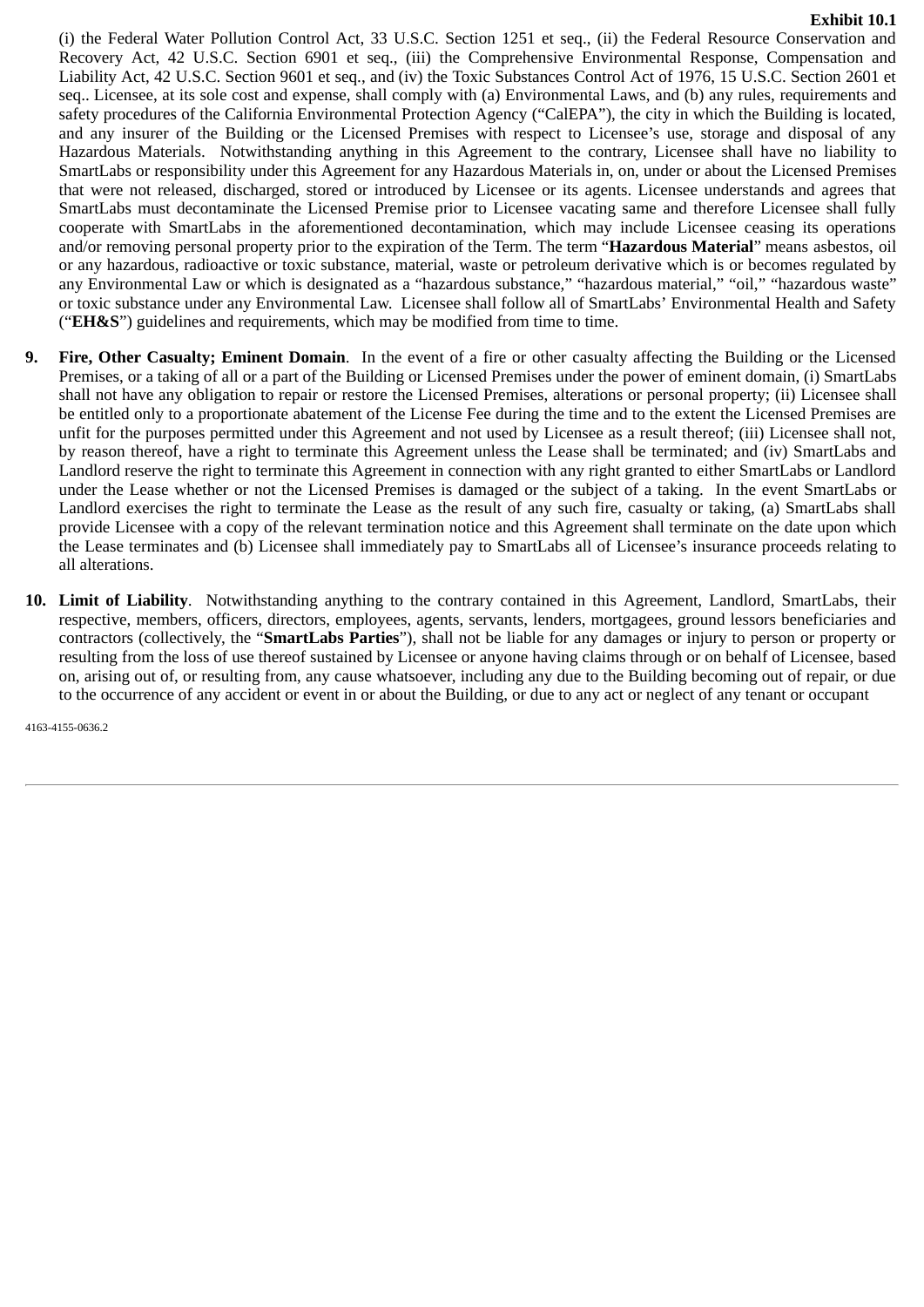of the Building or any other person. Notwithstanding the foregoing provision of this Section, SmartLabs Parties shall not be released from liability to Licensee for any physical injury to any natural person caused by SmartLabs Parties' gross negligence or willful misconduct to the extent such injury is not covered by insurance either carried by Licensee (or such person) or required by this Agreement to be carried by Licensee; provided that SmartLabs Parties shall not, under any circumstances, be liable for any exemplary, punitive, consequential or indirect damages (or for any interruption of or loss to business). Notwithstanding anything to the contrary set forth in this Agreement, if Licensee or anyone having claims through or on behalf of Licensee is awarded a judgment or other remedy against SmartLabs Parties, the recourse for satisfaction of the same shall be limited to execution against SmartLabs' interest in the Building. No other asset of SmartLabs Parties' shall be available to satisfy, or be subject to, such judgment or other remedy, nor shall any such person be held to have any personal liability for satisfaction or any claim or judgment.

- **11. Waiver of Claims**. Licensee hereby releases and waives any and all claims against the SmartLabs Parties for injury or damage to person, property or business of every kind, nature and description, sustained in or about the Building or the Licensed Premises by Licensee or anyone claiming under Licensee, other than by reason of gross negligence or willful misconduct of the SmartLabs Parties and except as provided herein or in any case which would render this release and waiver void under applicable law.
- **12. Insurance.** Licensee shall procure insurance as set forth in the Insurance Requirements attached hereto as **Exhibit 3**.
	- (a) **Subrogation.** Licensee and its insurers hereby waive any and all rights of recovery or subrogation against the SmartLabs Parties with respect to any Claims (as defined below) howsoever caused, that are covered or should have been covered, by valid and collectible insurance, including any deductibles or self-insurance maintained thereunder. If necessary, Licensee shall endorse the required insurance policies to permit waivers of subrogation as required hereunder and hold harmless and indemnify the SmartLabs Parties for any loss or expense incurred as a result of a failure to obtain such waivers of subrogation from insurers. Such waivers shall continue so long as Licensee's insurers so permit. Any termination of such a waiver shall be by written notice to SmartLabs. Licensee, upon obtaining the policies of insurance required or permitted hereunder, shall give notice to its insurance carriers that the foregoing waiver of subrogation is contained in herein. If such policies shall not be obtainable with such waiver or shall be so obtainable only at a premium over that chargeable without such waiver, then Licensee shall notify SmartLabs of such conditions. SmartLabs and its insurers hereby waive any and all rights of recovery or subrogation against the Licensee with respect to any Claims (as defined below) howsoever caused, that are covered or should have been covered, by valid and collectible insurance, including any deductibles or self-insurance maintained thereunder.
	- (b) **Assumption of Risk**. Licensee assumes the risk of damage, and subject to the waiver of subrogation contained in Section 12(a) above, shall be liable for any damage caused to, any fixtures, goods, inventory, merchandise, equipment and leasehold improvements, and the SmartLabs Parties shall not be liable for injury to Licensee's business or any loss of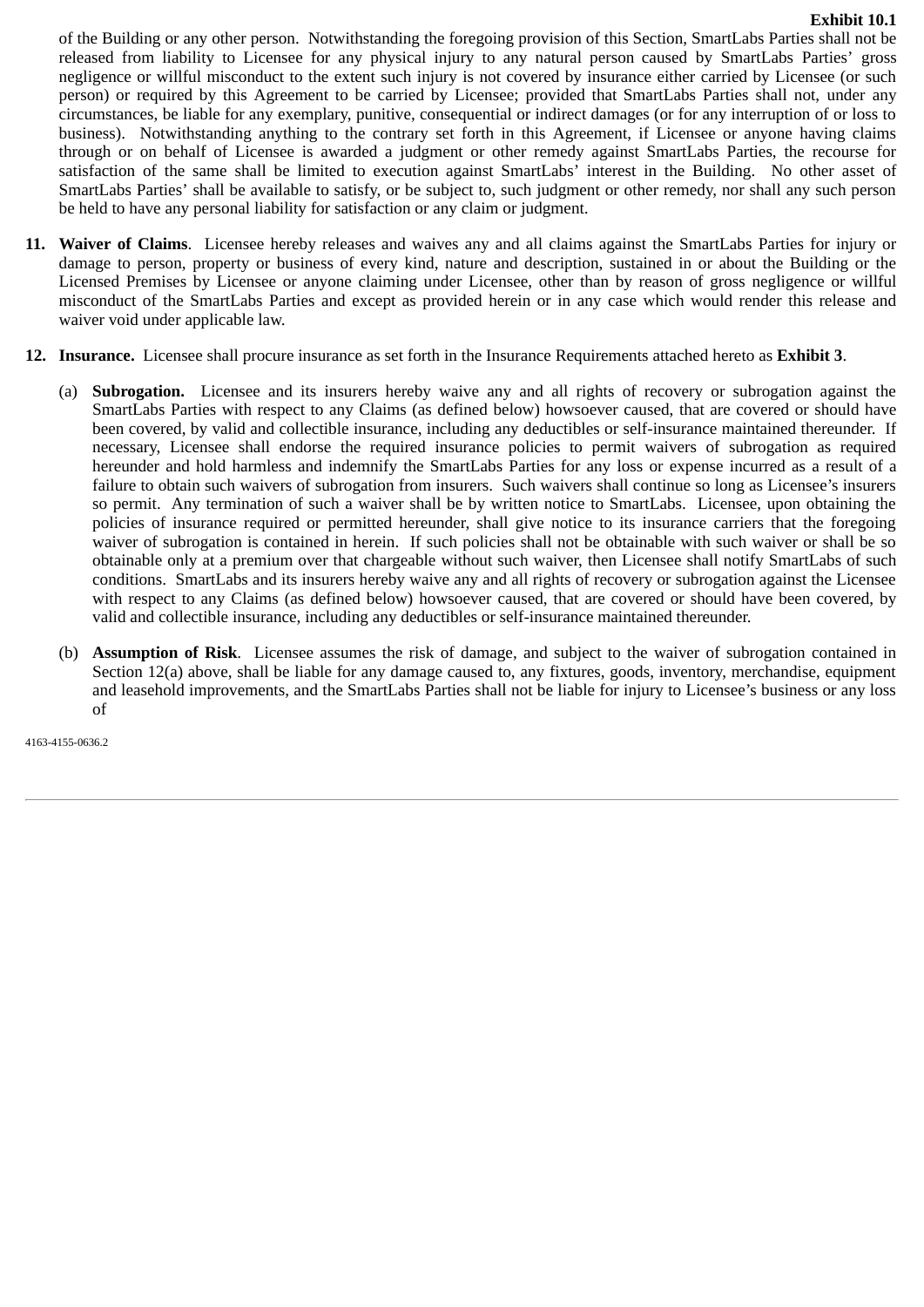income therefrom, relative to such damage. Licensee shall, at Licensee's sole cost and expense, carry such commercially reasonable insurance as Licensee desires for Licensee's protection with respect to personal property of Licensee or business interruption.

**13. Indemnification.** Licensee shall indemnify, defend (by counsel acceptable to SmartLabs), release, protect and hold the SmartLabs Parties harmless from and against any and all demands, claims, liabilities, losses, costs, expenses, actions, causes of action, damages, suits or judgments, and all reasonable expenses (including reasonable attorneys' fees, charges and disbursements, regardless of whether the applicable demand, claim, action, cause of action or suit is voluntarily withdrawn or dismissed) incurred in investigating or resisting the same (collectively, "**Claims**") of any kind or nature that arise before, during or after the Term, arising out of or related to: (i) the use or occupancy of the Licensed Premises or Shared Premises by Licensee or its Occupants or anyone claiming by, through or under Licensee; (ii) the failure by Licensee or anyone claiming by, through or under Licensee to comply with any term, condition, or covenant of this Agreement or the Lease, including, without limitation, Licensee's obligation to surrender the Licensed Premises in the condition herein required; (iii) the negligence or willful misconduct of Licensee, its agents or anyone claiming by, through or under Licensee; (iv) the existence of Hazardous Materials on, under or about the Licensed Premises to the extent caused, stored, released, discharged or introduced by Licensee or its agents; (v) the death of or injury to any person or damage to any property in the Licensed Premises; or (vi) the death of or injury to any person or damage to any property on or about the Building to the extent caused by the negligence, recklessness or willful misconduct of Licensee or its agents.

### **14. Assignment**.

- **(a) No Assignment**. Licensee cannot and shall not assign, encumber or transfer this Agreement, or any part of it, or its right or interest in it, without SmartLabs' prior written approval. SmartLabs may assign this Agreement.
- **(b) Prohibited Transfers**. Notwithstanding any other provision contained in this Agreement to the contrary, Licensee shall not knowingly, after reasonable inquiry, transfer or permit the transfer of any legal or beneficial interest in Licensee to, or assign, sublicense or otherwise transfer all or any portion of its interest under this Agreement or in all or any portion of the Licensed Premises to, or enter into any sublicense or other use or occupancy agreement to, any:
	- i. Person (or any Person whose operations are directed or controlled by a Person) that has been convicted of or has pleaded guilty in a criminal proceeding to a felony or that is an ongoing target of a grand jury investigation convened pursuant to applicable statutes concerning organized crime;
	- ii.Person organized in or controlled from a country, the activities with respect to which are regulated or controlled pursuant to the following laws and the regulations or executive orders promulgated thereunder: (A) the Trading with the Enemy Act of 1917, 50 U.S.C. App. §1, *et seq.,* as amended; (B) the International Emergency Economic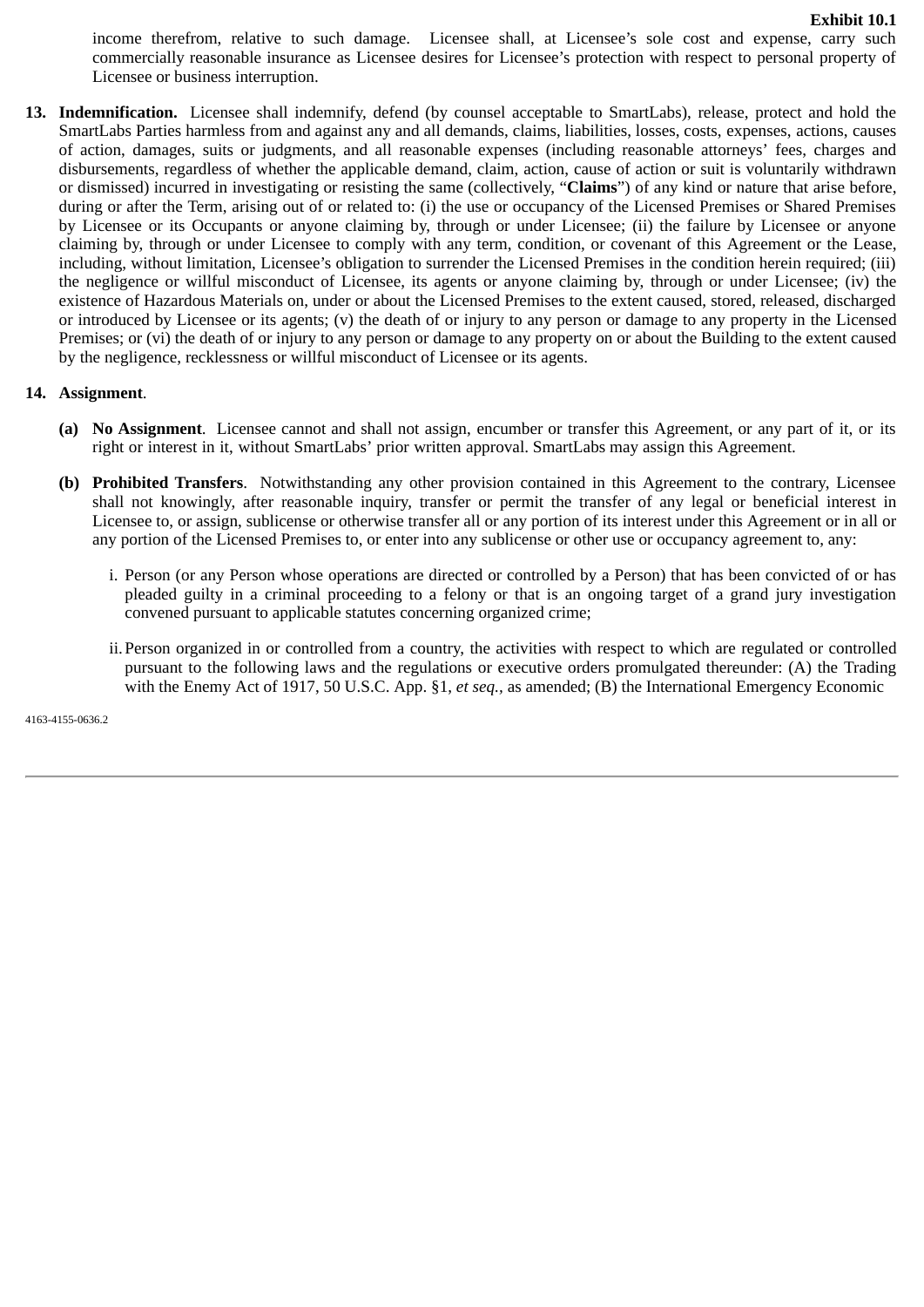Powers Act of 1976, 50 U.S.C. §1701, *et seq.,* as amended; or (C) the Anti-Terrorism and Arms Export Amendments Act of 1989, codified at Section 6(j) of the Export Administration Act of 1979, 50 U.S.C. App. §2405W, as amended; or

- iii.Person with whom Landlord or SmartLabs is restricted from doing business under either (A) Executive Order No. 13224 on Terrorist Financing (effective September 24, 2001 (as amended or supplemented from time to time, the "**Executive Order**"), or (B) the Uniting and Strengthening America by Providing Appropriate Tools Required to Intercept and Obstruct Terrorism Act of 2001 (Public Law 10756; as amended, from time to time, the "**Patriot Act**"), or (C) the regulations of the United Stated Department of the Treasury Office of Foreign Assets Control (including, without limitation, those Persons named on the list of "Specially Designated Nationals and Blocked Persons" as modified from time to time), or other governmental action; or
- iv.Affiliate of any of the Persons described in the preceding paragraphs (i), (ii) or (iii).

As used herein, "Person" shall mean any individual or entity, and the heirs, executors, administrators, legal representatives, successors and assigns of such Person where the context so admits; "Affiliate" shall mean, with respect to any Person, (i) in the case of any such Person which is an Entity, any partner, shareholder, member or other owner of such Entity, provided that such partner, shareholder, member or other owner owns more than fifty percent (50%) of the Equity Interests of such Entity, and (ii) any other Person which is a Parent, a Subsidiary, or a Subsidiary of a Parent with respect to such Person or with respect to one or more of the Persons referred to in the preceding clause (i); "Equity Interest" shall mean with respect to any Entity, (i) the legal (other than as a nominee) or beneficial ownership of outstanding voting or non-voting stock of such Entity if such Entity is a business corporation, a real estate investment trust or a similar entity, (ii) the legal (other than as a nominee) or beneficial ownership of any partnership, membership or other voting or non-voting ownership interest in a partnership, joint venture, limited liability company or similar entity, (iii) a legal (other than as a nominee) or beneficial voting or non-voting interest in a trust if such Entity is a trust and (iv) any other voting or nonvoting interest that is the functional equivalent of any of the foregoing; "Parent" shall mean, with respect to any Subsidiary, any Person which owns directly or indirectly through one or more Subsidiaries the entire Equity Interest in such Subsidiary; and "Subsidiary" shall mean, with respect to any Parent, any Entity in which a Person owns, directly or indirectly through one or more Subsidiaries, the entire Equity Interest in such Subsidiary.

#### **15. Miscellaneous**.

(a) **Attorneys' Fees**. In the event of any litigation or arbitration between Licensee and SmartLabs, whether based on contract, tort or other cause of action or involving bankruptcy or similar proceedings, in any way related to this Agreement, the non‑prevailing party shall pay to the prevailing party all reasonable attorneys' fees and costs and expenses of any type, without restriction by statute, court rule or otherwise, incurred by the prevailing party in connection with any action or proceeding (including arbitration proceedings, any appeals and the enforcement of any judgment or award), whether or not the dispute is litigated or prosecuted to final judgment. The "prevailing party" shall be determined based upon an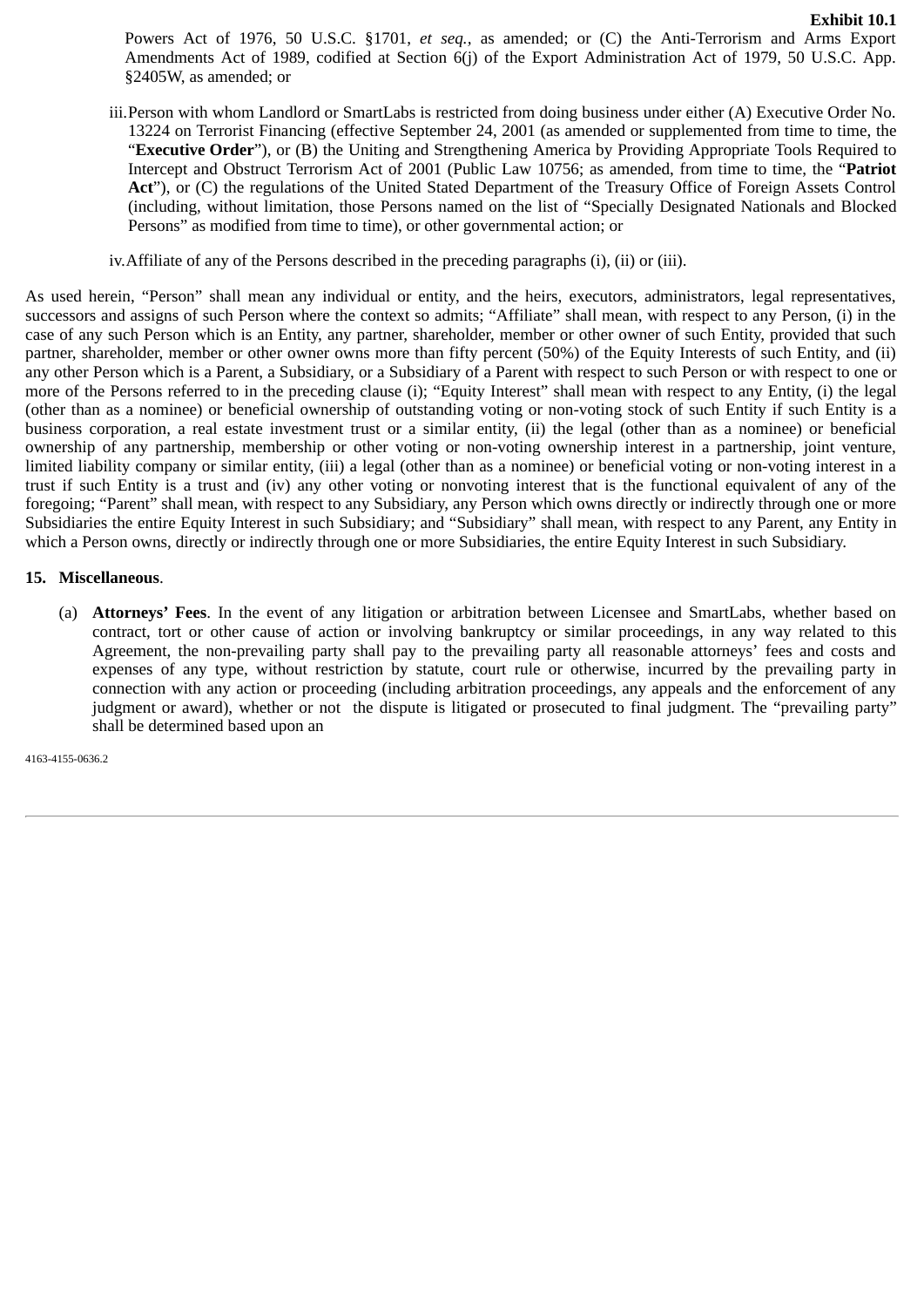#### **Exhibit 10.1**

assessment of which party's major arguments or positions taken in the action or proceeding could fairly be said to have prevailed (whether by compromise, settlement, abandonment by other party of its claim or defense, final decision after any appeals, or otherwise) over the other party's major arguments or positions on major disputed issues. Any fees and cost incurred in enforcing a judgment shall be recoverable separately from any other amount included in the judgment and shall survive and not be merged in the judgment.

- (b) **Brokerage**. Licensee warrants and represents that Licensee has dealt with no broker in connection with the consummation of this Agreement other than Newmark ("**Broker**"), and, in the event of any brokerage claims asserted against SmartLabs predicated upon prior dealings with Licensee, Licensee agrees to defend the same and indemnify SmartLabs against any such claim (except any claim by Broker).
- (c) **Authority.** Each person executing this Agreement on behalf of a party hereto represents and warrants that he or she is authorized and empowered to do so and to thereby bind the party on whose behalf he or she is signing.
- (d) **Captions.** All captions and headings in this Agreement are for the purposes of reference and convenience and shall not limit or expand the provisions of this Agreement.
- (e) **Counterparts.** This Agreement may be executed in any number of counterparts, each of which shall be deemed to be an original and all of which taken together shall comprise but a single instrument.
- (f) **Entire Agreement.** This Agreement contains all of the covenants, conditions and agreements between the parties concerning the Licensed Premises, and shall supersede any and all prior correspondence, agreements and understandings concerning the Licensed Premises, both oral and written. No addition or modification of any term or provision of this Agreement shall be effective unless set forth in writing and signed by both SmartLabs and Licensee.
- (g) **Notices.** Any notice required or permitted under this Agreement shall be effective if in writing and delivered to the other party at the following address.

# **SMARTLABS LICENSEE**

40 Guest Street Two Tower Place Attn: Legal Department **Attn:** Faisal Shawwa

Boston, Massachusetts 02135 South San Francisco, CA 94080

(h) **Governing Law and Jurisdiction.** This Agreement shall be governed by and construed in accordance with the laws of California. The parties hereby consent, in addition to the arbitration provision below, to the personal jurisdiction and venue of any state or federal court located in the county in which the Building is located and any successor court, and the service or process by any means authorized by such court.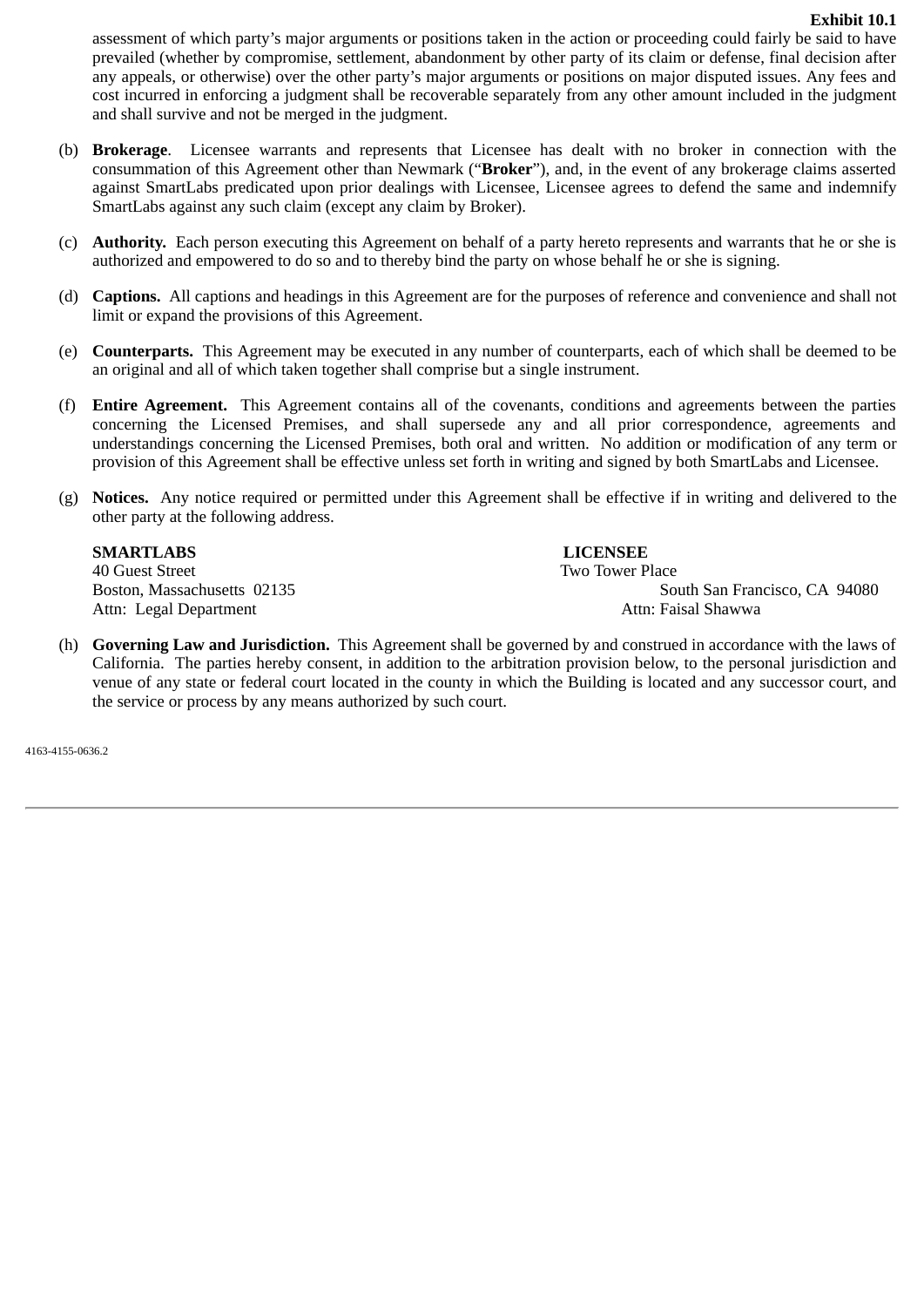Notwithstanding the foregoing, SmartLabs may elect to, upon written notice to Licensee, submit any dispute arising hereunder (including but not limited to any claim that all or some of this Agreement is invalid, illegal or otherwise voidable or void) to binding arbitration. Upon SmartLabs' exercise of its foregoing rights, arbitration shall be submitted to and determined in binding arbitration in Boston, Massachusetts, under the Rules for Commercial Arbitration of the American Arbitration Association ("**AAA**"). This arbitration provision shall survive the expiration or earlier termination of this Agreement and such arbitration shall be held in Boston, Massachusetts. The arbitration shall be conducted by a single neutral arbitrator. The arbitrator shall be appointed by the AAA under the Rules for Commercial Arbitration of AAA. The decision rendered by the arbitrator shall be final and binding upon the parties and may be entered as a judgment in, and enforced by, any court of competent jurisdiction.

- (i) **Exhibits.** All exhibits and any schedules or riders attached to this Agreement are incorporated herein by this reference and made a part hereof, and any reference in the body of the Agreement or in the exhibits, schedules or riders to the Agreement shall mean this Agreement, together with all exhibits, schedules and riders.
- (j) **Waiver of Trial by Jury**. LICENSEE HEREBY WAIVES ANY AND ALL RIGHTS IT MAY HAVE UNDER APPLICABLE LAW TO TRIAL BY JURY WITH RESPECT TO ANY DISPUTE WITH ANY SMARTLABS PARTIES ARISING DIRECTLY OR INDIRECTLY IN CONNECTION WITH THIS AGREEMENT OR THE LICENSED PREMISES.
- (k) **Successors and Assigns.** Subject to the provisions of this Agreement relating to assignment and subletting, this Agreement shall be binding upon, and shall inure to the benefit of the parties' respective representatives, successors and assigns.
- (l) **Relationship of Parties.** Nothing in this Agreement shall be deemed to create any joint venture or principal-agent relationship or partnership between any of the parties hereto, and no party is authorized to, and no party shall, act toward third parties or the public in any manner that would indicate any such relationship.
- (m) **Access.** SmartLabs may enter the Licensed Premises at any time, in accordance with the revocable, non-exclusive, non-transferable, non-assignable license granted herein. Notwithstanding the foregoing, Landlord and SmartLabs reserve the right to enter the Licensed Premises upon reasonable prior written or oral notice to Licensee (except that in case of emergency no notice shall be necessary) in order to inspect the Licensed Premises and/or the performance by Licensee of the terms of this Agreement or to exercise SmartLabs' rights or perform SmartLabs' obligations hereunder.
- (n) **Force Majeure.** Except for monetary obligations, the required time for performance of obligations of each party to this Agreement shall be subject to extension by a party if such party is prevented from performing such obligation as a result of an event of Force Majeure, provided that any party whose performance is delayed by Force Majeure must use commercially reasonable efforts to minimize any such delay and any effects of such delay.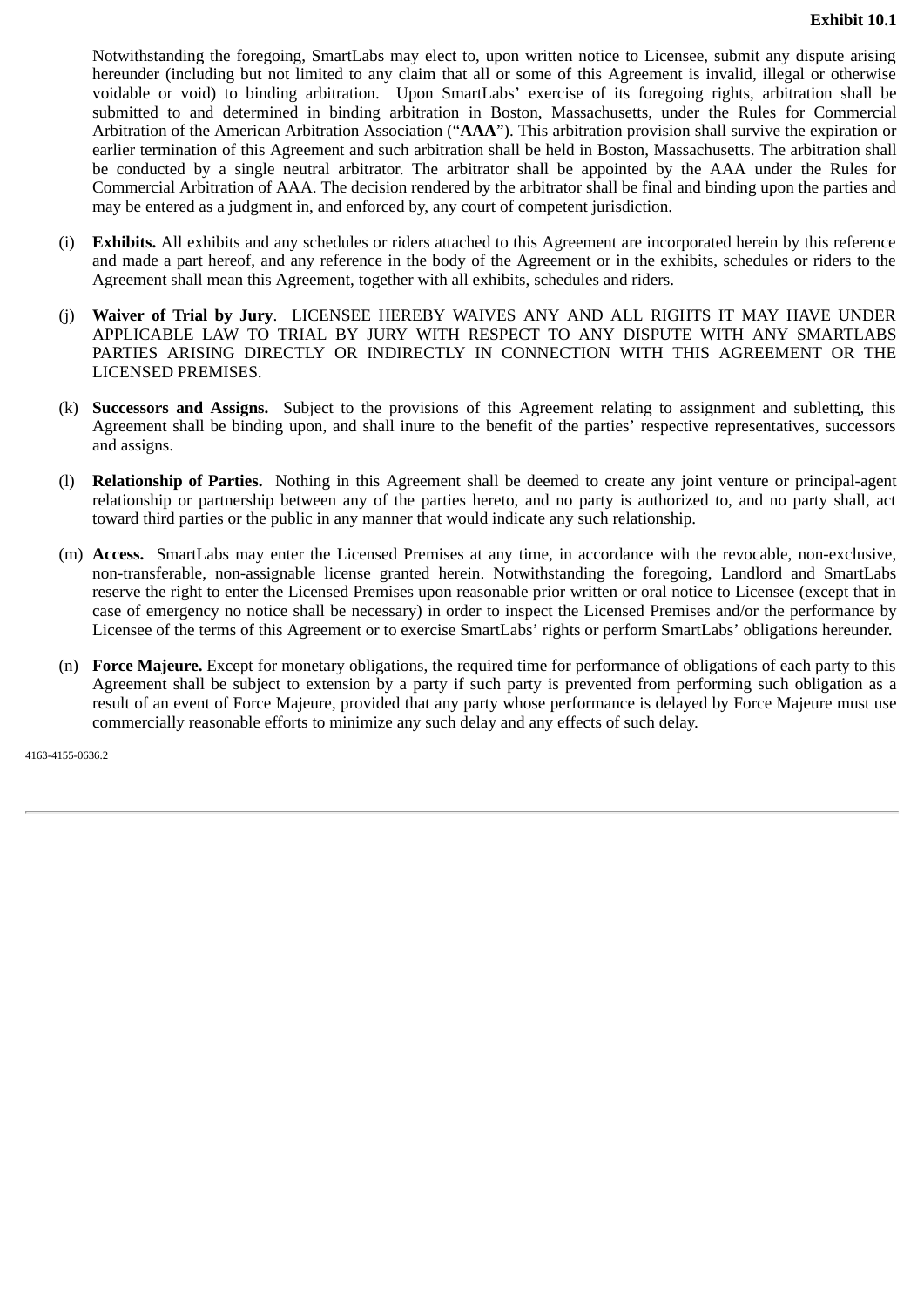(o) **Lease Matters**. SmartLabs represents and warrants to Licensee that no consent of the Landlord under the Lease is required for the execution of this Agreement or the performance of SmartLabs' obligations and the exercise of Licensee's rights under this Agreement. SmartLabs covenants to maintain the Lease in full force and effect for the Term of this Agreement.

**LICENSEE UNDERSTANDS AND ACKNOWLEDGES THAT THIS AGREEMENT DOES NOT GRANT ANY INTEREST IN REAL PROPERTY. RIGHTS UNDER THIS AGREEMENT ONLY CONSTITUTE A LICENSE FOR USE OF THE LICENSED PREMISES AND DO NOT INVOLVE THE GRANT OF ANY INTEREST IN REAL ESTATE. LICENSEE SPECIFICALLY DISCLAIMS ANY RIGHTS TO SUMMARY PROCESS AND, PROVIDED THAT SMARTLABS COMPLIES WITH ALL OBLIGATIONS (INCLUDING WITHOUT LIMITATION NOTICE AND CURE REQUIREMENTS) HEREUNDER, EXPLICITLY PERMITS SMARTLABS TO USE SELF-HELP REMEDIES PROVIDED THAT SUCH SELF-HELP REMEDIES DO NOT BREACH THE PEACE.**

**IN WITNESS WHEREOF**, SmartLabs and Licensee have duly executed this Agreement as of the day and year first above written.

**SMARTLABS: LICENSEE:**

/s/ Cole Young**\_\_\_\_\_\_\_\_\_\_\_\_\_\_\_\_\_** /s/ Nassim Usman**\_\_\_\_\_\_\_\_\_\_\_\_\_\_\_\_\_** By: Cole Young By: Nassim Usman

Title: Corporate Counsel Title: President & CEO

**LICENSEE:**

/s/ Clinton J. Musil\_\_\_\_\_\_\_\_\_\_\_\_\_\_\_ By: Clinton J. Musil Title: Chief Financial Officer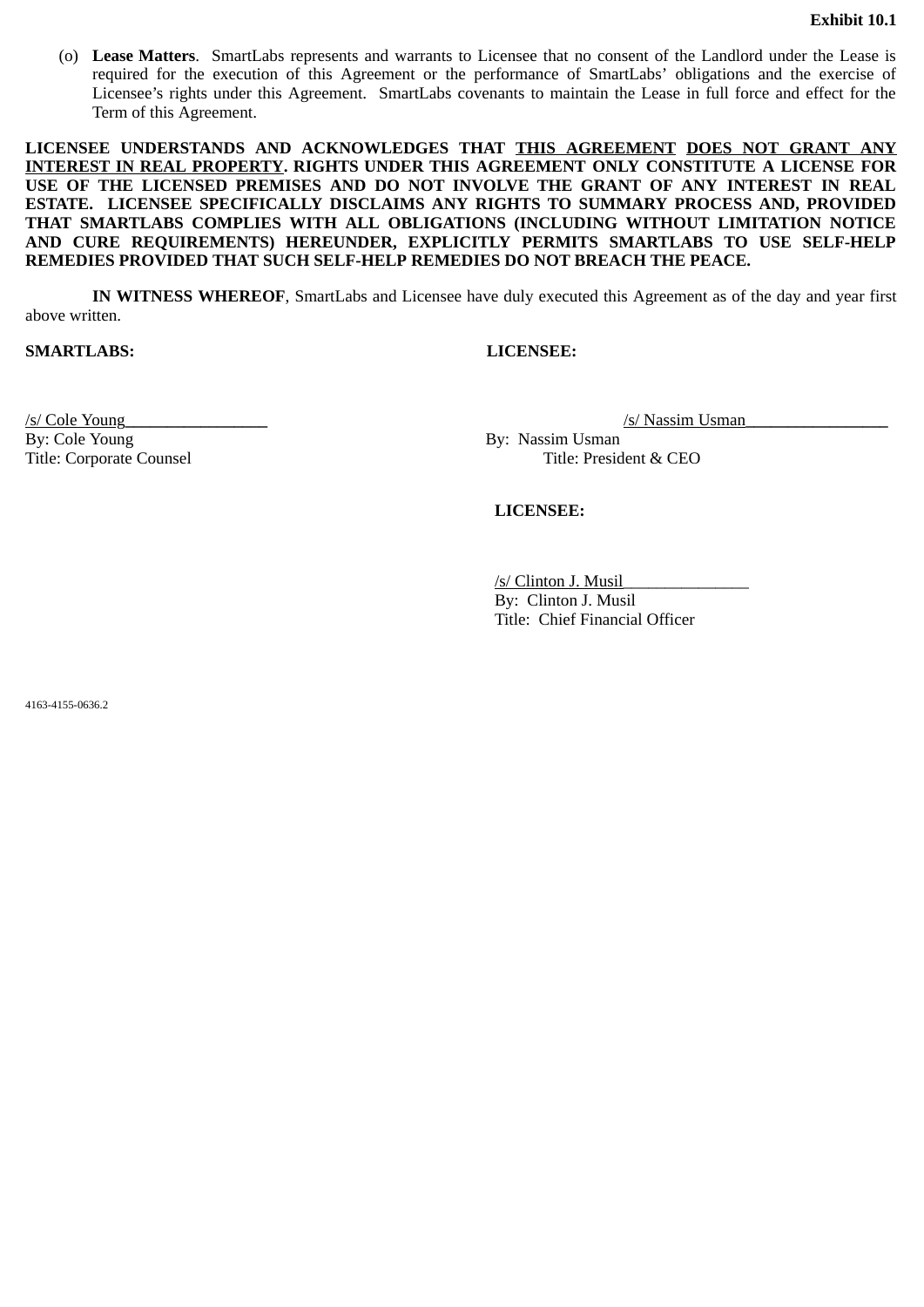#### CERTIFICATION PURSUANT TO RULE 13a-14(a) AND 15d-14(a) OF THE SECURITIES EXCHANGE ACT OF 1934, AS ADOPTED PURSUANT TO SECTION 302 OF THE SARBANES-OXLEY ACT OF 2002

<span id="page-44-0"></span>I, Nassim Usman, certify that:

1. I have reviewed this Quarterly Report on Form 10-Q of Catalyst Biosciences, Inc. for the period ended June 30, 2021;

2. Based on my knowledge, this report does not contain any untrue statement of a material fact or omit to state a material fact necessary to make the statements made, in light of the circumstances under which such statements were made, not misleading with respect to the period covered by this report;

3. Based on my knowledge, the financial statements, and other financial information included in this report, fairly present in all material respects the financial condition, results of operations and cash flows of the registrant as of, and for, the periods presented in this report;

4. The registrant's other certifying officer(s) and I are responsible for establishing and maintaining disclosure controls and procedures (as defined in Exchange Act Rules 13a-15(e) and 15d-15(e)) and internal control over financial reporting (as defined in Exchange Act Rules 13a-15(f) and 15d-15(f)) for the registrant and have:

(a) Designed such disclosure controls and procedures, or caused such disclosure controls and procedures to be designed under our supervision, to ensure that material information relating to the registrant, including its consolidated subsidiaries, is made known to us by others within those entities, particularly during the period in which this report is being prepared;

(b) Designed such internal control over financial reporting, or caused such internal control over financial reporting to be designed under our supervision, to provide reasonable assurance regarding the reliability of financial reporting and the preparation of financial statements for external purposes in accordance with generally accepted accounting principles;

(c) Evaluated the effectiveness of the registrant's disclosure controls and procedures and presented in this report our conclusions about the effectiveness of the disclosure controls and procedures, as of the end of the period covered by this report based on such evaluation; and

(d) Disclosed in this report any change in the registrant's internal control over financial reporting that occurred during the registrant's most recent fiscal quarter (the registrant's fourth fiscal quarter in the case of an annual report) that has materially affected, or is reasonably likely to materially affect, the registrant's internal control over financial reporting;

5. The registrant's other certifying officer(s) and I have disclosed, based on our most recent evaluation of internal control over financial reporting, to the registrant's auditors and the audit committee of the registrant's board of directors (or persons performing the equivalent functions):

(a) All significant deficiencies and material weaknesses in the design or operation of internal control over financial reporting which are reasonably likely to adversely affect the registrant's ability to record, process, summarize and report financial information; and

(b) Any fraud, whether or not material, that involves management or other employees who have a significant role in the registrant's internal control over financial reporting.

Date: August 5, 2021 /s/ Nassim Usman, Ph.D.

Nassim Usman, Ph.D. President and Chief Executive Officer *(Principal Executive Officer)*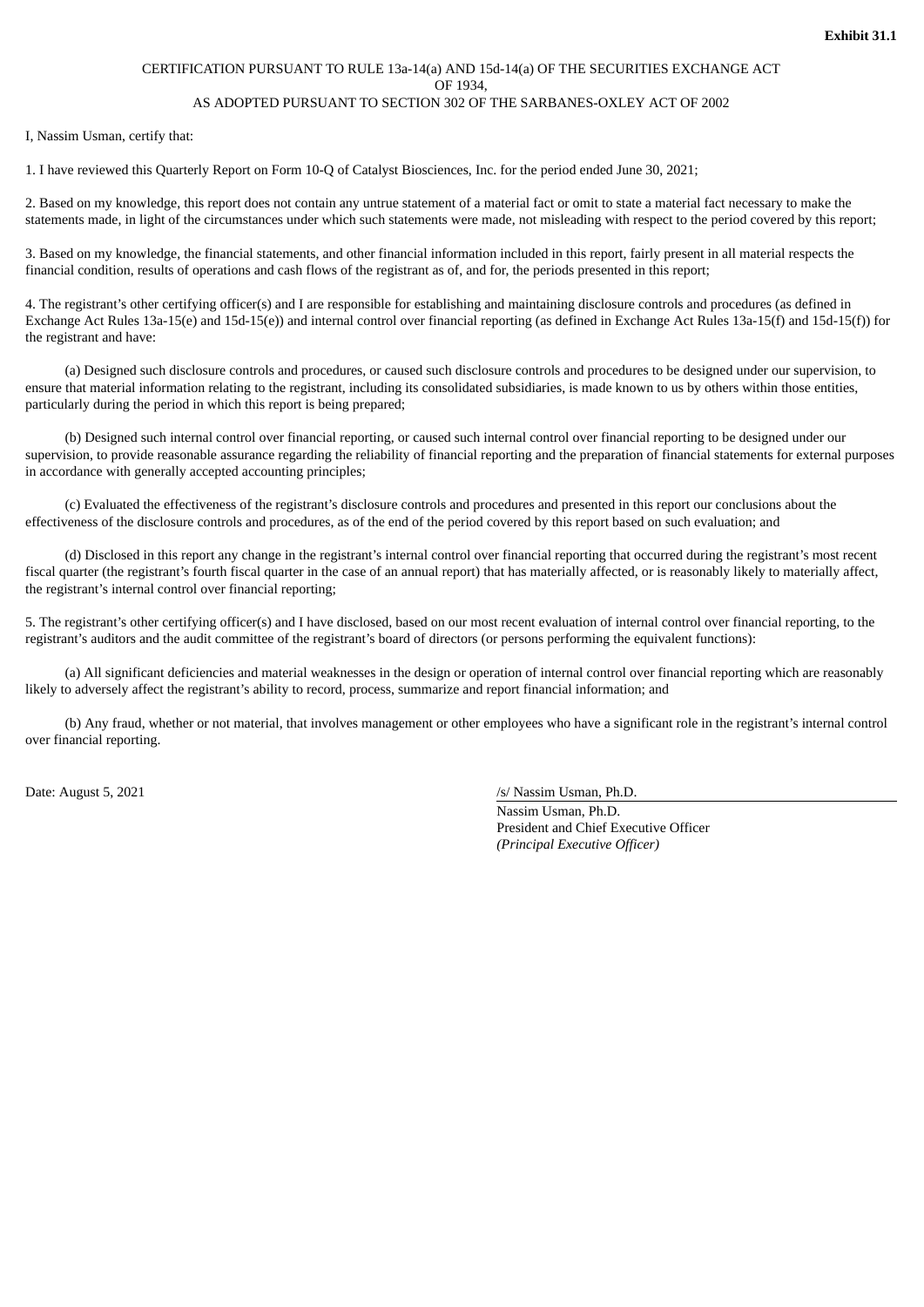#### CERTIFICATION PURSUANT TO RULE 13a-14(a) AND 15d-14(a) OF THE SECURITIES EXCHANGE ACT OF 1934, AS ADOPTED PURSUANT TO SECTION 302 OF THE SARBANES-OXLEY ACT OF 2002

<span id="page-45-0"></span>I, Clinton Musil, certify that:

1. I have reviewed this Quarterly Report on Form 10-Q of Catalyst Biosciences, Inc. for the period ended June 30, 2021;

2. Based on my knowledge, this report does not contain any untrue statement of a material fact or omit to state a material fact necessary to make the statements made, in light of the circumstances under which such statements were made, not misleading with respect to the period covered by this report;

3. Based on my knowledge, the financial statements, and other financial information included in this report, fairly present in all material respects the financial condition, results of operations and cash flows of the registrant as of, and for, the periods presented in this report;

4. The registrant's other certifying officer(s) and I are responsible for establishing and maintaining disclosure controls and procedures (as defined in Exchange Act Rules 13a-15(e) and 15d-15(e)) and internal control over financial reporting (as defined in Exchange Act Rules 13a-15(f) and 15d-15(f)) for the registrant and have:

(a) Designed such disclosure controls and procedures, or caused such disclosure controls and procedures to be designed under our supervision, to ensure that material information relating to the registrant, including its consolidated subsidiaries, is made known to us by others within those entities, particularly during the period in which this report is being prepared;

(b) Designed such internal control over financial reporting, or caused such internal control over financial reporting to be designed under our supervision, to provide reasonable assurance regarding the reliability of financial reporting and the preparation of financial statements for external purposes in accordance with generally accepted accounting principles;

(c) Evaluated the effectiveness of the registrant's disclosure controls and procedures and presented in this report our conclusions about the effectiveness of the disclosure controls and procedures, as of the end of the period covered by this report based on such evaluation; and

(d) Disclosed in this report any change in the registrant's internal control over financial reporting that occurred during the registrant's most recent fiscal quarter (the registrant's fourth fiscal quarter in the case of an annual report) that has materially affected, or is reasonably likely to materially affect, the registrant's internal control over financial reporting;

5. The registrant's other certifying officer(s) and I have disclosed, based on our most recent evaluation of internal control over financial reporting, to the registrant's auditors and the audit committee of the registrant's board of directors (or persons performing the equivalent functions):

(a) All significant deficiencies and material weaknesses in the design or operation of internal control over financial reporting which are reasonably likely to adversely affect the registrant's ability to record, process, summarize and report financial information; and

(b) Any fraud, whether or not material, that involves management or other employees who have a significant role in the registrant's internal control over financial reporting.

Date: August 5, 2021 /s/ Clinton Musil

Clinton Musil Chief Financial Officer *(Principal Financial Officer)*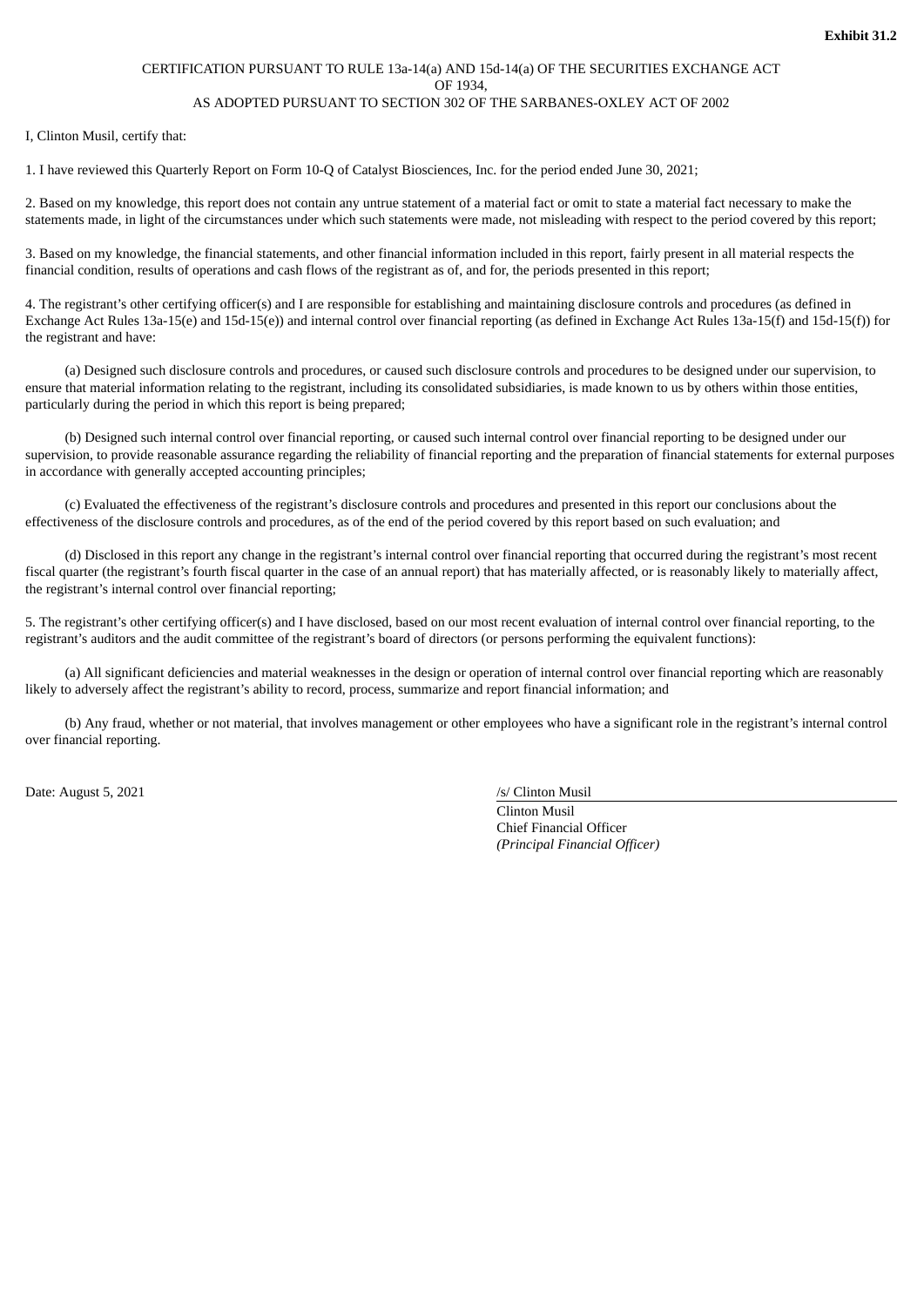#### CERTIFICATION PURSUANT TO 18 U.S.C. SECTION 1350, AS ADOPTED PURSUANT TO SECTION 906 OF THE SARBANES-OXLEY ACT OF 2002

<span id="page-46-0"></span>In connection with the Quarterly Report on Form 10-Q of Catalyst Biosciences, Inc. (the "Company") for the period ended June 30, 2021 as filed with the Securities and Exchange Commission on the date hereof (the "Report"), I, Nassim Usman, hereby certify, pursuant to 18 U.S.C. Section 1350, as adopted pursuant to Section 906 of the Sarbanes-Oxley Act of 2002, that, to my knowledge:

(1) The Report fully complies with the requirements of Section 13(a) or 15(d) of the Securities Exchange Act of 1934, as amended; and

(2) The information contained in the Report fairly presents, in all material respects, the financial condition and results of operations of the Company.

Date: August 5, 2021 /s/ Nassim Usman, Ph.D.

Nassim Usman, Ph.D. President and Chief Executive Officer (*Principal Executive Officer*)